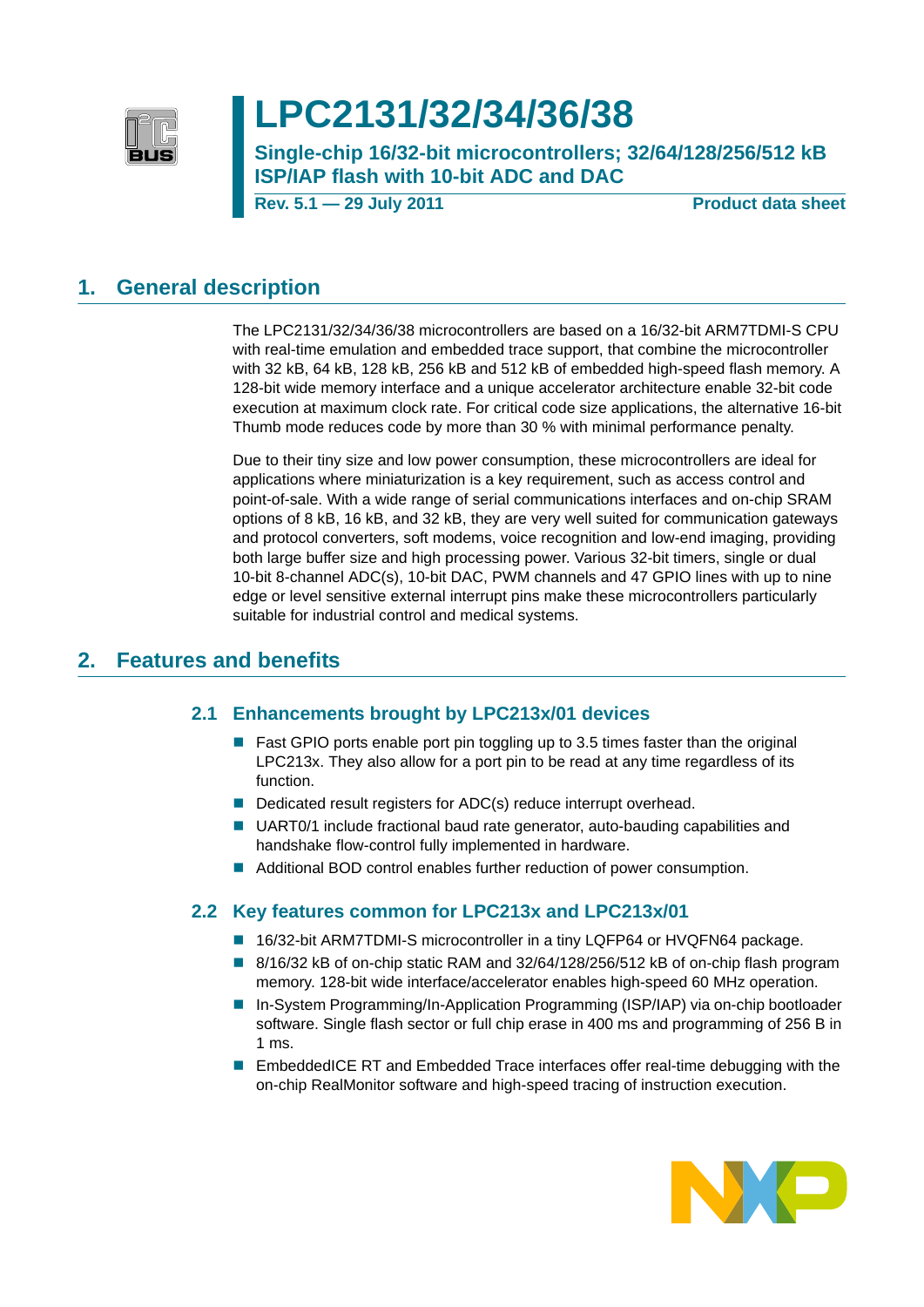- One (LPC2131/32) or two (LPC2134/36/38) 8-channel 10-bit ADCs provide a total of up to 16 analog inputs, with conversion times as low as  $2.44 \mu s$  per channel.
- Single 10-bit DAC provides variable analog output (LPC2132/34/36/38).
- Two 32-bit timers/external event counters (with four capture and four compare channels each), PWM unit (six outputs) and watchdog.
- Low power Real-time clock with independent power and dedicated 32 kHz clock input.
- Multiple serial interfaces including two UARTs (16C550), two Fast I<sup>2</sup>C-bus (400 kbit/s), SPI and SSP with buffering and variable data length capabilities.
- Vectored interrupt controller with configurable priorities and vector addresses.
- Up to forty-seven 5 V tolerant general purpose I/O pins in tiny LQFP64 or HVQFN package.
- Up to nine edge or level sensitive external interrupt pins available.
- 60 MHz maximum CPU clock available from programmable on-chip PLL with settling  $time of 100$   $\mu s$ .
- On-chip integrated oscillator operates with external crystal in range of 1 MHz to 30 MHz and with external oscillator up to 50 MHz.
- **Power saving modes include Idle and Power-down.**
- Individual enable/disable of peripheral functions as well as peripheral clock scaling down for additional power optimization.
- **Processor wake-up from Power-down mode via external interrupt or BOD.**
- Single power supply chip with POR and BOD circuits:
	- CPU operating voltage range of 3.0 V to 3.6 V (3.3 V  $\pm$  10 %) with 5 V tolerant I/O pads.

### <span id="page-1-0"></span>**3. Ordering information**

| Table 1.           | <b>Ordering information</b> |                                                                                                                      |                |  |  |  |  |  |
|--------------------|-----------------------------|----------------------------------------------------------------------------------------------------------------------|----------------|--|--|--|--|--|
| <b>Type number</b> | Package                     |                                                                                                                      |                |  |  |  |  |  |
|                    | <b>Name</b>                 | <b>Description</b>                                                                                                   | <b>Version</b> |  |  |  |  |  |
| LPC2131FBD64/01    | LQFP64                      | plastic low profile quad flat package; 64 leads;<br>body $10 \times 10 \times 1.4$ mm                                | SOT314-2       |  |  |  |  |  |
| LPC2132FBD64/01    | LQFP64                      | plastic low profile quad flat package; 64 leads;<br>body $10 \times 10 \times 1.4$ mm                                | SOT314-2       |  |  |  |  |  |
| LPC2132FHN64/01    | HVQFN64                     | plastic thermal enhanced very thin quad flat<br>package; no leads; 64 terminals; body<br>$9 \times 9 \times 0.85$ mm | SOT804-2       |  |  |  |  |  |
| LPC2134FBD64/01    | LOFP64                      | plastic low profile quad flat package; 64 leads;<br>body $10 \times 10 \times 1.4$ mm                                | SOT314-2       |  |  |  |  |  |
| LPC2136FBD64/01    | LOFP64                      | plastic low profile quad flat package; 64 leads;<br>body $10 \times 10 \times 1.4$ mm                                | SOT314-2       |  |  |  |  |  |
| LPC2138FBD64/01    | LQFP64                      | plastic low profile quad flat package; 64 leads;<br>body $10 \times 10 \times 1.4$ mm                                | SOT314-2       |  |  |  |  |  |
| LPC2138FHN64/01    | HVQFN64                     | plastic thermal enhanced very thin quad flat<br>package; no leads; 64 terminals; body<br>$9 \times 9 \times 0.85$ mm | SOT804-2       |  |  |  |  |  |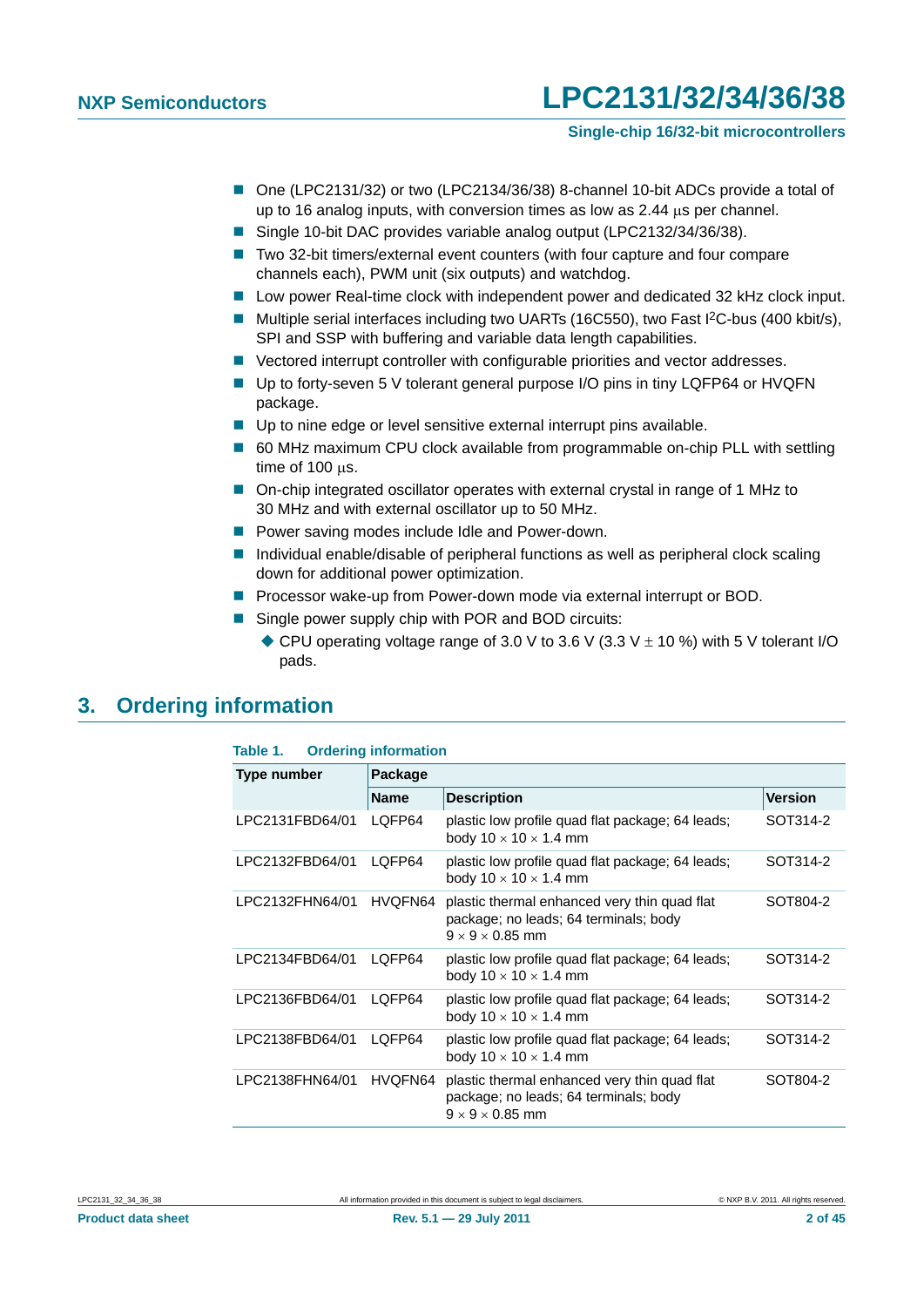**Single-chip 16/32-bit microcontrollers**

### <span id="page-2-0"></span>**3.1 Ordering options**

### **Table 2. Ordering options**

| Type number     | <b>Flash</b><br>memory | <b>RAM</b> | <b>ADC</b>     | <b>DAC</b> | <b>Enhanced UARTs,</b><br>ADC, Fast I/Os, and<br><b>BOD</b> | <b>Temperature</b><br>range |
|-----------------|------------------------|------------|----------------|------------|-------------------------------------------------------------|-----------------------------|
| LPC2131FBD64/01 | 32 kB                  | 8 kB       | -1             |            | yes                                                         | $-40$ °C to +85 °C          |
| LPC2132FBD64/01 | 64 kB                  | 16 kB      | - 1            | 1          | yes                                                         | $-40$ °C to +85 °C          |
| LPC2132FHN64/01 | 64 kB                  | 16kB       | - 1            | 1          | yes                                                         | $-40$ °C to +85 °C          |
| LPC2134FBD64/01 | 128 kB                 | 16 kB      | $\overline{2}$ | 1          | yes                                                         | $-40$ °C to +85 °C          |
| LPC2136FBD64/01 | 256 kB                 | 32 kB      | 2              | 1          | yes                                                         | $-40$ °C to +85 °C          |
| LPC2138FBD64/01 | 512 kB                 | 32 kB      | $\mathcal{P}$  | 1          | yes                                                         | $-40$ °C to +85 °C          |
| LPC2138FHN64/01 | 512 kB                 | 32 kB      | $\mathcal{P}$  | 1          | yes                                                         | $-40$ °C to +85 °C          |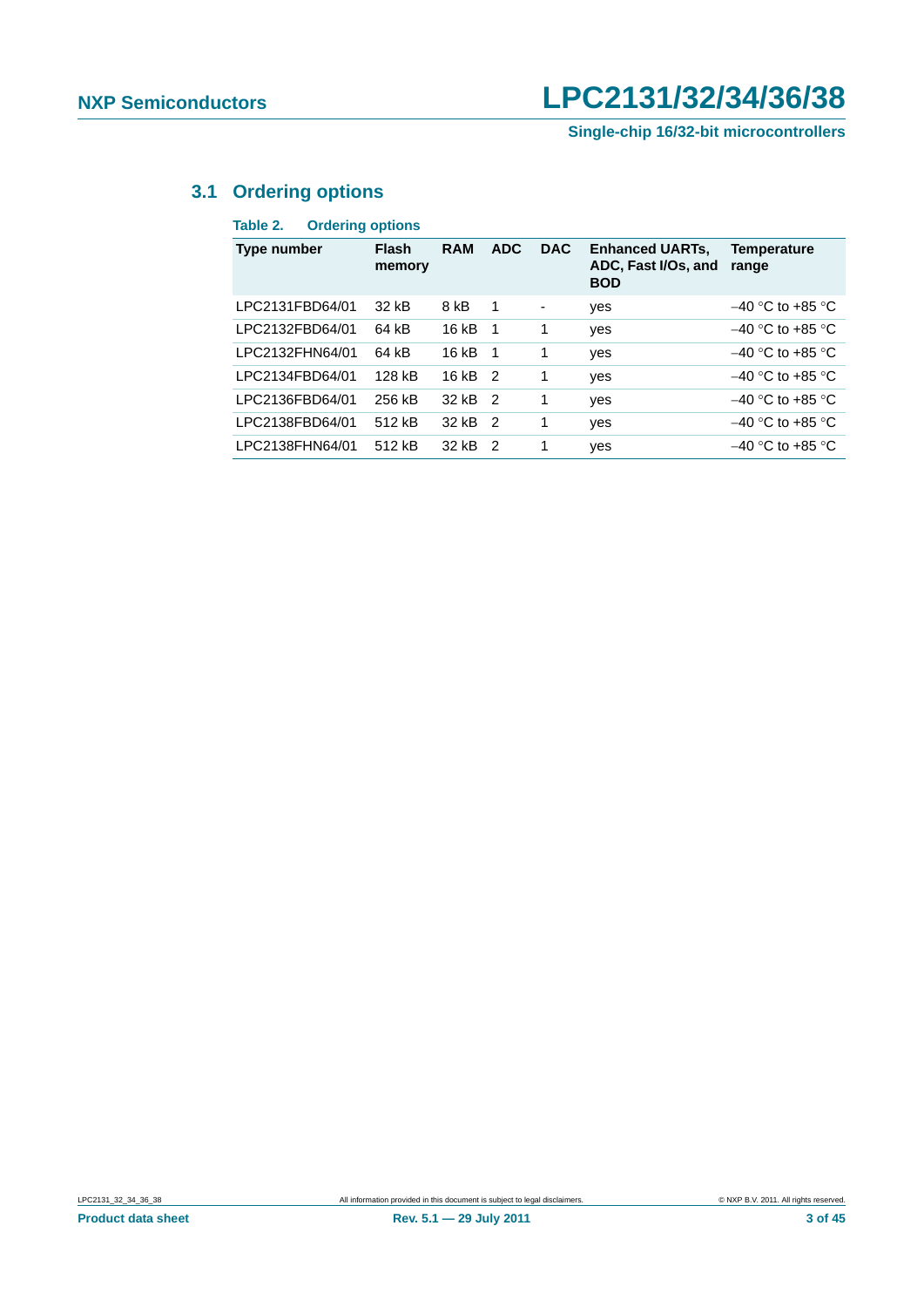**Single-chip 16/32-bit microcontrollers**

### <span id="page-3-0"></span>**4. Block diagram**

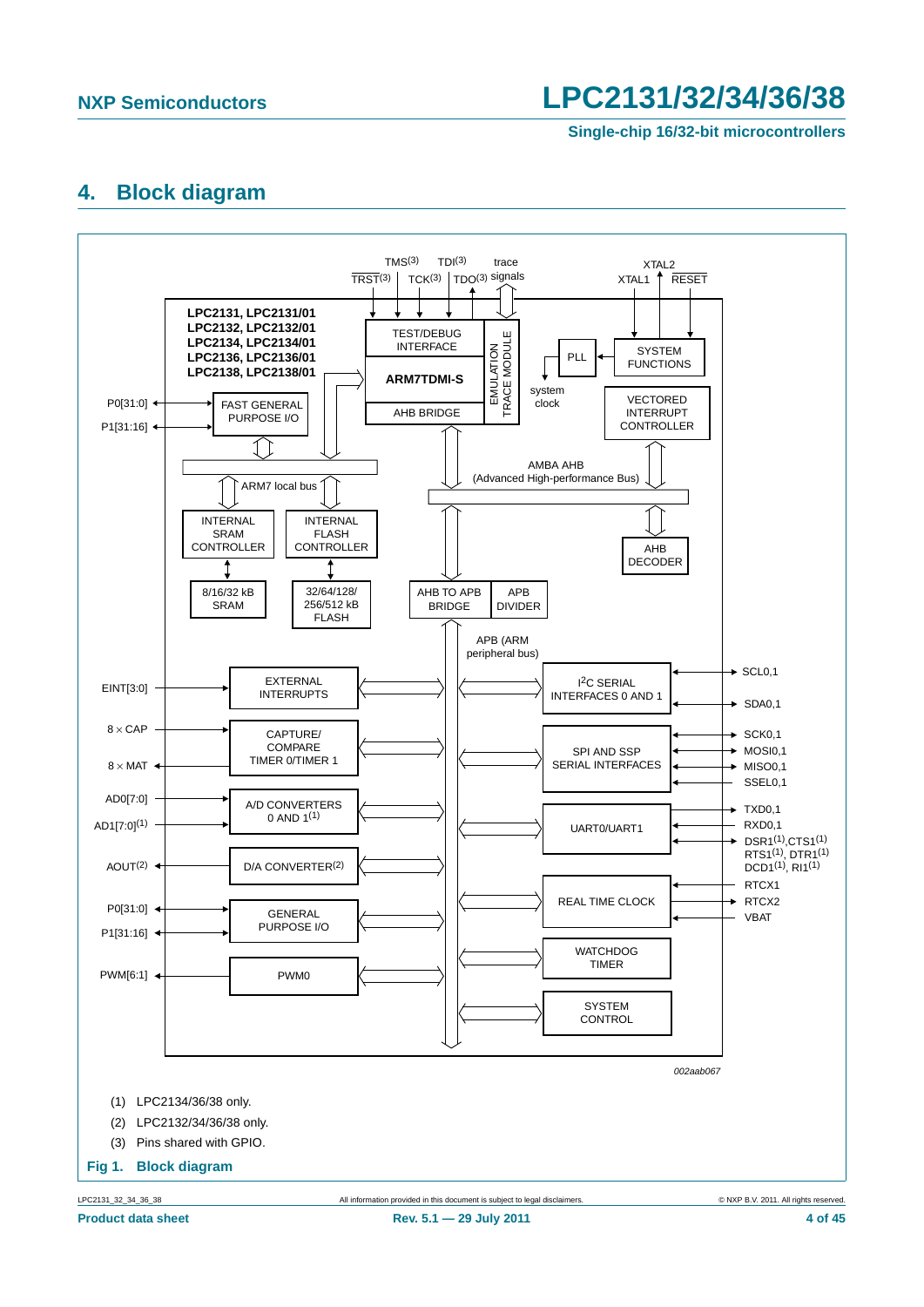**Single-chip 16/32-bit microcontrollers**

## <span id="page-4-0"></span>**5. Pinning information**

### **5.1 Pinning**

<span id="page-4-1"></span>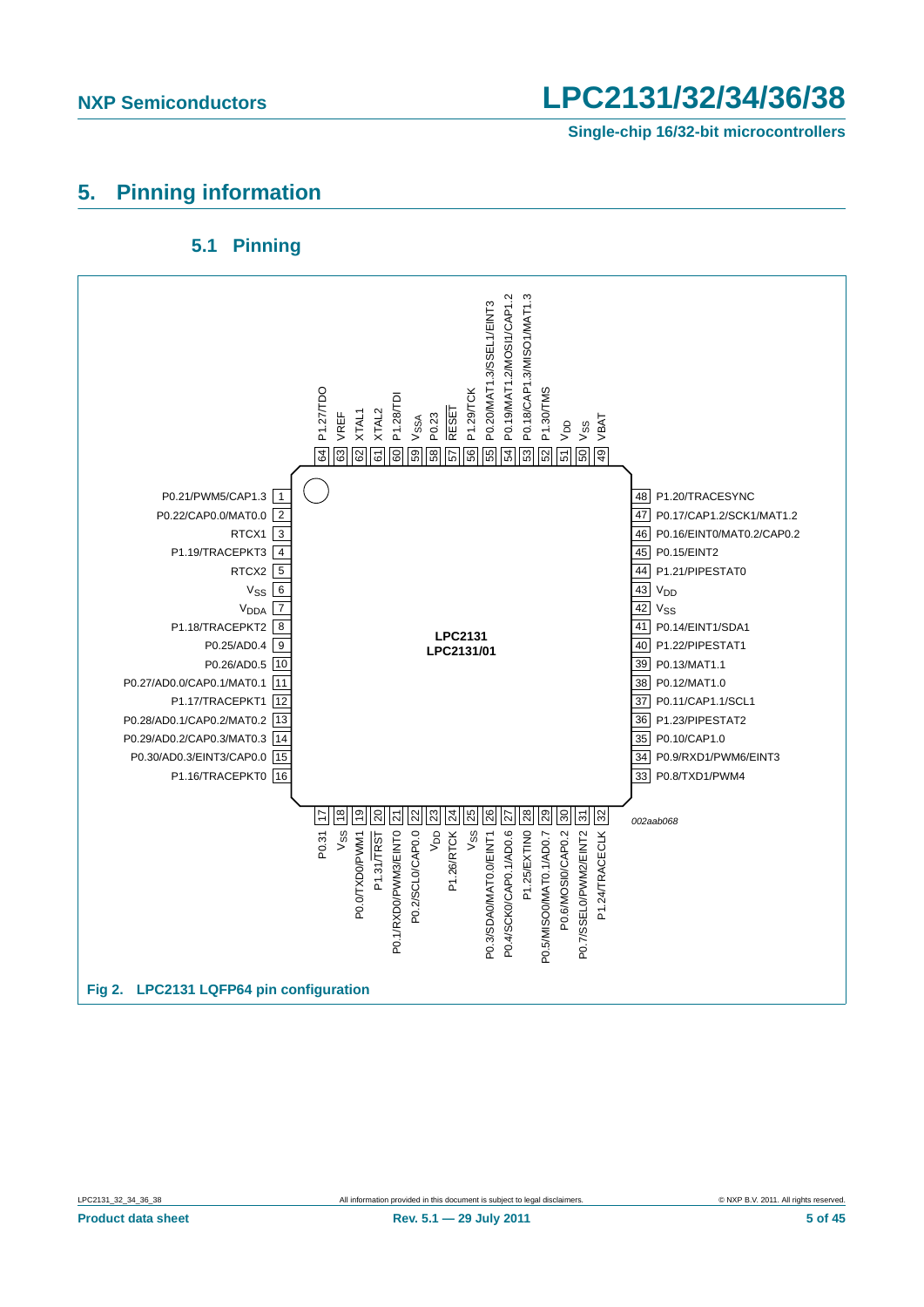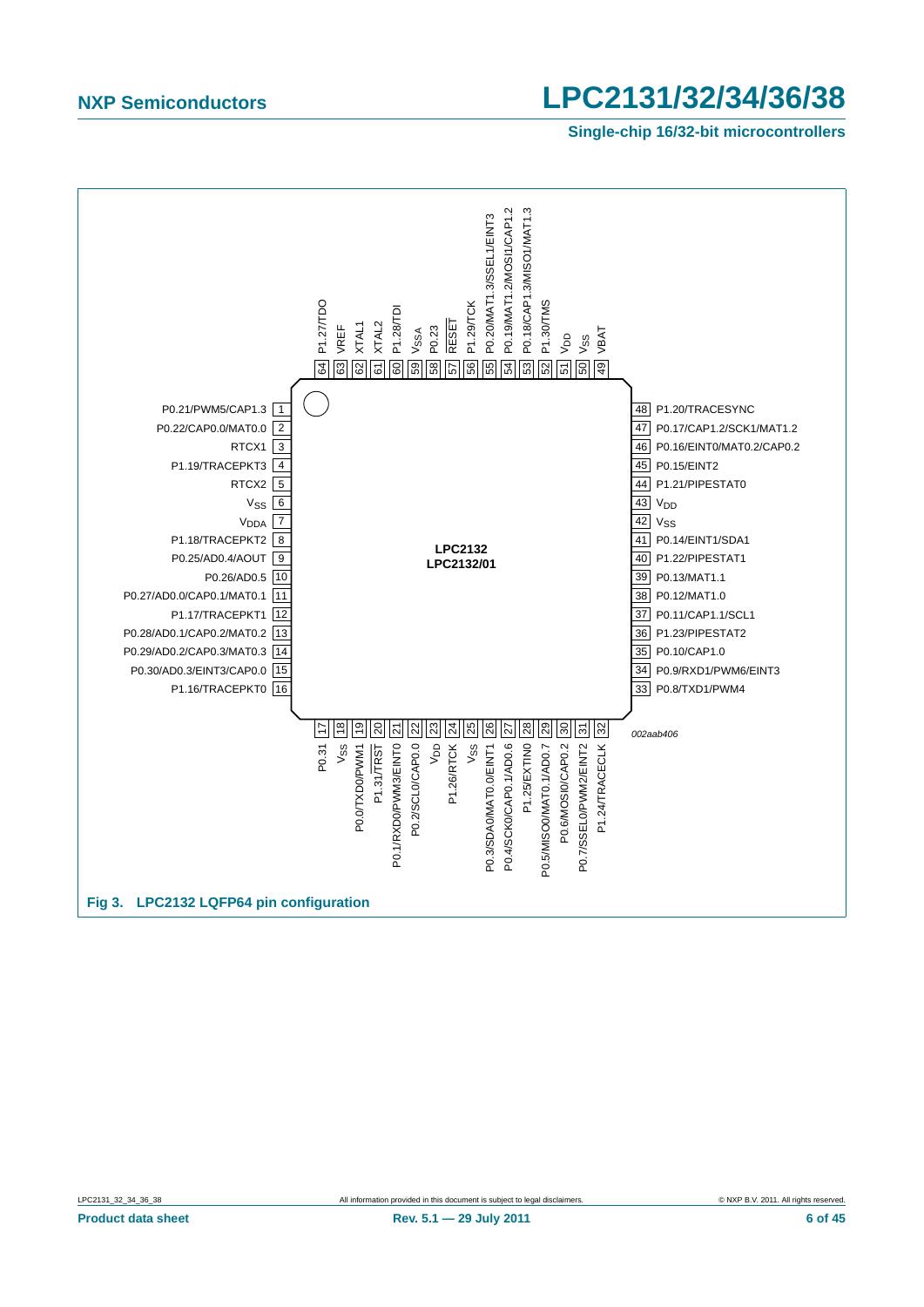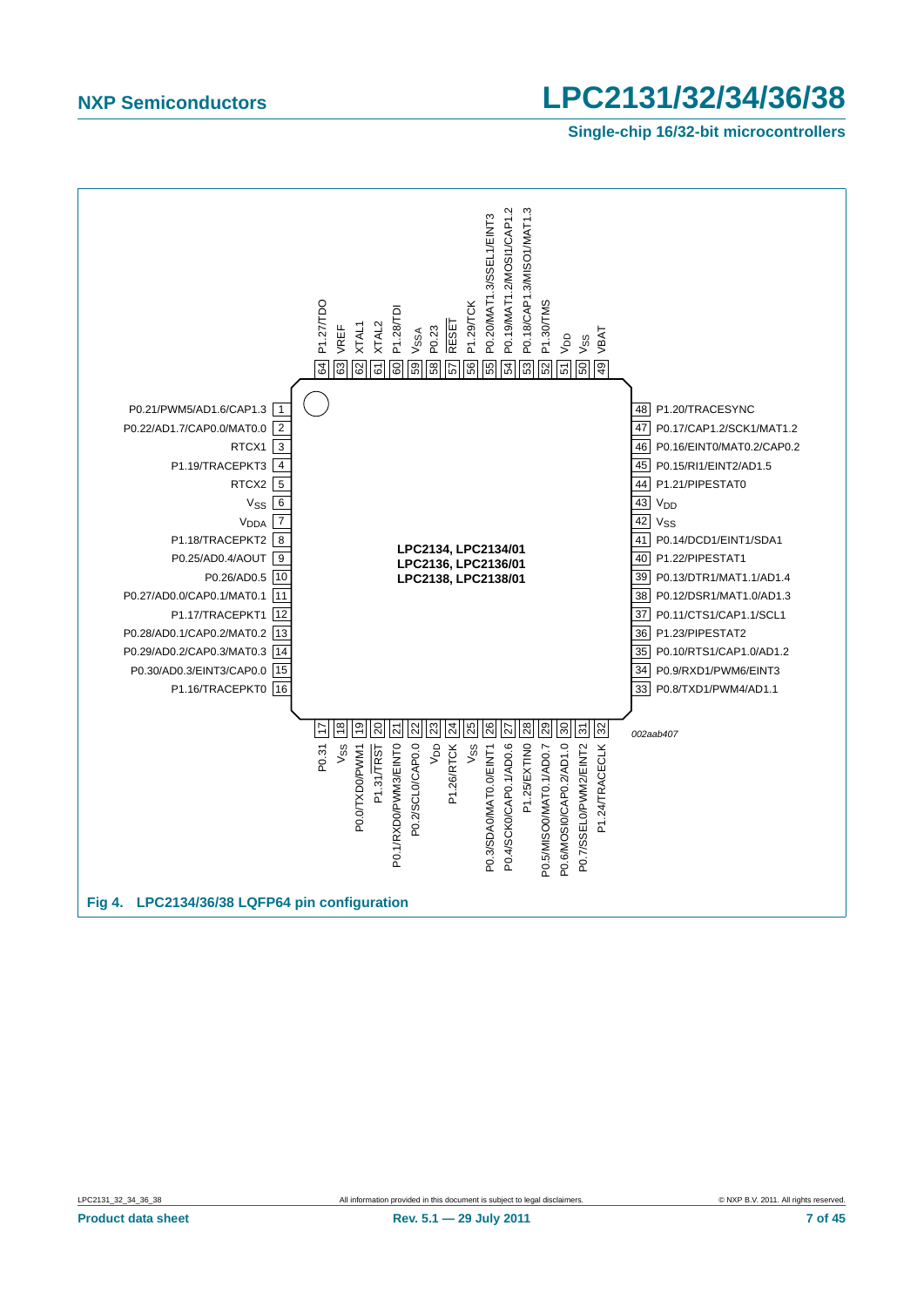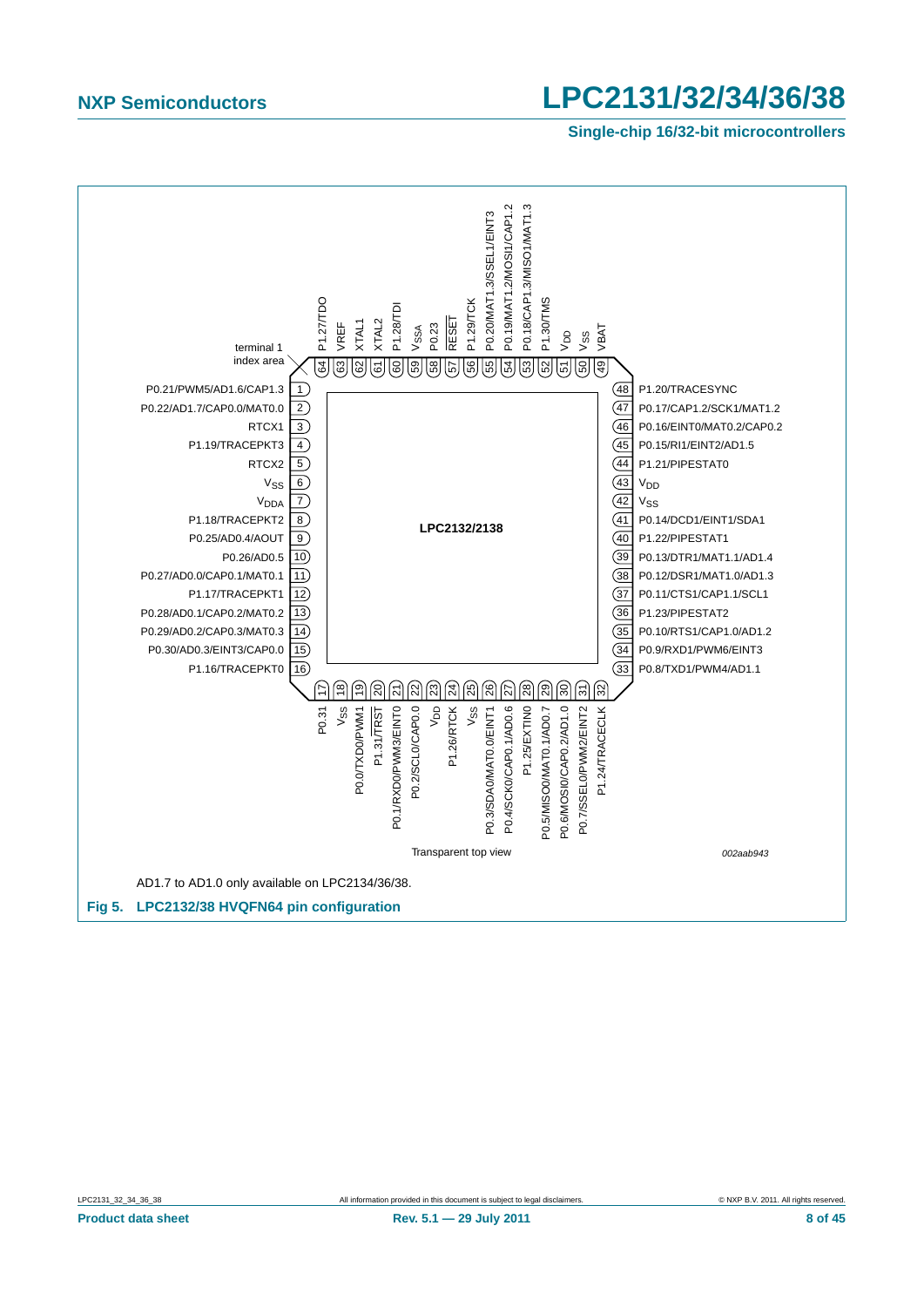## **5.2 Pin description**

<span id="page-8-1"></span><span id="page-8-0"></span>

| Table 3.                       | <b>Pin description</b> |              |                                                                                                                                                                                                                                                                                                                                |
|--------------------------------|------------------------|--------------|--------------------------------------------------------------------------------------------------------------------------------------------------------------------------------------------------------------------------------------------------------------------------------------------------------------------------------|
| <b>Symbol</b>                  | <b>Pin</b>             | <b>Type</b>  | <b>Description</b>                                                                                                                                                                                                                                                                                                             |
| P0.0 to P0.31                  |                        | I/O          | <b>Port 0:</b> Port 0 is a 32-bit I/O port with individual direction controls for each bit. Total of<br>31 pins of the Port 0 can be used as a general purpose bidirectional digital I/Os while<br>P0.31 is output only pin. The operation of port 0 pins depends upon the pin function<br>selected via the pin connect block. |
|                                |                        |              | Pin P0.24 is not available.                                                                                                                                                                                                                                                                                                    |
| P0.0/TXD0/<br>PWM <sub>1</sub> | 19[1]                  | O            | TXD0 - Transmitter output for UART0.                                                                                                                                                                                                                                                                                           |
|                                |                        | O            | <b>PWM1</b> - Pulse Width Modulator output 1.                                                                                                                                                                                                                                                                                  |
| P0.1/RXD0/                     | $21^{[2]}$             | $\mathsf{L}$ | RXD0 - Receiver input for UART0.                                                                                                                                                                                                                                                                                               |
| PWM3/EINT0                     |                        | O            | <b>PWM3</b> - Pulse Width Modulator output 3.                                                                                                                                                                                                                                                                                  |
|                                |                        | $\mathsf{I}$ | <b>EINTO</b> — External interrupt 0 input.                                                                                                                                                                                                                                                                                     |
| P0.2/SCL0/                     | 22 <sup>[3]</sup>      | 1/O          | $SCL0 - l^2CO$ clock input/output. Open drain output (for $l^2C$ -bus compliance).                                                                                                                                                                                                                                             |
| CAP <sub>0.0</sub>             |                        | $\mathbf{I}$ | CAP0.0 - Capture input for Timer 0, channel 0.                                                                                                                                                                                                                                                                                 |
| P0.3/SDA0/                     | $26^{[3]}$             | I/O          | $SDA0 - l^2CO$ data input/output. Open drain output (for $l^2C$ -bus compliance).                                                                                                                                                                                                                                              |
| MAT0.0/EINT1                   |                        | O            | MATO.0 - Match output for Timer 0, channel 0.                                                                                                                                                                                                                                                                                  |
|                                |                        | $\mathsf{I}$ | <b>EINT1</b> - External interrupt 1 input.                                                                                                                                                                                                                                                                                     |
| P0.4/SCK0/                     | $27^{[4]}$             | 1/O          | SCK0 - Serial clock for SPI0. SPI clock output from master or input to slave.                                                                                                                                                                                                                                                  |
| CAP0.1/AD0.6                   |                        | L            | CAP0.1 - Capture input for Timer 0, channel 1.                                                                                                                                                                                                                                                                                 |
|                                |                        | $\mathbf{I}$ | AD0.6 - ADC 0, input 6. This analog input is always connected to its pin.                                                                                                                                                                                                                                                      |
| P0.5/MISO0/<br>MATO.1/ADO.7    | 29 <sup>[4]</sup>      | I/O          | <b>MISO0</b> - Master In Slave $V_{DD}$ = 3.6 V for SPI0. Data input to SPI master or data<br>output from SPI slave.                                                                                                                                                                                                           |
|                                |                        | O            | MATO.1 - Match output for Timer 0, channel 1.                                                                                                                                                                                                                                                                                  |
|                                |                        | $\mathbf{I}$ | AD0.7 - ADC 0, input 7. This analog input is always connected to its pin.                                                                                                                                                                                                                                                      |
| P0.6/MOSI0/<br>CAP0.2/AD1.0    | 30[4]                  | I/O          | MOSI0 - Master Out Slave In for SPI0. Data output from SPI master or data input to<br>SPI slave.                                                                                                                                                                                                                               |
|                                |                        | $\mathbf{I}$ | CAP0.2 - Capture input for Timer 0, channel 2.                                                                                                                                                                                                                                                                                 |
|                                |                        | $\mathbf{I}$ | AD1.0 - ADC 1, input 0. This analog input is always connected to its pin. Available in<br>LPC2134/36/38 only.                                                                                                                                                                                                                  |
| P0.7/SSEL0/                    | 312                    | $\mathsf{I}$ | <b>SSEL0</b> - Slave Select for SPI0. Selects the SPI interface as a slave.                                                                                                                                                                                                                                                    |
| PWM2/EINT2                     |                        | O            | <b>PWM2</b> - Pulse Width Modulator output 2.                                                                                                                                                                                                                                                                                  |
|                                |                        | T            | <b>EINT2</b> - External interrupt 2 input.                                                                                                                                                                                                                                                                                     |
| P0.8/TXD1/                     | 33[4]                  | O            | TXD1 - Transmitter output for UART1.                                                                                                                                                                                                                                                                                           |
| PWM4/AD1.1                     |                        | O            | <b>PWM4</b> - Pulse Width Modulator output 4.                                                                                                                                                                                                                                                                                  |
|                                |                        | $\mathsf{I}$ | AD1.1 - ADC 1, input 1. This analog input is always connected to its pin. Available in<br>LPC2134/36/38 only.                                                                                                                                                                                                                  |
| P0.9/RXD1/                     | 34[2]                  | $\mathbf{I}$ | RXD1 - Receiver input for UART1.                                                                                                                                                                                                                                                                                               |
| PWM6/EINT3                     |                        | O            | <b>PWM6</b> - Pulse Width Modulator output 6.                                                                                                                                                                                                                                                                                  |
|                                |                        | $\mathsf{L}$ | <b>EINT3</b> - External interrupt 3 input.                                                                                                                                                                                                                                                                                     |
| P0.10/RTS1/                    | 35[4]                  | $\circ$      | RTS1 - Request to Send output for UART1. Available in LPC2134/36/38.                                                                                                                                                                                                                                                           |
| CAP1.0/AD1.2                   |                        | $\mathsf{I}$ | CAP1.0 - Capture input for Timer 1, channel 0.                                                                                                                                                                                                                                                                                 |
|                                |                        | $\mathbf{I}$ | AD1.2 - ADC 1, input 2. This analog input is always connected to its pin. Available in<br>LPC2134/36/38 only.                                                                                                                                                                                                                  |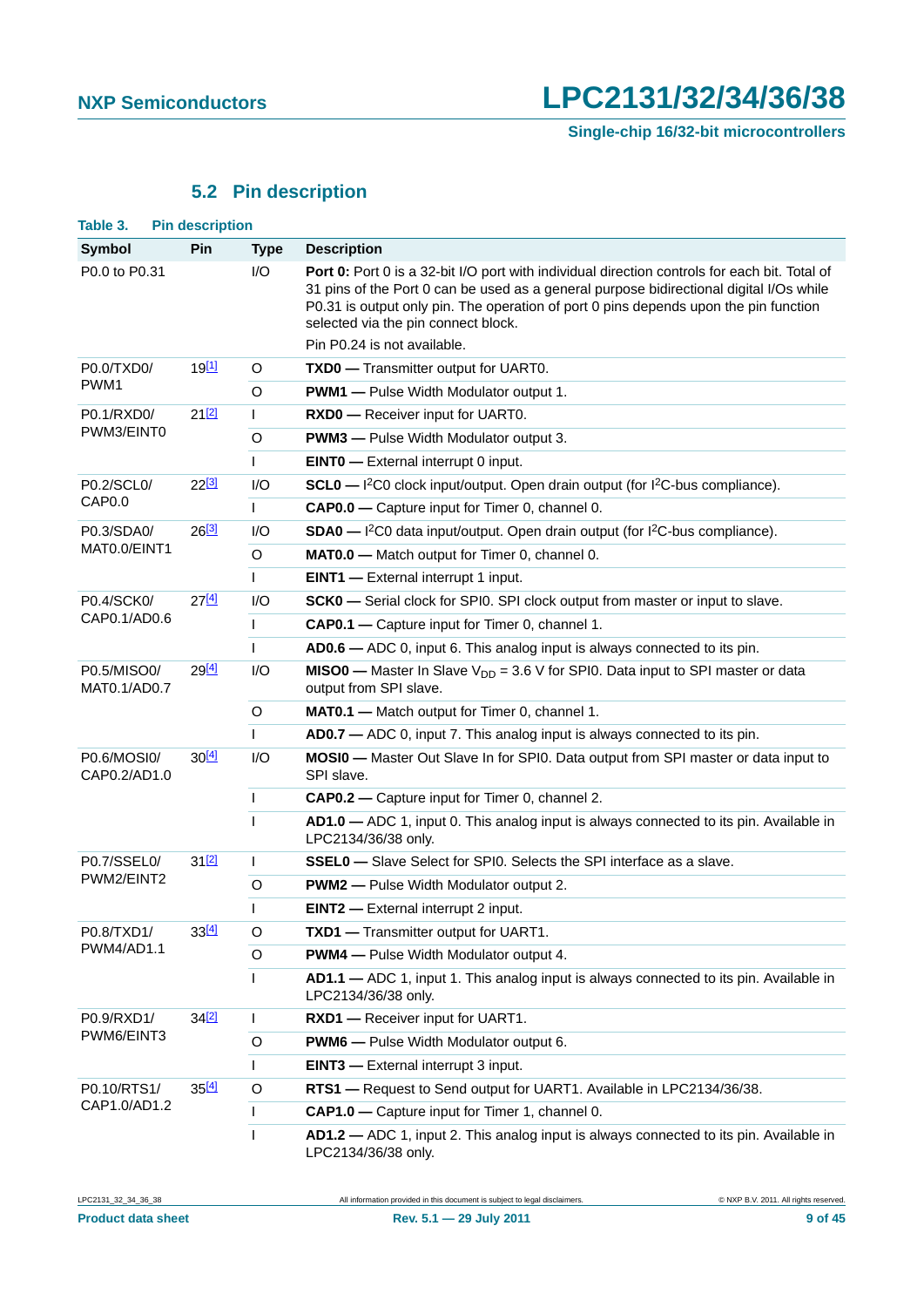| Table 3.                      | Pin description continued |              |                                                                                                                     |
|-------------------------------|---------------------------|--------------|---------------------------------------------------------------------------------------------------------------------|
| Symbol                        | Pin                       | <b>Type</b>  | <b>Description</b>                                                                                                  |
| P0.11/CTS1/                   | $37^{[3]}$                | L            | CTS1 - Clear to Send input for UART1. Available in LPC2134/36/38.                                                   |
| CAP1.1/SCL1                   |                           | L            | CAP1.1 - Capture input for Timer 1, channel 1.                                                                      |
|                               |                           | 1/O          | $SCL1$ - $I^2C1$ clock input/output. Open drain output (for $I^2C$ -bus compliance)                                 |
| P0.12/DSR1/                   | 38[4]                     | $\mathsf{I}$ | DSR1 - Data Set Ready input for UART1. Available in LPC2134/36/38.                                                  |
| MAT1.0/AD1.3                  |                           | O            | MAT1.0 - Match output for Timer 1, channel 0.                                                                       |
|                               |                           | $\mathbf{I}$ | AD1.3 - ADC 1, input 3. This analog input is always connected to its pin. Available in<br>LPC2134/36/38 only.       |
| P0.13/DTR1/                   | 39 <sup>[4]</sup>         | O            | DTR1 - Data Terminal Ready output for UART1. Available in LPC2134/36/38.                                            |
| MAT1.1/AD1.4                  |                           | O            | MAT1.1 - Match output for Timer 1, channel 1.                                                                       |
|                               |                           | $\mathbf{I}$ | AD1.4 - ADC 1, input 4. This analog input is always connected to its pin. Available in<br>LPC2134/36/38 only.       |
| P0.14/DCD1/                   | 41 <sup>[3]</sup>         | T            | DCD1 - Data Carrier Detect input for UART1. Available in LPC2134/36/38.                                             |
| EINT1/SDA1                    |                           | L            | <b>EINT1</b> - External interrupt 1 input.                                                                          |
|                               |                           | I/O          | <b>SDA1</b> - $1^2C1$ data input/output. Open drain output (for $1^2C$ -bus compliance).                            |
| P0.15/RI1/                    | $45^{[4]}$                | T            | RI1 - Ring Indicator input for UART1. Available in LPC2134/36/38.                                                   |
| EINT2/AD1.5                   |                           | T            | <b>EINT2</b> - External interrupt 2 input.                                                                          |
|                               |                           | $\mathbf{I}$ | AD1.5 - ADC 1, input 5. This analog input is always connected to its pin. Available in<br>LPC2134/36/38 only.       |
| P0.16/EINT0/                  | 46[2]                     | T            | <b>EINTO</b> - External interrupt 0 input.                                                                          |
| MAT0.2/CAP0.2                 |                           | O            | <b>MAT0.2</b> - Match output for Timer 0, channel 2.                                                                |
|                               |                           | L            | CAP0.2 - Capture input for Timer 0, channel 2.                                                                      |
| P0.17/CAP1.2/                 | 47[1]                     | T            | CAP1.2 - Capture input for Timer 1, channel 2.                                                                      |
| SCK1/MAT1.2                   |                           | I/O          | SCK1 - Serial Clock for SSP. Clock output from master or input to slave.                                            |
|                               |                           | O            | MAT1.2 - Match output for Timer 1, channel 2.                                                                       |
| P0.18/CAP1.3/<br>MISO1/MAT1.3 | 53[1]                     | L            | CAP1.3 - Capture input for Timer 1, channel 3.                                                                      |
|                               |                           | I/O          | MISO1 - Master In Slave Out for SSP. Data input to SPI master or data output from<br>SSP slave.                     |
|                               |                           | O            | MAT1.3 - Match output for Timer 1, channel 3.                                                                       |
| P0.19/MAT1.2/                 | 54[1]                     | O            | <b>MAT1.2</b> — Match output for Timer 1, channel 2.                                                                |
| MOSI1/CAP1.2                  |                           | I/O          | MOSI1 - Master Out Slave In for SSP. Data output from SSP master or data input to<br>SSP slave.                     |
|                               |                           | T            | CAP1.2 - Capture input for Timer 1, channel 2.                                                                      |
| P0.20/MAT1.3/                 | 552                       | O            | MAT1.3 - Match output for Timer 1, channel 3.                                                                       |
| SSEL1/EINT3                   |                           | L            | <b>SSEL1</b> - Slave Select for SSP. Selects the SSP interface as a slave.                                          |
|                               |                           | T            | <b>EINT3</b> — External interrupt 3 input.                                                                          |
| P0.21/PWM5/<br>AD1.6/CAP1.3   | 1[4]                      | O            | <b>PWM5</b> - Pulse Width Modulator output 5.                                                                       |
|                               |                           | $\mathbf{I}$ | AD1.6 - ADC 1, input 6. This analog input is always connected to its pin. Available in<br>LPC2134/36/38 only.       |
|                               |                           | $\mathbf{I}$ | CAP1.3 - Capture input for Timer 1, channel 3.                                                                      |
| P0.22/AD1.7/<br>CAP0.0/MAT0.0 | $2^{[4]}$                 | L            | AD1.7 - ADC 1, input 7. This analog input is always connected to its pin. Available in<br>LPC2134/36/38 only.       |
|                               |                           | T            | CAP0.0 - Capture input for Timer 0, channel 0.                                                                      |
|                               |                           | $\circ$      | MATO.0 - Match output for Timer 0, channel 0.                                                                       |
| LPC2131_32_34_36_38           |                           |              | All information provided in this document is subject to legal disclaimers.<br>C NXP B.V. 2011. All rights reserved. |
| <b>Product data sheet</b>     |                           |              | Rev. 5.1 - 29 July 2011<br>10 of 45                                                                                 |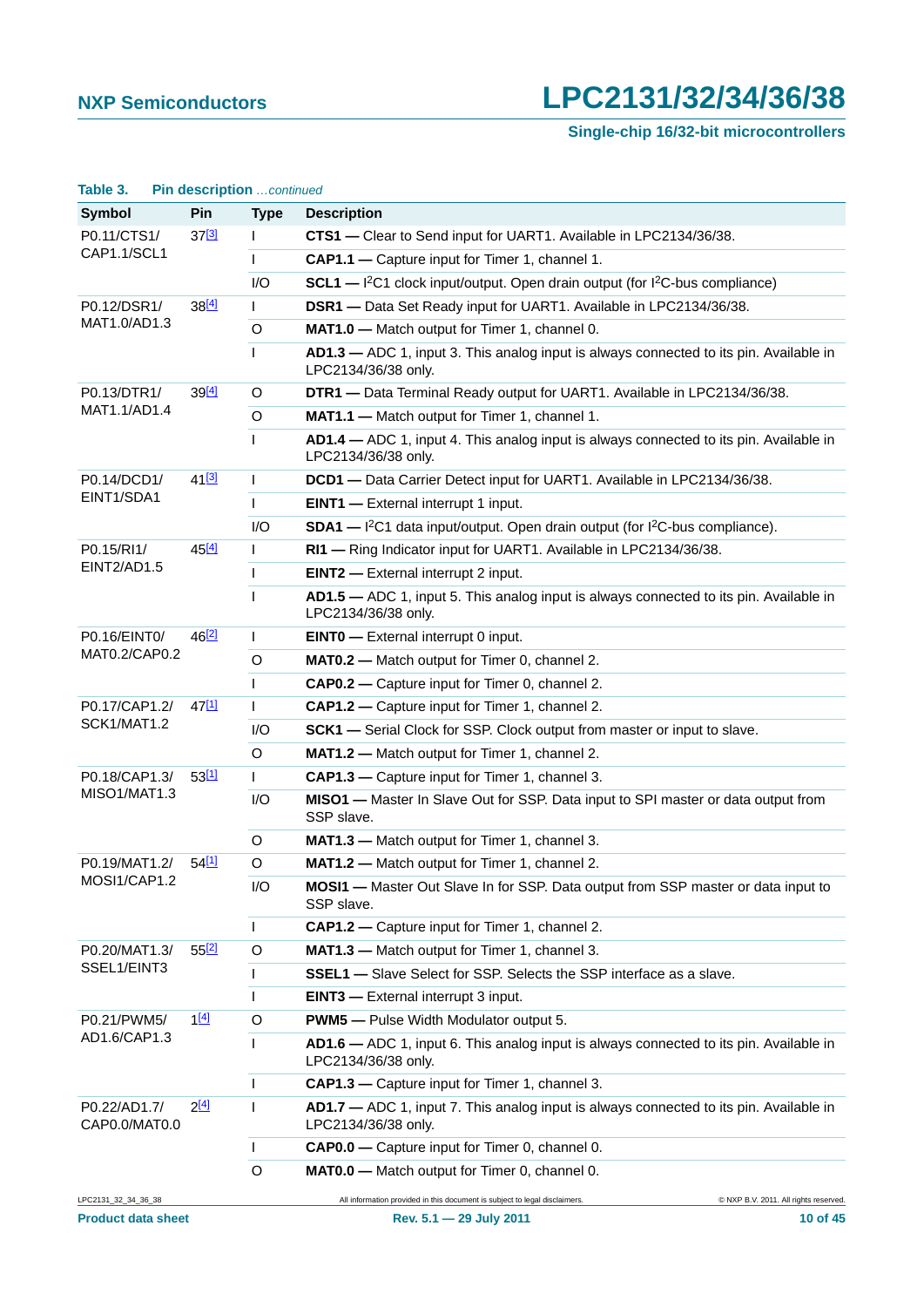**Single-chip 16/32-bit microcontrollers**

| raple 3.<br><b>PIN GESCRIPTION</b> continued |                   |              |                                                                                                                                                                                                                                                        |  |  |
|----------------------------------------------|-------------------|--------------|--------------------------------------------------------------------------------------------------------------------------------------------------------------------------------------------------------------------------------------------------------|--|--|
| <b>Symbol</b>                                | Pin               | <b>Type</b>  | <b>Description</b>                                                                                                                                                                                                                                     |  |  |
| P0.23                                        | 58[1]             | I/O          | General purpose digital input/output pin.                                                                                                                                                                                                              |  |  |
| P0.25/AD0.4/                                 | 9 <sup>[5]</sup>  | L            | AD0.4 – ADC 0, input 4. This analog input is always connected to its pin.                                                                                                                                                                              |  |  |
| <b>AOUT</b>                                  |                   | $\circ$      | AOUT - DAC output. Not available in LPC2131.                                                                                                                                                                                                           |  |  |
| P0.26/AD0.5                                  | $10^{[4]}$        | L            | AD0.5 – ADC 0, input 5. This analog input is always connected to its pin.                                                                                                                                                                              |  |  |
| P0.27/AD0.0/                                 | 11[4]             | L            | AD0.0 - ADC 0, input 0. This analog input is always connected to its pin.                                                                                                                                                                              |  |  |
| CAP0.1/MAT0.1                                |                   | $\mathbf{I}$ | CAP0.1 - Capture input for Timer 0, channel 1.                                                                                                                                                                                                         |  |  |
|                                              |                   | $\circ$      | MAT0.1 - Match output for Timer 0, channel 1.                                                                                                                                                                                                          |  |  |
| P0.28/AD0.1/                                 | 13 <sup>[4]</sup> | $\mathbf{I}$ | AD0.1 - ADC 0, input 1. This analog input is always connected to its pin.                                                                                                                                                                              |  |  |
| CAP0.2/MAT0.2                                |                   | $\mathbf{I}$ | CAP0.2 - Capture input for Timer 0, channel 2.                                                                                                                                                                                                         |  |  |
|                                              |                   | O            | MATO.2 - Match output for Timer 0, channel 2.                                                                                                                                                                                                          |  |  |
| P0.29/AD0.2/                                 | 14[4]             | $\mathbf{I}$ | AD0.2 - ADC 0, input 2. This analog input is always connected to its pin.                                                                                                                                                                              |  |  |
| CAP0.3/MAT0.3                                |                   | L            | CAP0.3 - Capture input for Timer 0, channel 3.                                                                                                                                                                                                         |  |  |
|                                              |                   | O            | MAT0.3 - Match output for Timer 0, channel 3.                                                                                                                                                                                                          |  |  |
| P0.30/AD0.3/                                 | 15 <sup>[4]</sup> | $\mathbf{I}$ | AD0.3 - ADC 0, input 3. This analog input is always connected to its pin.                                                                                                                                                                              |  |  |
| EINT3/CAP0.0                                 |                   | $\mathbf{I}$ | <b>EINT3</b> - External interrupt 3 input.                                                                                                                                                                                                             |  |  |
|                                              |                   | $\mathbf{I}$ | CAP0.0 - Capture input for Timer 0, channel 0.                                                                                                                                                                                                         |  |  |
| P0.31                                        | 17 <sup>[6]</sup> | $\circ$      | General purpose digital output only pin.                                                                                                                                                                                                               |  |  |
|                                              |                   |              | Important: This pin MUST NOT be externally pulled LOW when RESET pin is LOW or<br>the JTAG port will be disabled.                                                                                                                                      |  |  |
| P1.0 to P1.31                                |                   | I/O          | Port 1: Port 1 is a 32-bit bidirectional I/O port with individual direction controls for each<br>bit. The operation of port 1 pins depends upon the pin function selected via the pin<br>connect block. Pins 0 through 15 of port 1 are not available. |  |  |
| P1.16/<br>TRACEPKT0                          | 16 <sup>[6]</sup> | $\circ$      | TRACEPKT0 - Trace Packet, bit 0. Standard I/O port with internal pull-up.                                                                                                                                                                              |  |  |
| P <sub>1.17</sub> /<br>TRACEPKT1             | 12 <sup>[6]</sup> | $\circ$      | <b>TRACEPKT1</b> - Trace Packet, bit 1. Standard I/O port with internal pull-up.                                                                                                                                                                       |  |  |
| P1.18/<br>TRACEPKT2                          | 8[6]              | O            | TRACEPKT2 - Trace Packet, bit 2. Standard I/O port with internal pull-up.                                                                                                                                                                              |  |  |
| P1.19/<br>TRACEPKT3                          | 4[6]              | $\circ$      | <b>TRACEPKT3</b> - Trace Packet, bit 3. Standard I/O port with internal pull-up.                                                                                                                                                                       |  |  |
| P <sub>1.20</sub> /<br><b>TRACESYNC</b>      | 48[6]             | O            | <b>TRACESYNC</b> — Trace Synchronization. Standard I/O port with internal pull-up. LOW<br>on TRACESYNC while RESET is LOW enables pins P1.25:16 to operate as Trace port<br>after reset.                                                               |  |  |
| P1.21/<br>PIPESTAT0                          | 44 <sup>[6]</sup> | $\circ$      | PIPESTATO - Pipeline Status, bit 0. Standard I/O port with internal pull-up.                                                                                                                                                                           |  |  |
| P1.22/<br>PIPESTAT1                          | 40 <sup>[6]</sup> | $\circ$      | PIPESTAT1 - Pipeline Status, bit 1. Standard I/O port with internal pull-up.                                                                                                                                                                           |  |  |
| P1.23/<br>PIPESTAT2                          | 366               | O            | PIPESTAT2 - Pipeline Status, bit 2. Standard I/O port with internal pull-up.                                                                                                                                                                           |  |  |
| P <sub>1.24</sub> /<br><b>TRACECLK</b>       | 32[6]             | O            | TRACECLK - Trace Clock. Standard I/O port with internal pull-up.                                                                                                                                                                                       |  |  |
| P1.25/EXTINO                                 | 28[6]             | $\mathbf{I}$ | <b>EXTINO</b> — External Trigger Input. Standard I/O with internal pull-up.                                                                                                                                                                            |  |  |

### **Table 3. Pin description** *…continued*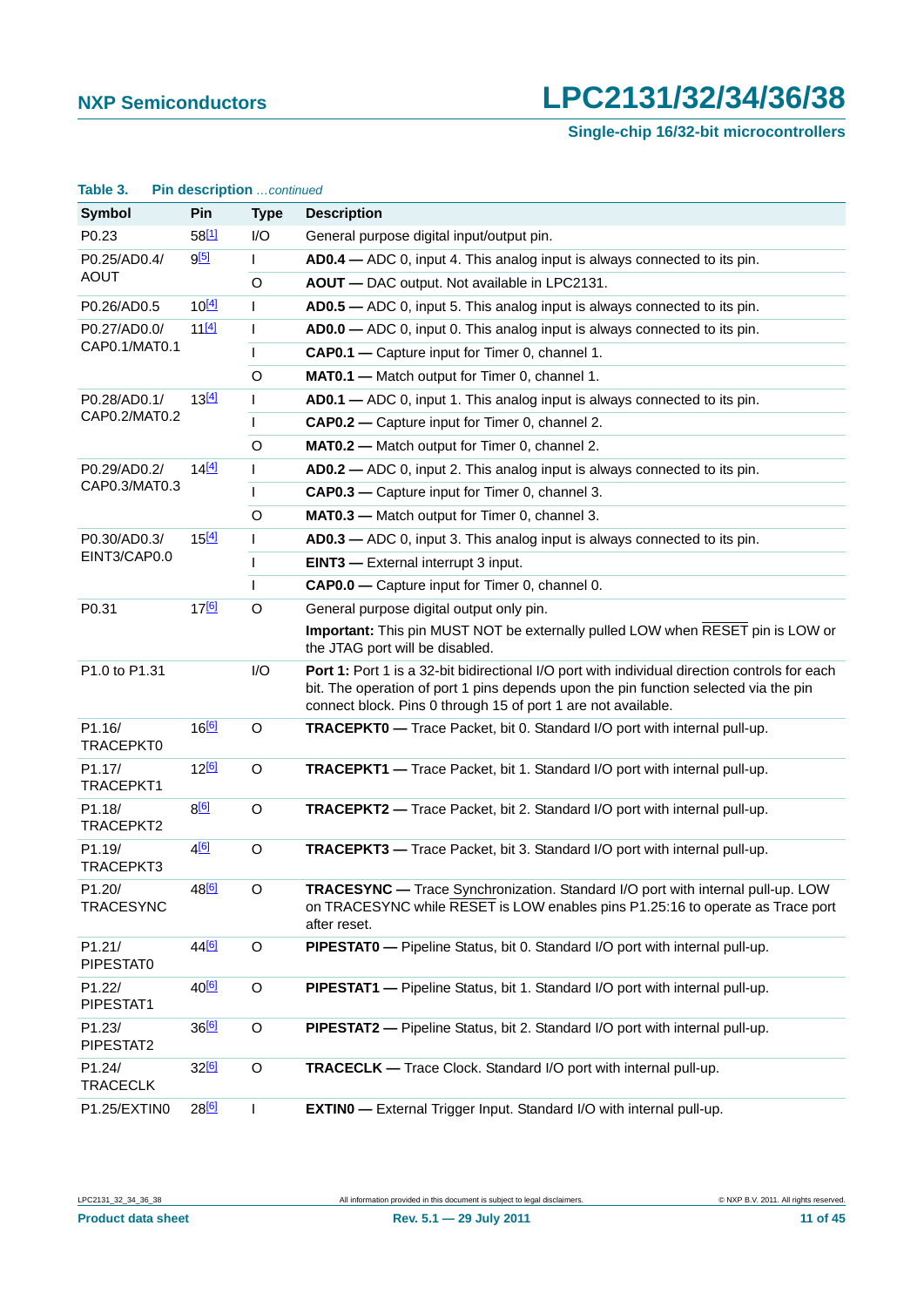**Single-chip 16/32-bit microcontrollers**

| Table 3.               | Pin description continued |              |                                                                                                                                                                                                                                                                                        |
|------------------------|---------------------------|--------------|----------------------------------------------------------------------------------------------------------------------------------------------------------------------------------------------------------------------------------------------------------------------------------------|
| <b>Symbol</b>          | Pin                       | <b>Type</b>  | <b>Description</b>                                                                                                                                                                                                                                                                     |
| <b>P1.26/RTCK</b>      | $24^{[6]}$                | I/O          | RTCK - Returned Test Clock output. Extra signal added to the JTAG port. Assists<br>debugger synchronization when processor frequency varies. Bidirectional pin with<br>internal pull-up. LOW on RTCK while RESET is LOW enables pins P1.31:26 to operate<br>as Debug port after reset. |
| P1.27/TDO              | 64 <sup>[6]</sup>         | O            | <b>TDO</b> — Test Data out for JTAG interface.                                                                                                                                                                                                                                         |
| <b>P1.28/TDI</b>       | 60 <sup>[6]</sup>         | $\mathbf{I}$ | <b>TDI</b> — Test Data in for JTAG interface.                                                                                                                                                                                                                                          |
| <b>P1.29/TCK</b>       | 56[6]                     | T            | <b>TCK</b> — Test Clock for JTAG interface.                                                                                                                                                                                                                                            |
| <b>P1.30/TMS</b>       | 52 <sup>[6]</sup>         | T            | <b>TMS</b> - Test Mode Select for JTAG interface.                                                                                                                                                                                                                                      |
| P1.31/TRST             | $20^{6}$                  | $\mathbf{I}$ | <b>TRST</b> - Test Reset for JTAG interface.                                                                                                                                                                                                                                           |
| <b>RESET</b>           | $57$ <sup>[7]</sup>       | L            | <b>External reset input:</b> A LOW on this pin resets the device, causing I/O ports and<br>peripherals to take on their default states, and processor execution to begin at address<br>0. TTL with hysteresis, 5 V tolerant.                                                           |
| XTAL1                  | $62^{[8]}$                | L            | Input to the oscillator circuit and internal clock generator circuits.                                                                                                                                                                                                                 |
| XTAL <sub>2</sub>      | 61 <sup>[8]</sup>         | O            | Output from the oscillator amplifier.                                                                                                                                                                                                                                                  |
| RTCX1                  | $3^{[9]}$                 | T            | Input to the RTC oscillator circuit.                                                                                                                                                                                                                                                   |
| RTCX2                  | $5^{[9]}$                 | $\Omega$     | Output from the RTC oscillator circuit.                                                                                                                                                                                                                                                |
| V <sub>SS</sub>        | 6, 18,<br>25, 42,<br>50   | L            | Ground: 0 V reference.                                                                                                                                                                                                                                                                 |
| $V_{SSA}$              | 59                        | ı            | <b>Analog ground:</b> 0 V reference. This should nominally be the same voltage as $V_{SS}$ , but<br>should be isolated to minimize noise and error.                                                                                                                                    |
| <b>V<sub>DD</sub></b>  | 23, 43,<br>51             | I            | 3.3 V power supply: This is the power supply voltage for the core and I/O ports.                                                                                                                                                                                                       |
| <b>V<sub>DDA</sub></b> | $\overline{7}$            | ı            | <b>Analog 3.3 V power supply:</b> This should be nominally the same voltage as $V_{DD}$ but<br>should be isolated to minimize noise and error. This voltage is used to power the<br>on-chip PLL.                                                                                       |
| <b>VREF</b>            | 63                        | ı            | ADC reference: This should be nominally the same voltage as $V_{DD}$ but should be<br>isolated to minimize noise and error. Level on this pin is used as a reference for A/D<br>and D/A convertor(s).                                                                                  |
| <b>VBAT</b>            | 49                        | ı            | RTC power supply: 3.3 V on this pin supplies the power to the RTC.                                                                                                                                                                                                                     |

<span id="page-11-0"></span>[1] 5 V tolerant pad providing digital I/O functions with TTL levels and hysteresis and 10 ns slew rate control.

<span id="page-11-1"></span>[2] 5 V tolerant pad providing digital I/O functions with TTL levels and hysteresis and 10 ns slew rate control. If configured for an input function, this pad utilizes built-in glitch filter that blocks pulses shorter than 3 ns.

<span id="page-11-2"></span>[3] Open drain 5 V tolerant digital I/O I<sup>2</sup>C-bus 400 kHz specification compatible pad. It requires external pull-up to provide an output functionality.

- <span id="page-11-3"></span>[4] 5 V tolerant pad providing digital I/O (with TTL levels and hysteresis and 10 ns slew rate control) and analog input function. If configured for an input function, this pad utilizes built-in glitch filter that blocks pulses shorter than 3 ns. When configured as an ADC input, digital section of the pad is disabled.
- <span id="page-11-4"></span>[5] 5 V tolerant pad providing digital I/O (with TTL levels and hysteresis and 10 ns slew rate control) and analog output function. When configured as the DAC output, digital section of the pad is disabled.
- <span id="page-11-5"></span>[6] 5 V tolerant pad with built-in pull-up resistor providing digital I/O functions with TTL levels and hysteresis and 10 ns slew rate control. The pull-up resistor's value ranges from 60 k $\Omega$  to 300 k $\Omega$ .
- <span id="page-11-6"></span>[7] 5 V tolerant pad providing digital input (with TTL levels and hysteresis) function only.
- <span id="page-11-7"></span>[8] Pad provides special analog functionality.
- <span id="page-11-8"></span>[9] When unused, the RTCX1 pin can be grounded or left floating. For lowest power leave it floating. The other RTC pin, RTCX2, should be left floating.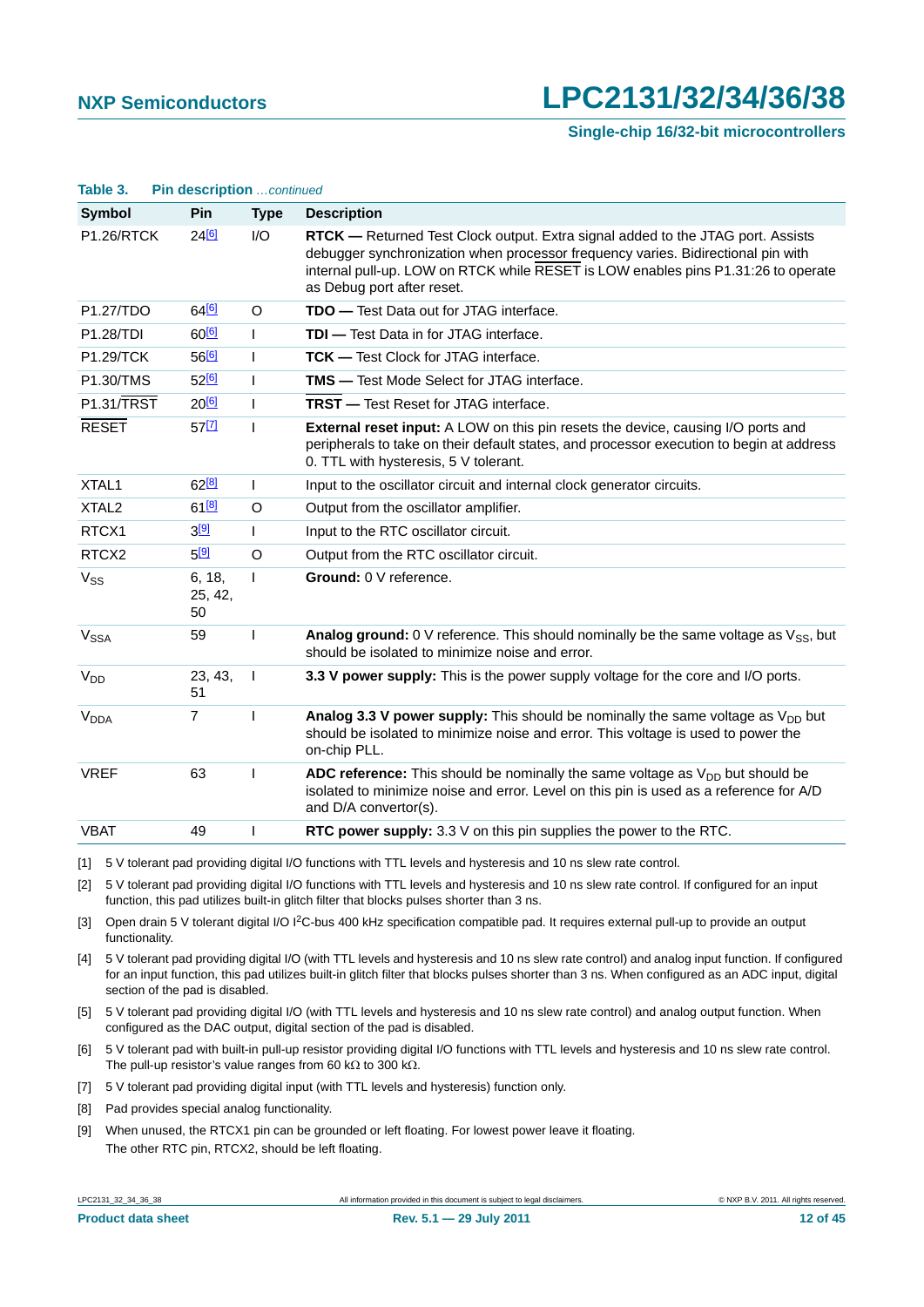### <span id="page-12-1"></span><span id="page-12-0"></span>**6. Functional description**

### **6.1 Architectural overview**

The ARM7TDMI-S is a general purpose 32-bit microprocessor, which offers high performance and very low power consumption. The ARM architecture is based on Reduced Instruction Set Computer (RISC) principles, and the instruction set and related decode mechanism are much simpler than those of microprogrammed Complex Instruction Set Computers. This simplicity results in a high instruction throughput and impressive real-time interrupt response from a small and cost-effective processor core.

Pipeline techniques are employed so that all parts of the processing and memory systems can operate continuously. Typically, while one instruction is being executed, its successor is being decoded, and a third instruction is being fetched from memory.

The ARM7TDMI-S processor also employs a unique architectural strategy known as Thumb, which makes it ideally suited to high-volume applications with memory restrictions, or applications where code density is an issue.

The key idea behind Thumb is that of a super-reduced instruction set. Essentially, the ARM7TDMI-S processor has two instruction sets:

- **•** The standard 32-bit ARM set.
- **•** A 16-bit Thumb set.

The Thumb set's 16-bit instruction length allows it to approach twice the density of standard ARM code while retaining most of the ARM's performance advantage over a traditional 16-bit processor using 16-bit registers. This is possible because Thumb code operates on the same 32-bit register set as ARM code.

Thumb code is able to provide up to 65 % of the code size of ARM, and 160 % of the performance of an equivalent ARM processor connected to a 16-bit memory system.

### <span id="page-12-2"></span>**6.2 On-chip flash program memory**

The LPC2131/32/34/36/38 incorporate a 32 kB, 64 kB, 128 kB, 256 kB and 512 kB flash memory system respectively. This memory may be used for both code and data storage. Programming of the flash memory may be accomplished in several ways. It may be programmed In System via the serial port. The application program may also erase and/or program the flash while the application is running, allowing a great degree of flexibility for data storage field firmware upgrades, etc. When the LPC2131/32/34/36/38 on-chip bootloader is used, 32/64/128/256/500 kB of flash memory is available for user code.

The LPC2131/32/34/36/38 flash memory provides a minimum of 100000 erase/write cycles and 20 years of data-retention.

### <span id="page-12-3"></span>**6.3 On-chip static RAM**

On-chip static RAM may be used for code and/or data storage. The SRAM may be accessed as 8-bit, 16-bit, and 32-bit. The LPC2131, LPC2132/34, and LPC2136/38 provide 8 kB, 16 kB and 32 kB of static RAM respectively.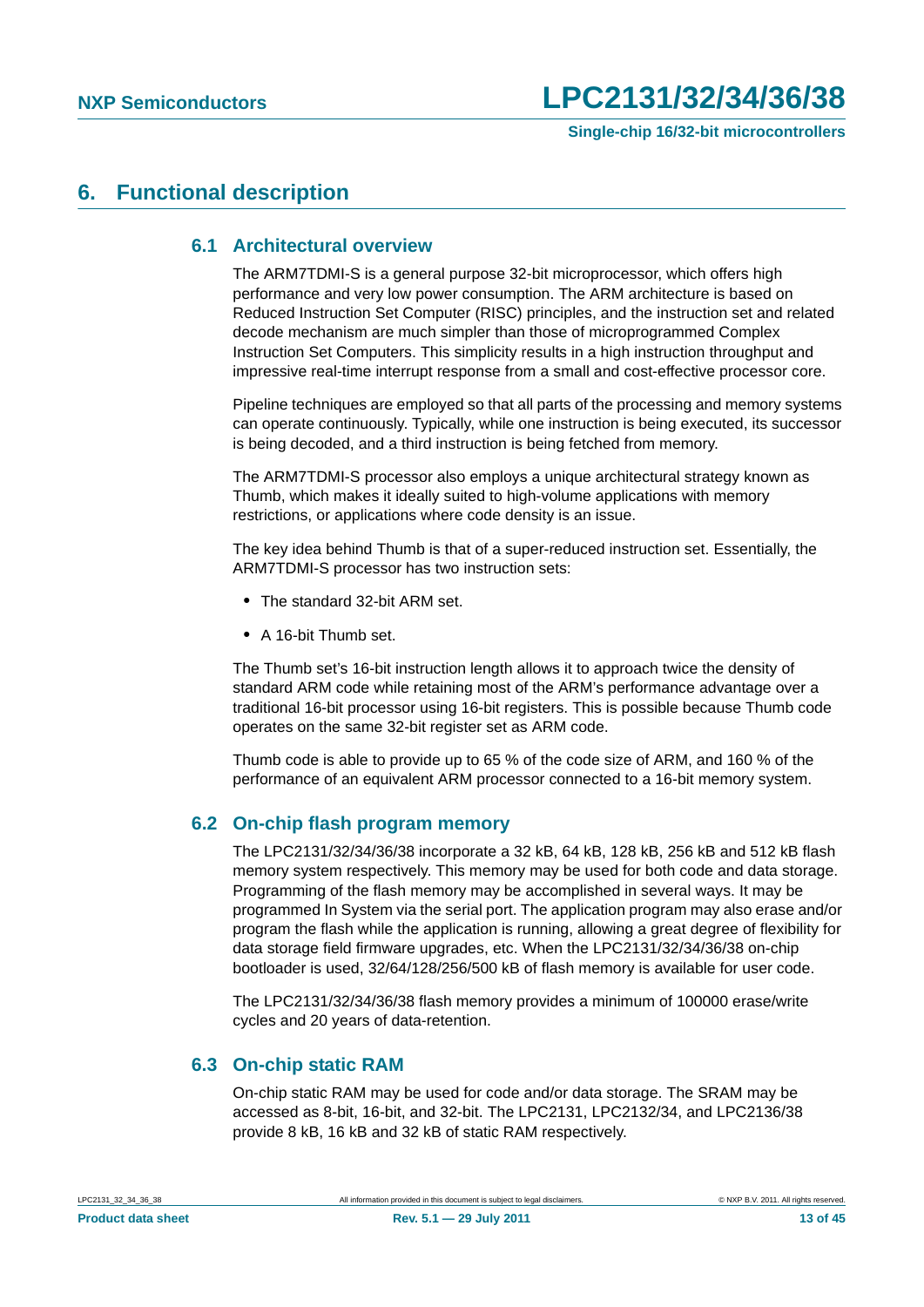### <span id="page-13-1"></span>**6.4 Memory map**

The LPC2131/32/34/36/38 memory map incorporates several distinct regions, as shown in [Figure 6](#page-13-0).

In addition, the CPU interrupt vectors may be re-mapped to allow them to reside in either flash memory (the default) or on-chip static RAM. This is described in [Section 6.18](#page-21-0)  ["System control".](#page-21-0)



<span id="page-13-0"></span>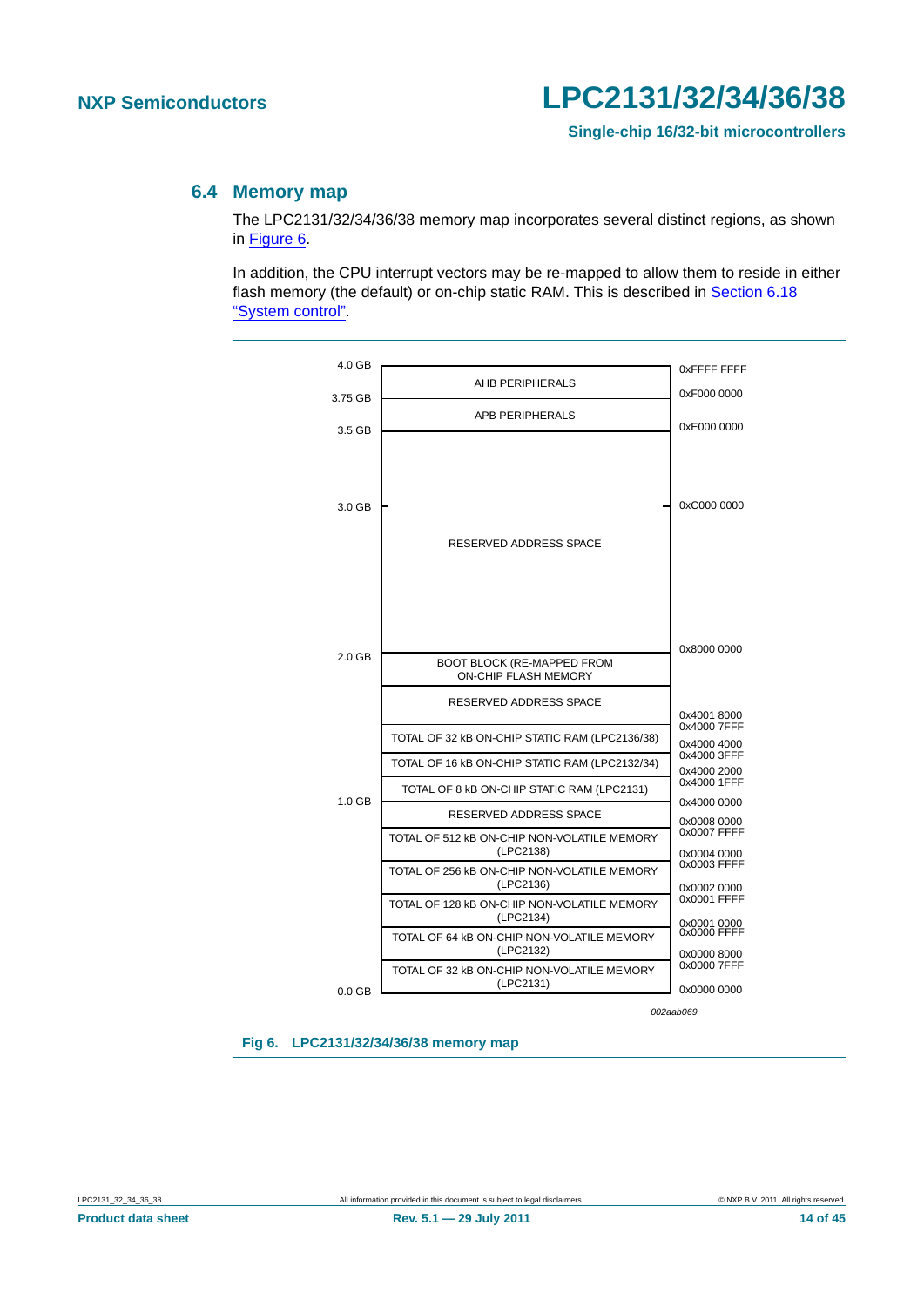### <span id="page-14-1"></span>**6.5 Interrupt controller**

The Vectored Interrupt Controller (VIC) accepts all of the interrupt request inputs and categorizes them as Fast Interrupt reQuest (FIQ), vectored Interrupt ReQuest (IRQ), and non-vectored IRQ as defined by programmable settings. The programmable assignment scheme means that priorities of interrupts from the various peripherals can be dynamically assigned and adjusted.

FIQ has the highest priority. If more than one request is assigned to FIQ, the VIC combines the requests to produce the FIQ signal to the ARM processor. The fastest possible FIQ latency is achieved when only one request is classified as FIQ, because then the FIQ service routine can simply start dealing with that device. But if more than one request is assigned to the FIQ class, the FIQ service routine can read a word from the VIC that identifies which FIQ source(s) is (are) requesting an interrupt.

Vectored IRQs have the middle priority. Sixteen of the interrupt requests can be assigned to this category. Any of the interrupt requests can be assigned to any of the 16 vectored IRQ slots, among which slot 0 has the highest priority and slot 15 has the lowest.

Non-vectored IRQs have the lowest priority.

The VIC combines the requests from all the vectored and non-vectored IRQs to produce the IRQ signal to the ARM processor. The IRQ service routine can start by reading a register from the VIC and jumping there. If any of the vectored IRQs are requesting, the VIC provides the address of the highest-priority requesting IRQs service routine, otherwise it provides the address of a default routine that is shared by all the non-vectored IRQs. The default routine can read another VIC register to see what IRQs are active.

### <span id="page-14-2"></span>**6.5.1 Interrupt sources**

[Table 4](#page-14-0) lists the interrupt sources for each peripheral function. Each peripheral device has one interrupt line connected to the Vectored Interrupt Controller, but may have several internal interrupt flags. Individual interrupt flags may also represent more than one interrupt source.

| <b>Block</b>    | Flag(s)                                | VIC channel # |
|-----------------|----------------------------------------|---------------|
| <b>WDT</b>      | Watchdog Interrupt (WDINT)             | 0             |
|                 | Reserved for software interrupts only  | 1             |
| <b>ARM Core</b> | EmbeddedICE, DbgCommRX                 | 2             |
| <b>ARM Core</b> | EmbeddedICE, DbgCommTX                 | 3             |
| <b>TIMERO</b>   | Match 0 to 3 (MR0, MR1, MR2, MR3)      | 4             |
|                 | Capture 0 to 3 (CR0, CR1, CR2, CR3)    |               |
| TIMER1          | Match 0 to 3 (MR0, MR1, MR2, MR3)      | 5             |
|                 | Capture 0 to 3 (CR0, CR1, CR2, CR3)    |               |
| <b>UART0</b>    | RX Line Status (RLS)                   | 6             |
|                 | Transmit Holding Register empty (THRE) |               |
|                 | RX Data Available (RDA)                |               |
|                 | Character Time-out Indicator (CTI)     |               |

#### <span id="page-14-0"></span>**Table 4. Interrupt sources**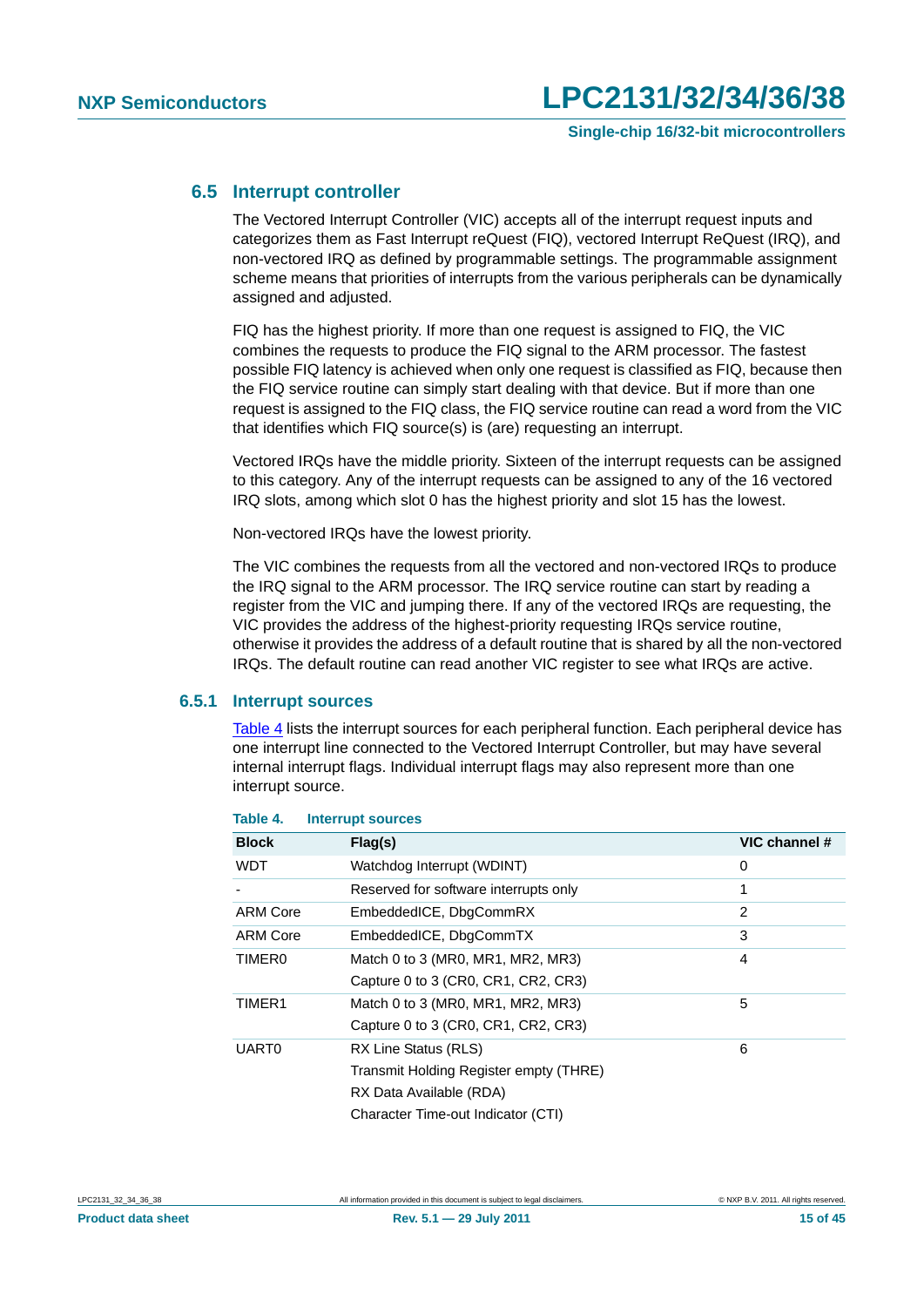#### **Single-chip 16/32-bit microcontrollers**

| Table 4.              | Interrupt sources continued                                       |                |
|-----------------------|-------------------------------------------------------------------|----------------|
| <b>Block</b>          | Flag(s)                                                           | VIC channel #  |
| UART1                 | RX Line Status (RLS)                                              | $\overline{7}$ |
|                       | Transmit Holding Register empty (THRE)                            |                |
|                       | RX Data Available (RDA)                                           |                |
|                       | Character Time-out Indicator (CTI)                                |                |
|                       | Modem Status Interrupt (MSI) (Available in LPC2134/36/38<br>only) |                |
| PWM <sub>0</sub>      | Match 0 to 6 (MR0, MR1, MR2, MR3, MR4, MR5, MR6)                  | 8              |
|                       | Capture 0 to 3 (CR0, CR1, CR2, CR3)                               |                |
| I <sup>2</sup> CO     | SI (state change)                                                 | 9              |
| SPI <sub>0</sub>      | SPIF, MODF                                                        | 10             |
| <b>SSP</b>            | TX FIFO at least half empty (TXRIS)                               | 11             |
|                       | RX FIFO at least half full (RXRIS)                                |                |
|                       | Receive Timeout (RTRIS)                                           |                |
|                       | Receive Overrun (RORRIS)                                          |                |
| <b>PLL</b>            | PLL Lock (PLOCK)                                                  | 12             |
| <b>RTC</b>            | RTCCIF (Counter Increment), RTCALF (Alarm)                        | 13             |
| <b>System Control</b> | External Interrupt 0 (EINT0)                                      | 14             |
|                       | External Interrupt 1 (EINT1)                                      | 15             |
|                       | External Interrupt 2 (EINT2)                                      | 16             |
|                       | External Interrupt 3 (EINT3)                                      | 17             |
| AD <sub>0</sub>       | ADC <sub>0</sub>                                                  | 18             |
| I2C1                  | SI (state change)                                                 | 19             |
| <b>BOD</b>            | <b>Brown Out Detect</b>                                           | 20             |
| AD <sub>1</sub>       | ADC 1 (Available in LPC2134/36/38 only)                           | 21             |

### <span id="page-15-0"></span>**6.6 Pin connect block**

The pin connect block allows selected pins of the microcontroller to have more than one function. Configuration registers control the multiplexers to allow connection between the pin and the on chip peripherals. Peripherals should be connected to the appropriate pins prior to being activated, and prior to any related interrupt(s) being enabled. Activity of any enabled peripheral function that is not mapped to a related pin should be considered undefined.

### <span id="page-15-1"></span>**6.7 General purpose parallel I/O and Fast I/O**

Device pins that are not connected to a specific peripheral function are controlled by the GPIO registers. Pins may be dynamically configured as inputs or outputs. Separate registers allow setting or clearing any number of outputs simultaneously. The value of the output register may be read back, as well as the current state of the port pins.

### <span id="page-15-2"></span>**6.7.1 Features**

- **•** Direction control of individual bits.
- **•** Separate control of output set and clear.
- **•** All I/O default to inputs after reset.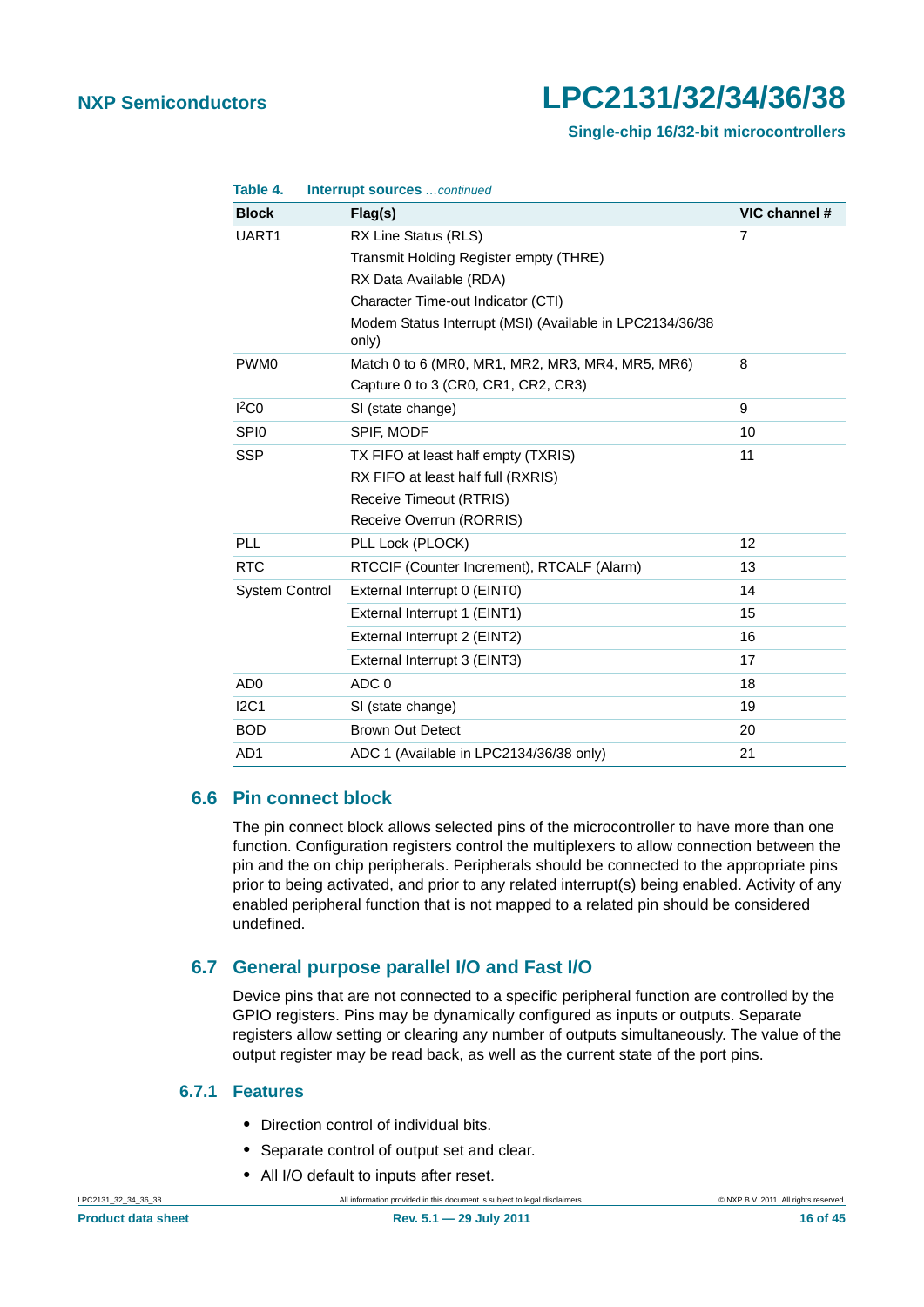### **Single-chip 16/32-bit microcontrollers**

### <span id="page-16-0"></span>**6.7.2 Fast I/O features available in LPC213x/01 only**

- **•** Fast I/O registers are located on the ARM local bus for the fastest possible I/O timing.
- **•** All GPIO registers are byte addressable.
- **•** Entire port value can be written in one instruction.
- **•** Mask registers allow single instruction to set or clear any number of bits in one port.

### <span id="page-16-1"></span>**6.8 10-bit ADC**

The LPC2131/32 contain one and the LPC2134/36/38 contain two ADCs. These converters are single 10-bit successive approximation ADCs with eight multiplexed channels.

### <span id="page-16-2"></span>**6.8.1 Features**

- **•** Measurement range of 0 V to 3.3 V.
- **•** Each converter capable of performing more than 400000 10-bit samples per second.
- **•** Burst conversion mode for single or multiple inputs.
- **•** Optional conversion on transition on input pin or Timer Match signal.
- **•** Global Start command for both converters (LPC2134/36/38 only).

### <span id="page-16-3"></span>**6.8.2 ADC features available in LPC213x/01 only**

- **•** Every analog input has a dedicated result register to reduce interrupt overhead.
- **•** Every analog input can generate an interrupt once the conversion is completed.

### <span id="page-16-4"></span>**6.9 10-bit DAC**

This peripheral is available in the LPC2132/34/36/38 only. The DAC enables the LPC2132/34/36/38 to generate variable analog output.

### <span id="page-16-5"></span>**6.9.1 Features**

- **•** 10-bit digital to analog converter.
- **•** Buffered output.
- **•** Power-down mode available.
- **•** Selectable speed versus power.

### <span id="page-16-6"></span>**6.10 UARTs**

The LPC2131/32/34/36/38 each contain two UARTs. In addition to standard transmit and receive data lines, the LPC2134/36/38 UART1 also provides a full modem control handshake interface.

### <span id="page-16-7"></span>**6.10.1 Features**

- **•** 16 B Receive and Transmit FIFOs.
- **•** Register locations conform to 16C550 industry standard.
- **•** Receiver FIFO trigger points at 1 B, 4 B, 8 B, and 14 B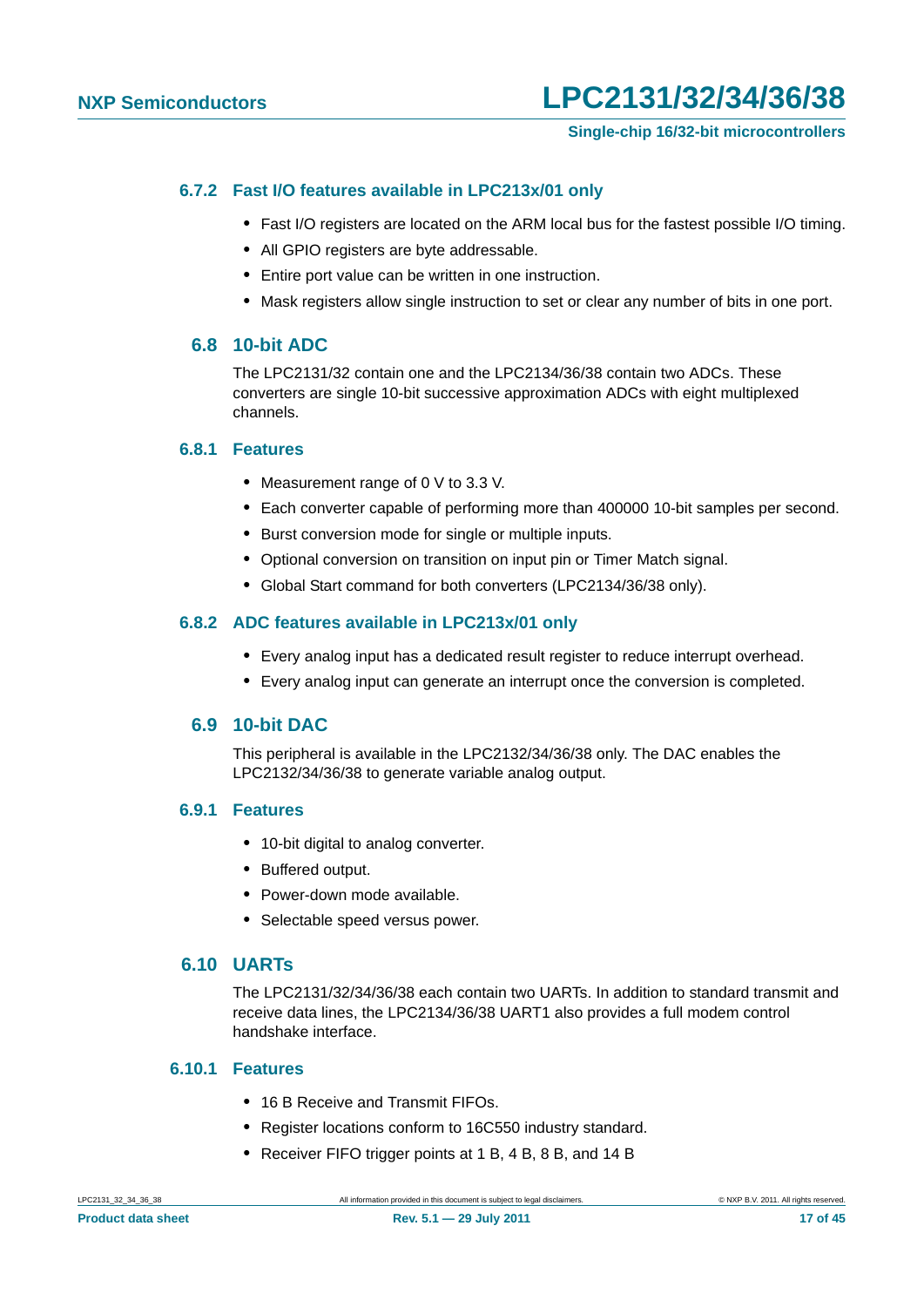- **•** Built-in baud rate generator.
- **•** Standard modem interface signals included on UART1. (LPC2134/36/38 only)
- **•** The LPC2131/32/34/36/38 transmission FIFO control enables implementation of software (XON/XOFF) flow control on both UARTs and hardware (CTS/RTS) flow control on the LPC2134/36/38 UART1 only.

### <span id="page-17-0"></span>**6.10.2 UART features available in LPC213x/01 only**

- **•** Fractional baud rate generator enables standard baud rates such as 115200 to be achieved with any crystal frequency above 2 MHz.
- **•** Auto-bauding.
- **•** Auto-CTS/RTS flow-control fully implemented in hardware (LPC2134/36/38 only).

### <span id="page-17-1"></span>**6.11 I2C-bus serial I/O controller**

The LPC2131/32/34/36/38 each contain two I2C-bus controllers.

The I<sup>2</sup>C-bus is bidirectional, for inter-IC control using only two wires: a Serial Clock Line (SCL), and a Serial DAta line (SDA). Each device is recognized by a unique address and can operate as either a receiver-only device (e.g., an LCD driver or a transmitter with the capability to both receive and send information (such as memory)). Transmitters and/or receivers can operate in either master or slave mode, depending on whether the chip has to initiate a data transfer or is only addressed. The I<sup>2</sup>C-bus is a multi-master bus, it can be controlled by more than one bus master connected to it.

This I<sup>2</sup>C-bus implementation supports bit rates up to 400 kbit/s (Fast I<sup>2</sup>C).

#### <span id="page-17-2"></span>**6.11.1 Features**

- **•** Standard I2C compliant bus interface.
- **•** Easy to configure as Master, Slave, or Master/Slave.
- **•** Programmable clocks allow versatile rate control.
- **•** Bidirectional data transfer between masters and slaves.
- **•** Multi-master bus (no central master).
- **•** Arbitration between simultaneously transmitting masters without corruption of serial data on the bus.
- **•** Serial clock synchronization allows devices with different bit rates to communicate via one serial bus.
- **•** Serial clock synchronization can be used as a handshake mechanism to suspend and resume serial transfer.
- The I<sup>2</sup>C-bus may be used for test and diagnostic purposes.

### <span id="page-17-3"></span>**6.12 SPI serial I/O controller**

The LPC2131/32/34/36/38 each contain one SPI controller. The SPI is a full duplex serial interface, designed to be able to handle multiple masters and slaves connected to a given bus. Only a single master and a single slave can communicate on the interface during a given data transfer. During a data transfer the master always sends a byte of data to the slave, and the slave always sends a byte of data to the master.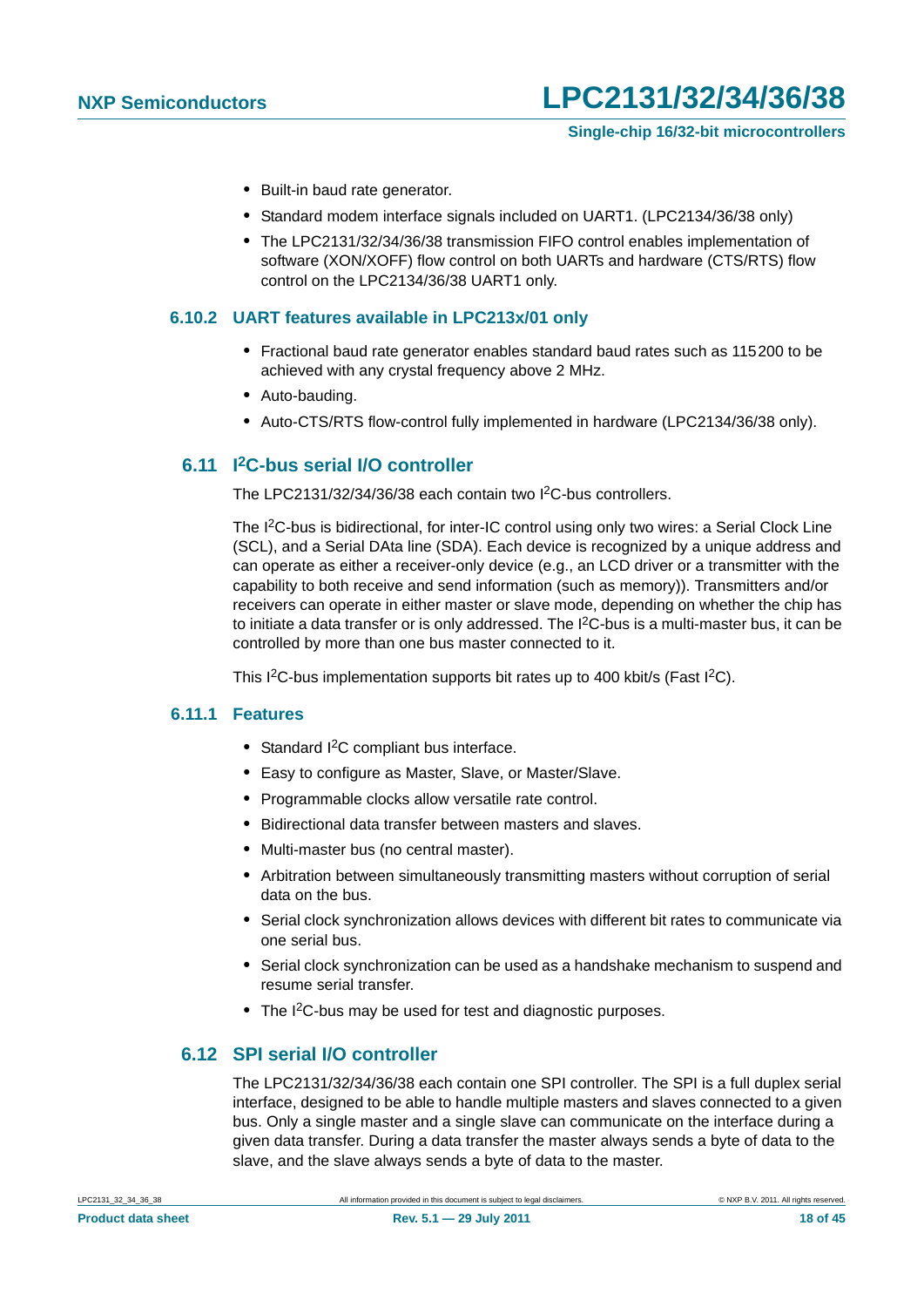### <span id="page-18-0"></span>**6.12.1 Features**

- **•** Compliant with Serial Peripheral Interface (SPI) specification.
- **•** Synchronous, Serial, Full Duplex, Communication.
- **•** Combined SPI master and slave.
- **•** Maximum data bit rate of one eighth of the input clock rate.

### <span id="page-18-1"></span>**6.13 SSP serial I/O controller**

The LPC2131/32/34/36/38 each contain one Serial Synchronous Port controller (SSP). The SSP controller is capable of operation on a SPI, 4-wire SSI, or Microwire bus. It can interact with multiple masters and slaves on the bus. However, only a single master and a single slave can communicate on the bus during a given data transfer. The SSP supports full duplex transfers, with frames of 4 bits to 16 bits of data flowing from the master to the slave and from the slave to the master. Often only one of these data flows carries meaningful data.

### <span id="page-18-2"></span>**6.13.1 Features**

- **•** Compatible with Motorola SPI, 4-wire TI SSI and National Semiconductor Microwire buses.
- **•** Synchronous Serial Communication.
- **•** Master or slave operation.
- **•** 8-frame FIFOs for both transmit and receive.
- **•** Four bits to 16 bits per frame.

### <span id="page-18-3"></span>**6.14 General purpose timers/external event counters**

The Timer/Counter is designed to count cycles of the peripheral clock (PCLK) or an externally supplied clock, and optionally generate interrupts or perform other actions at specified timer values, based on four match registers. It also includes four capture inputs to trap the timer value when an input signal transitions, optionally generating an interrupt. Multiple pins can be selected to perform a single capture or match function, providing an application with 'or' and 'and', as well as 'broadcast' functions among them.

At any given time only one of peripheral's capture inputs can be selected as an external event signal source, i.e., timer's clock. The rate of external events that can be successfully counted is limited to PCLK/2. In this configuration, unused capture lines can be selected as regular timer capture inputs.

### <span id="page-18-4"></span>**6.14.1 Features**

- **•** A 32-bit Timer/Counter with a programmable 32-bit Prescaler.
- **•** External Event Counter or timer operation.
- **•** Four 32-bit capture channels per timer/counter that can take a snapshot of the timer value when an input signal transitions. A capture event may also optionally generate an interrupt.
- **•** Four 32-bit match registers that allow:
	- **–** Continuous operation with optional interrupt generation on match.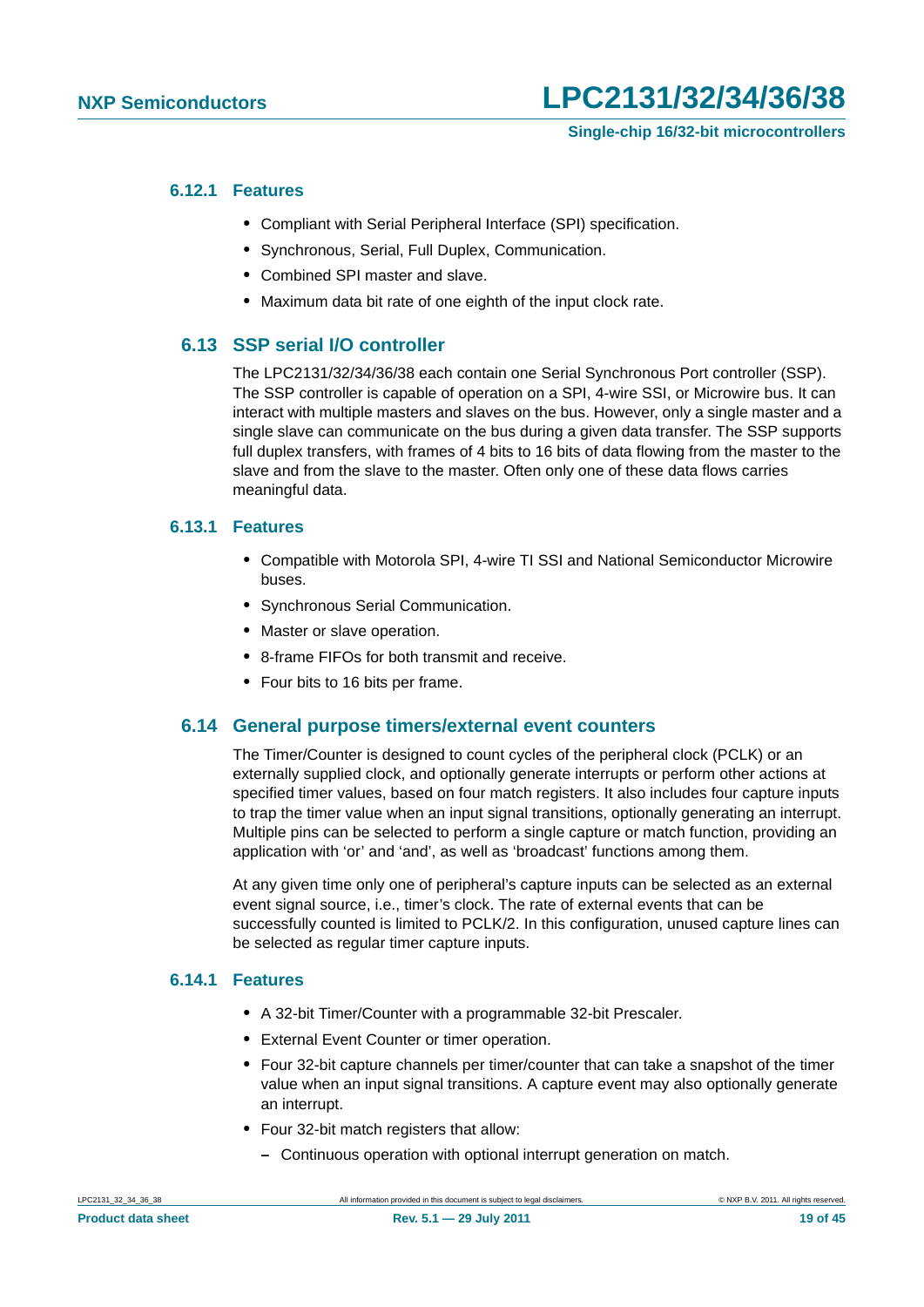### **Single-chip 16/32-bit microcontrollers**

- **–** Stop timer on match with optional interrupt generation.
- **–** Reset timer on match with optional interrupt generation.
- **•** Four external outputs per timer/counter corresponding to match registers, with the following capabilities:
	- **–** Set LOW on match.
	- **–** Set HIGH on match.
	- **–** Toggle on match.
	- **–** Do nothing on match.

### <span id="page-19-0"></span>**6.15 Watchdog timer**

The purpose of the watchdog is to reset the microcontroller within a reasonable amount of time if it enters an erroneous state. When enabled, the watchdog will generate a system reset if the user program fails to 'feed' (or reload) the watchdog within a predetermined amount of time.

### <span id="page-19-1"></span>**6.15.1 Features**

- **•** Internally resets chip if not periodically reloaded.
- **•** Debug mode.
- **•** Enabled by software but requires a hardware reset or a watchdog reset/interrupt to be disabled.
- **•** Incorrect/Incomplete feed sequence causes reset/interrupt if enabled.
- **•** Flag to indicate watchdog reset.
- **•** Programmable 32-bit timer with internal pre-scaler.
- Selectable time period from  $(T_{\text{cv(PCLK)}} \times 256 \times 4)$  to  $(T_{\text{cv(PCLK)}} \times 2^{32} \times 4)$  in multiples of  $T_{\text{c}V(\text{PCL K})} \times 4$ .

### <span id="page-19-2"></span>**6.16 Real-time clock**

The Real-Time Clock (RTC) is designed to provide a set of counters to measure time when normal or idle operating mode is selected. The RTC has been designed to use little power, making it suitable for battery powered systems where the CPU is not running continuously (Idle mode).

### <span id="page-19-3"></span>**6.16.1 Features**

- **•** Measures the passage of time to maintain a calendar and clock.
- **•** Ultra-low power design to support battery powered systems.
- **•** Provides Seconds, Minutes, Hours, Day of Month, Month, Year, Day of Week, and Day of Year.
- **•** Can use either the RTC dedicated 32 kHz oscillator input or clock derived from the external crystal/oscillator input at XTAL1. Programmable Reference Clock Divider allows fine adjustment of the RTC.
- **•** Dedicated power supply pin can be connected to a battery or the main 3.3 V.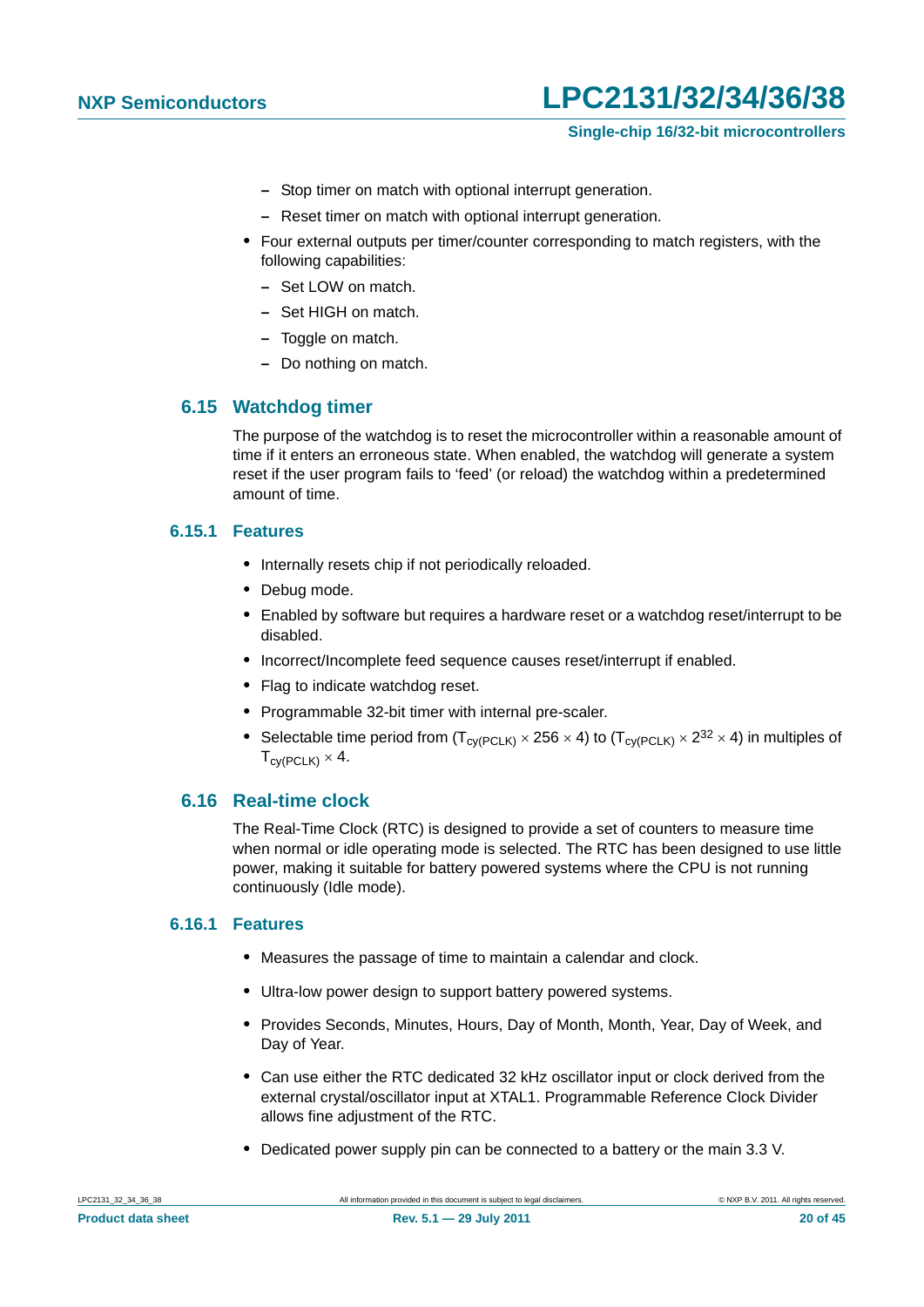### <span id="page-20-0"></span>**6.17 Pulse width modulator**

The PWM is based on the standard Timer block and inherits all of its features, although only the PWM function is pinned out on the LPC2131/32/34/36/38. The Timer is designed to count cycles of the peripheral clock (PCLK) and optionally generate interrupts or perform other actions when specified timer values occur, based on seven match registers. The PWM function is also based on match register events.

The ability to separately control rising and falling edge locations allows the PWM to be used for more applications. For instance, multi-phase motor control typically requires three non-overlapping PWM outputs with individual control of all three pulse widths and positions.

Two match registers can be used to provide a single edge controlled PWM output. One match register (MR0) controls the PWM cycle rate, by resetting the count upon match. The other match register controls the PWM edge position. Additional single edge controlled PWM outputs require only one match register each, since the repetition rate is the same for all PWM outputs. Multiple single edge controlled PWM outputs will all have a rising edge at the beginning of each PWM cycle, when an MR0 match occurs.

Three match registers can be used to provide a PWM output with both edges controlled. Again, the MR0 match register controls the PWM cycle rate. The other match registers control the two PWM edge positions. Additional double edge controlled PWM outputs require only two match registers each, since the repetition rate is the same for all PWM outputs.

With double edge controlled PWM outputs, specific match registers control the rising and falling edge of the output. This allows both positive going PWM pulses (when the rising edge occurs prior to the falling edge), and negative going PWM pulses (when the falling edge occurs prior to the rising edge).

### <span id="page-20-1"></span>**6.17.1 Features**

- **•** Seven match registers allow up to six single edge controlled or three double edge controlled PWM outputs, or a mix of both types.
- **•** The match registers also allow:
	- **–** Continuous operation with optional interrupt generation on match.
	- **–** Stop timer on match with optional interrupt generation.
	- **–** Reset timer on match with optional interrupt generation.
- **•** Supports single edge controlled and/or double edge controlled PWM outputs. Single edge controlled PWM outputs all go HIGH at the beginning of each cycle unless the output is a constant LOW. Double edge controlled PWM outputs can have either edge occur at any position within a cycle. This allows for both positive going and negative going pulses.
- **•** Pulse period and width can be any number of timer counts. This allows complete flexibility in the trade-off between resolution and repetition rate. All PWM outputs will occur at the same repetition rate.
- **•** Double edge controlled PWM outputs can be programmed to be either positive going or negative going pulses.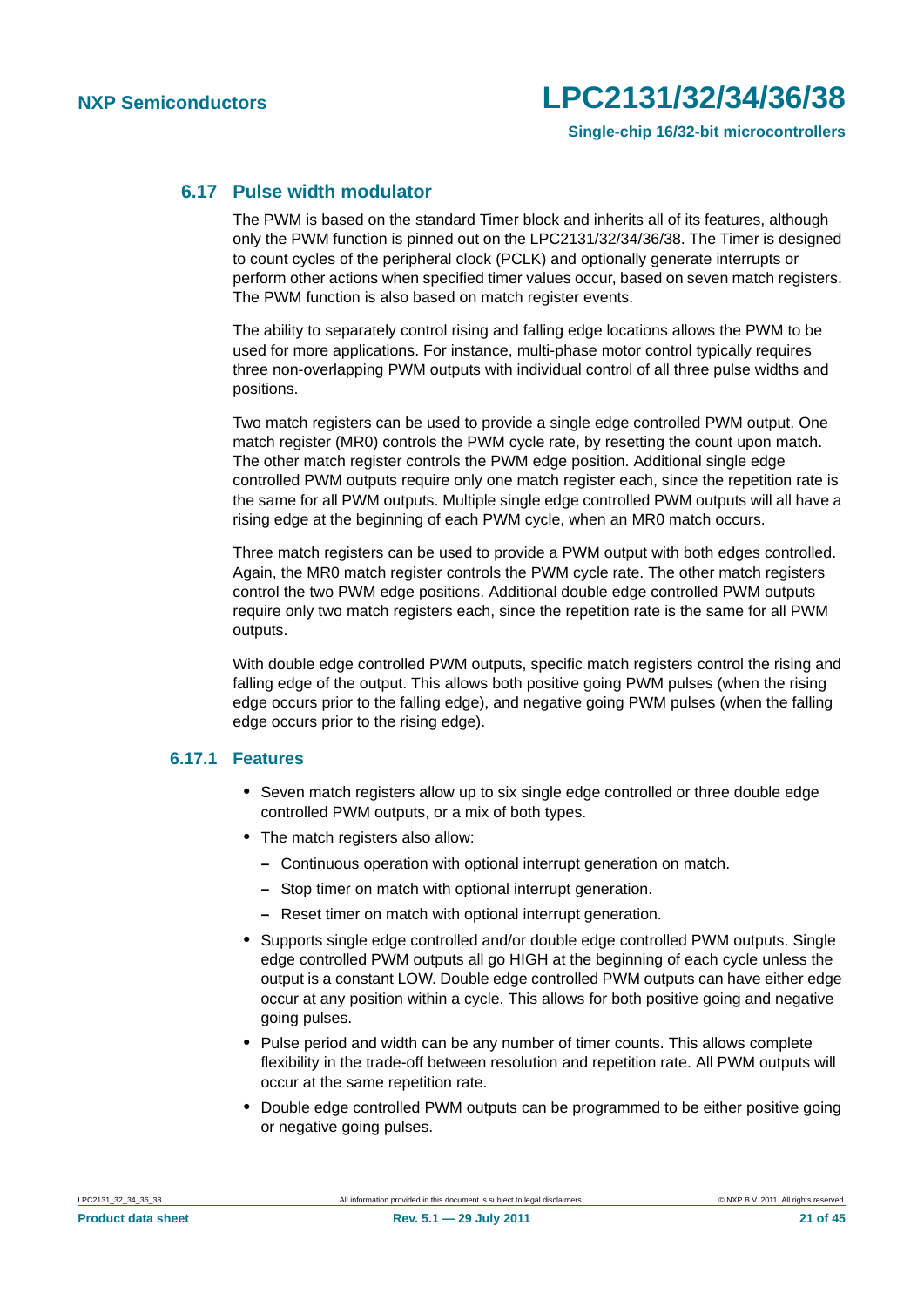- **•** Match register updates are synchronized with pulse outputs to prevent generation of erroneous pulses. Software must 'release' new match values before they can become effective.
- **•** May be used as a standard timer if the PWM mode is not enabled.
- **•** A 32-bit Timer/Counter with a programmable 32-bit Prescaler.

### **6.18 System control**

#### <span id="page-21-2"></span><span id="page-21-0"></span>**6.18.1 Crystal oscillator**

On-chip integrated oscillator operates with external crystal in range of 1 MHz to 30 MHz and with external oscillator up to 50 MHz. The oscillator output frequency is called f<sub>osc</sub> and the ARM processor clock frequency is referred to as CCLK for purposes of rate equations, etc. f<sub>osc</sub> and CCLK are the same value unless the PLL is running and connected. Refer to [Section 6.18.2 "PLL"](#page-21-1) for additional information.

### <span id="page-21-1"></span>**6.18.2 PLL**

The PLL accepts an input clock frequency in the range of 10 MHz to 25 MHz. The input frequency is multiplied up into the range of 10 MHz to 60 MHz with a Current Controlled Oscillator (CCO). The multiplier can be an integer value from 1 to 32 (in practice, the multiplier value cannot be higher than 6 on this family of microcontrollers due to the upper frequency limit of the CPU). The CCO operates in the range of 156 MHz to 320 MHz, so there is an additional divider in the loop to keep the CCO within its frequency range while the PLL is providing the desired output frequency. The output divider may be set to divide by 2, 4, 8, or 16 to produce the output clock. Since the minimum output divider value is 2, it is insured that the PLL output has a 50 % duty cycle. The PLL is turned off and bypassed following a chip reset and may be enabled by software. The program must configure and activate the PLL, wait for the PLL to Lock, then connect to the PLL as a clock source. The PLL settling time is  $100 \text{ }\mu\text{s}$ .

### <span id="page-21-3"></span>**6.18.3 Reset and wake-up timer**

Reset has two sources on the LPC2131/32/34/36/38: the RESET pin and watchdog reset. The RESET pin is a Schmitt trigger input pin with an additional glitch filter. Assertion of chip reset by any source starts the wake-up timer (see wake-up timer description below), causing the internal chip reset to remain asserted until the external reset is de-asserted, the oscillator is running, a fixed number of clocks have passed, and the on-chip flash controller has completed its initialization.

When the internal reset is removed, the processor begins executing at address 0, which is the reset vector. At that point, all of the processor and peripheral registers have been initialized to predetermined values.

The wake-up timer ensures that the oscillator and other analog functions required for chip operation are fully functional before the processor is allowed to execute instructions. This is important at power on, all types of reset, and whenever any of the aforementioned functions are turned off for any reason. Since the oscillator and other functions are turned off during Power-down mode, any wake-up of the processor from Power-down mode makes use of the wake-up timer.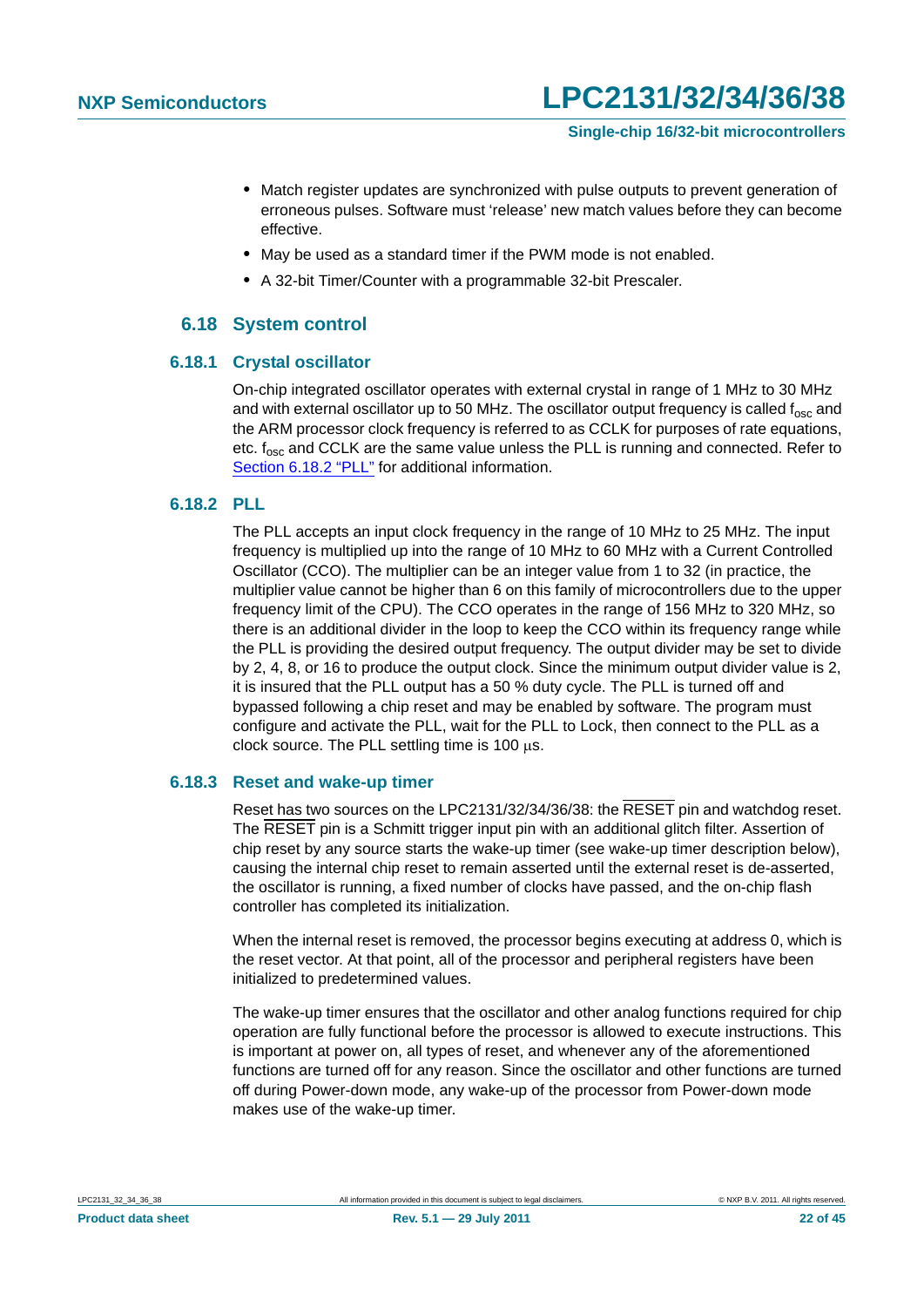**Single-chip 16/32-bit microcontrollers**

The wake-up timer monitors the crystal oscillator as the means of checking whether it is safe to begin code execution. When power is applied to the chip, or some event caused the chip to exit Power-down mode, some time is required for the oscillator to produce a signal of sufficient amplitude to drive the clock logic. The amount of time depends on many factors, including the rate of  $V_{DD}$  ramp (in the case of power on), the type of crystal and its electrical characteristics (if a quartz crystal is used), as well as any other external circuitry (e.g. capacitors), and the characteristics of the oscillator itself under the existing ambient conditions.

### <span id="page-22-0"></span>**6.18.4 Brownout detector**

The LPC2131/32/34/36/38 include 2-stage monitoring of the voltage on the  $V_{DD}$  pins. If this voltage falls below 2.9 V, the BOD asserts an interrupt signal to the Vectored Interrupt Controller. This signal can be enabled for interrupt; if not, software can monitor the signal by reading dedicated register.

The second stage of low-voltage detection asserts reset to inactivate the LPC2131/32/34/36/38 when the voltage on the  $V_{DD}$  pins falls below 2.6 V. This reset prevents alteration of the flash as operation of the various elements of the chip would otherwise become unreliable due to low voltage. The BOD circuit maintains this reset down below 1 V, at which point the POR circuitry maintains the overall reset.

Both the 2.9 V and 2.6 V thresholds include some hysteresis. In normal operation, this hysteresis allows the 2.9 V detection to reliably interrupt, or a regularly-executed event loop to sense the condition.

Features available only in LPC213x/01 parts include ability to put the BOD in power-down mode, turn it on or off and to control when the BOD will reset the LPC213x/01 microcontroller. This can be used to further reduce power consumption when a low power mode (such as Power Down) is invoked.

### <span id="page-22-1"></span>**6.18.5 Code security**

This feature of the LPC2131/32/34/36/38 allow an application to control whether it can be debugged or protected from observation.

If after reset on-chip bootloader detects a valid checksum in flash and reads 0x8765 4321 from address 0x1FC in flash, debugging will be disabled and thus the code in flash will be protected from observation. Once debugging is disabled, it can be enabled only by performing a full chip erase using the ISP.

#### <span id="page-22-2"></span>**6.18.6 External interrupt inputs**

The LPC2131/32/34/36/38 include up to nine edge or level sensitive External Interrupt Inputs as selectable pin functions. When the pins are combined, external events can be processed as four independent interrupt signals. The External Interrupt Inputs can optionally be used to wake up the processor from Power-down mode.

### <span id="page-22-3"></span>**6.18.7 Memory Mapping Control**

The Memory Mapping Control alters the mapping of the interrupt vectors that appear beginning at address 0x0000 0000. Vectors may be mapped to the bottom of the on-chip flash memory, or to the on-chip static RAM. This allows code running in different memory spaces to have control of the interrupts.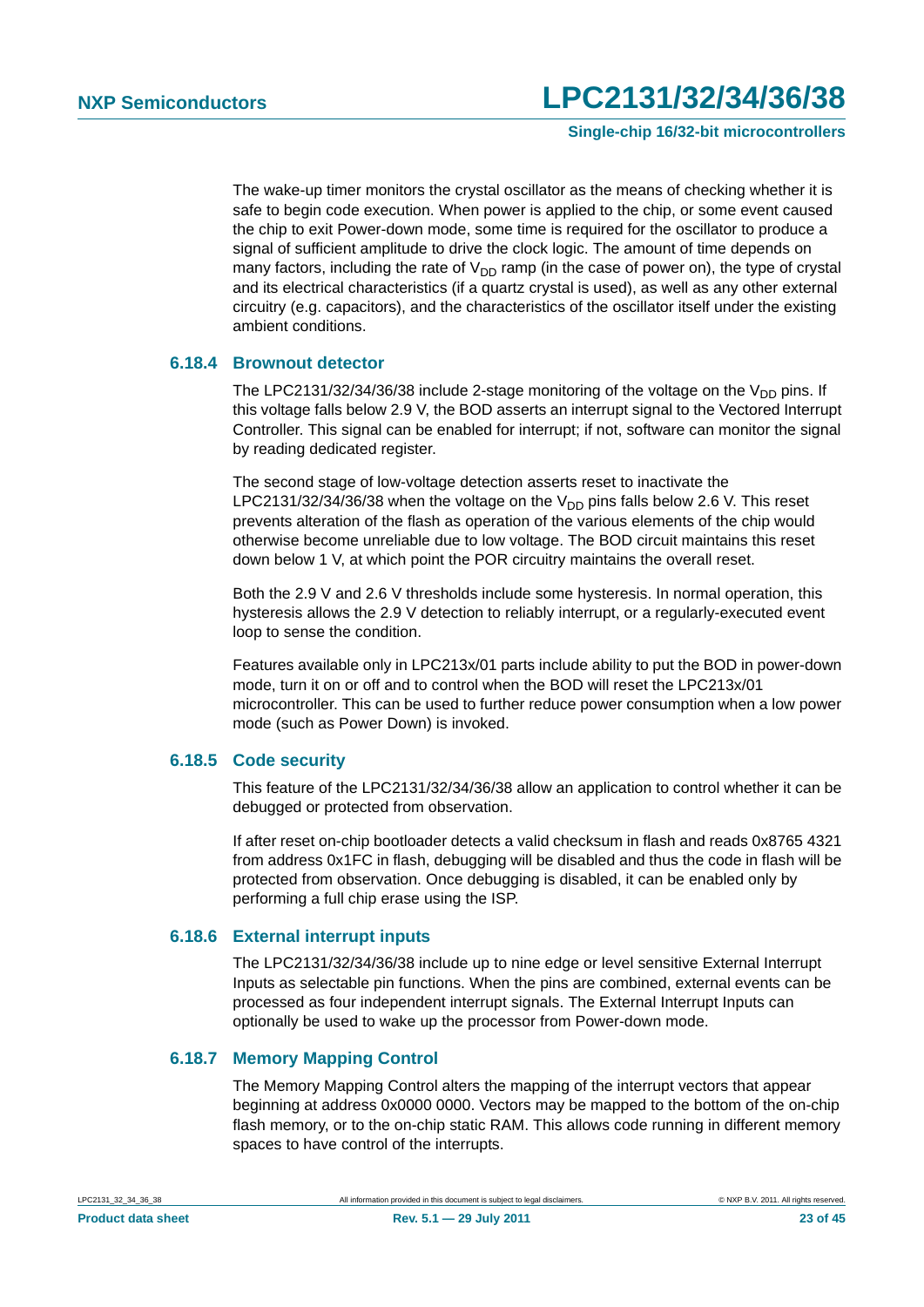### <span id="page-23-0"></span>**6.18.8 Power Control**

The LPC2131/32/34/36/38 support two reduced power modes: Idle mode and Power-down mode.

In Idle mode, execution of instructions is suspended until either a reset or interrupt occurs. Peripheral functions continue operation during Idle mode and may generate interrupts to cause the processor to resume execution. Idle mode eliminates power used by the processor itself, memory systems and related controllers, and internal buses.

In Power-down mode, the oscillator is shut down and the chip receives no internal clocks. The processor state and registers, peripheral registers, and internal SRAM values are preserved throughout Power-down mode and the logic levels of chip output pins remain static. The Power-down mode can be terminated and normal operation resumed by either a reset or certain specific interrupts that are able to function without clocks. Since all dynamic operation of the chip is suspended, Power-down mode reduces chip power consumption to nearly zero.

Selecting an external 32 kHz clock instead of the PCLK as a clock-source for the on-chip RTC will enable the microcontroller to have the RTC active during Power-down mode. Power-down current is increased with RTC active. However, it is significantly lower than in Idle mode.

A Power Control for Peripherals feature allows individual peripherals to be turned off if they are not needed in the application, resulting in additional power savings.

#### <span id="page-23-1"></span>**6.18.9 APB bus**

The APB divider determines the relationship between the processor clock (CCLK) and the clock used by peripheral devices (PCLK). The APB divider serves two purposes. The first is to provide peripherals with the desired PCLK via APB bus so that they can operate at the speed chosen for the ARM processor. In order to achieve this, the APB bus may be slowed down to  $\frac{1}{2}$  to  $\frac{1}{4}$  of the processor clock rate. Because the APB bus must work properly at power-up (and its timing cannot be altered if it does not work since the APB divider control registers reside on the APB bus), the default condition at reset is for the APB bus to run at  $\frac{1}{4}$  of the processor clock rate. The second purpose of the APB divider is to allow power savings when an application does not require any peripherals to run at the full processor rate. Because the APB divider is connected to the PLL output, the PLL remains active (if it was running) during Idle mode.

### <span id="page-23-2"></span>**6.19 Emulation and debugging**

The LPC2131/32/34/36/38 support emulation and debugging via a JTAG serial port. A trace port allows tracing program execution. Debugging and trace functions are multiplexed only with GPIOs on Port 1. This means that all communication, timer and interface peripherals residing on Port 0 are available during the development and debugging phase as they are when the application is run in the embedded system itself.

### <span id="page-23-3"></span>**6.19.1 EmbeddedICE**

Standard ARM EmbeddedICE logic provides on-chip debug support. The debugging of the target system requires a host computer running the debugger software and an EmbeddedICE protocol convertor. EmbeddedICE protocol convertor converts the Remote Debug Protocol commands to the JTAG data needed to access the ARM core.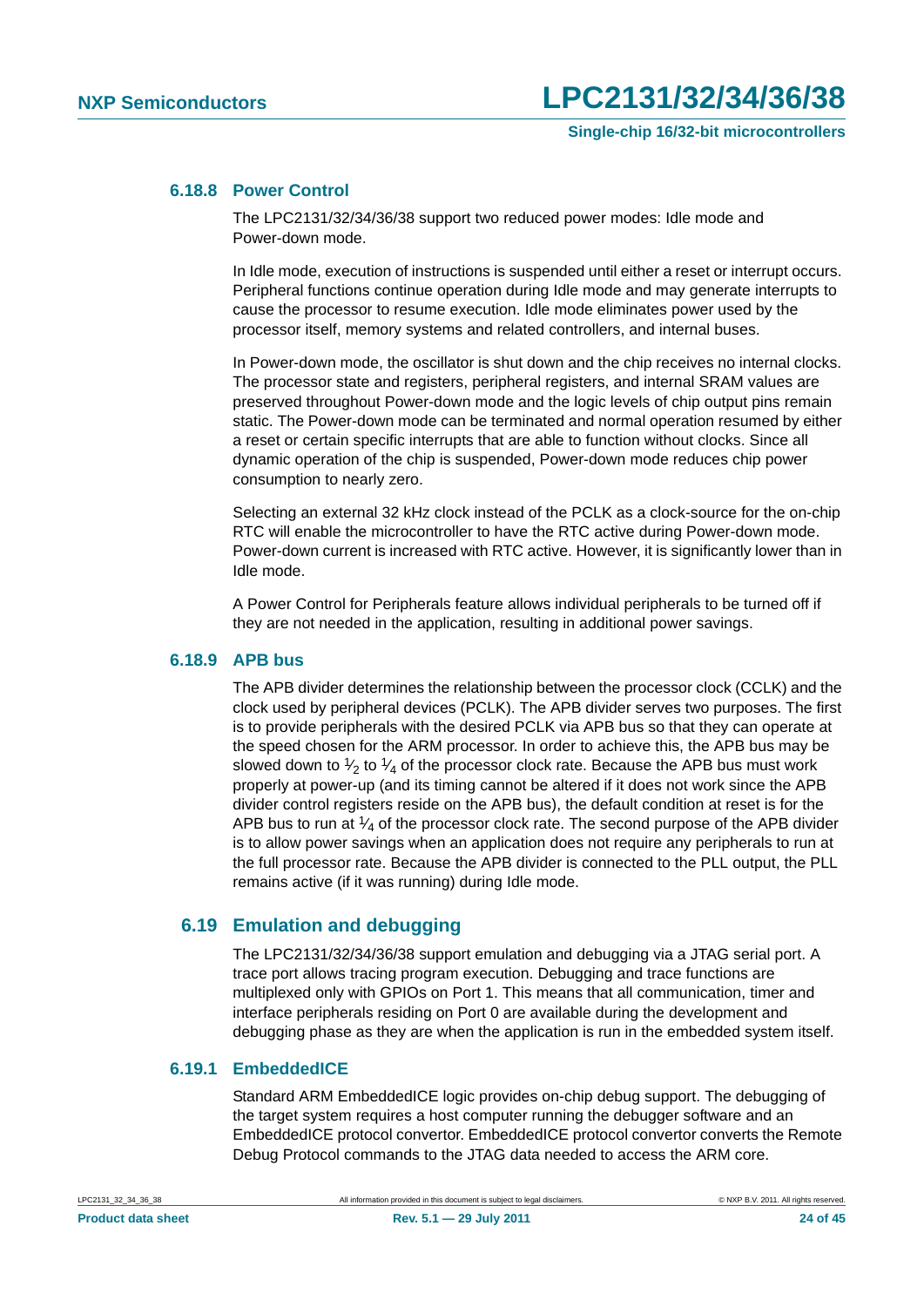**Single-chip 16/32-bit microcontrollers**

The ARM core has a Debug Communication Channel function built-in. The debug communication channel allows a program running on the target to communicate with the host debugger or another separate host without stopping the program flow or even entering the debug state. The debug communication channel is accessed as a co-processor 14 by the program running on the ARM7TDMI-S core. The debug communication channel allows the JTAG port to be used for sending and receiving data without affecting the normal program flow. The debug communication channel data and control registers are mapped in to addresses in the EmbeddedICE logic.

### <span id="page-24-0"></span>**6.19.2 Embedded trace**

Since the LPC2131/32/34/36/38 have significant amounts of on-chip memory, it is not possible to determine how the processor core is operating simply by observing the external pins. The Embedded Trace Macrocell provides real-time trace capability for deeply embedded processor cores. It outputs information about processor execution to the trace port.

The ETM is connected directly to the ARM core and not to the main AMBA system bus. It compresses the trace information and exports it through a narrow trace port. An external trace port analyzer must capture the trace information under software debugger control. Instruction trace (or PC trace) shows the flow of execution of the processor and provides a list of all the instructions that were executed. Instruction trace is significantly compressed by only broadcasting branch addresses as well as a set of status signals that indicate the pipeline status on a cycle by cycle basis. Trace information generation can be controlled by selecting the trigger resource. Trigger resources include address comparators, counters and sequencers. Since trace information is compressed the software debugger requires a static image of the code being executed. Self-modifying code can not be traced because of this restriction.

### <span id="page-24-1"></span>**6.19.3 RealMonitor**

RealMonitor is a configurable software module, developed by ARM Inc., which enables real time debug. It is a lightweight debug monitor that runs in the background while users debug their foreground application. It communicates with the host using the DCC, which is present in the EmbeddedICE logic. The LPC2131/32/34/36/38 contain a specific configuration of RealMonitor software programmed into the on-chip flash memory.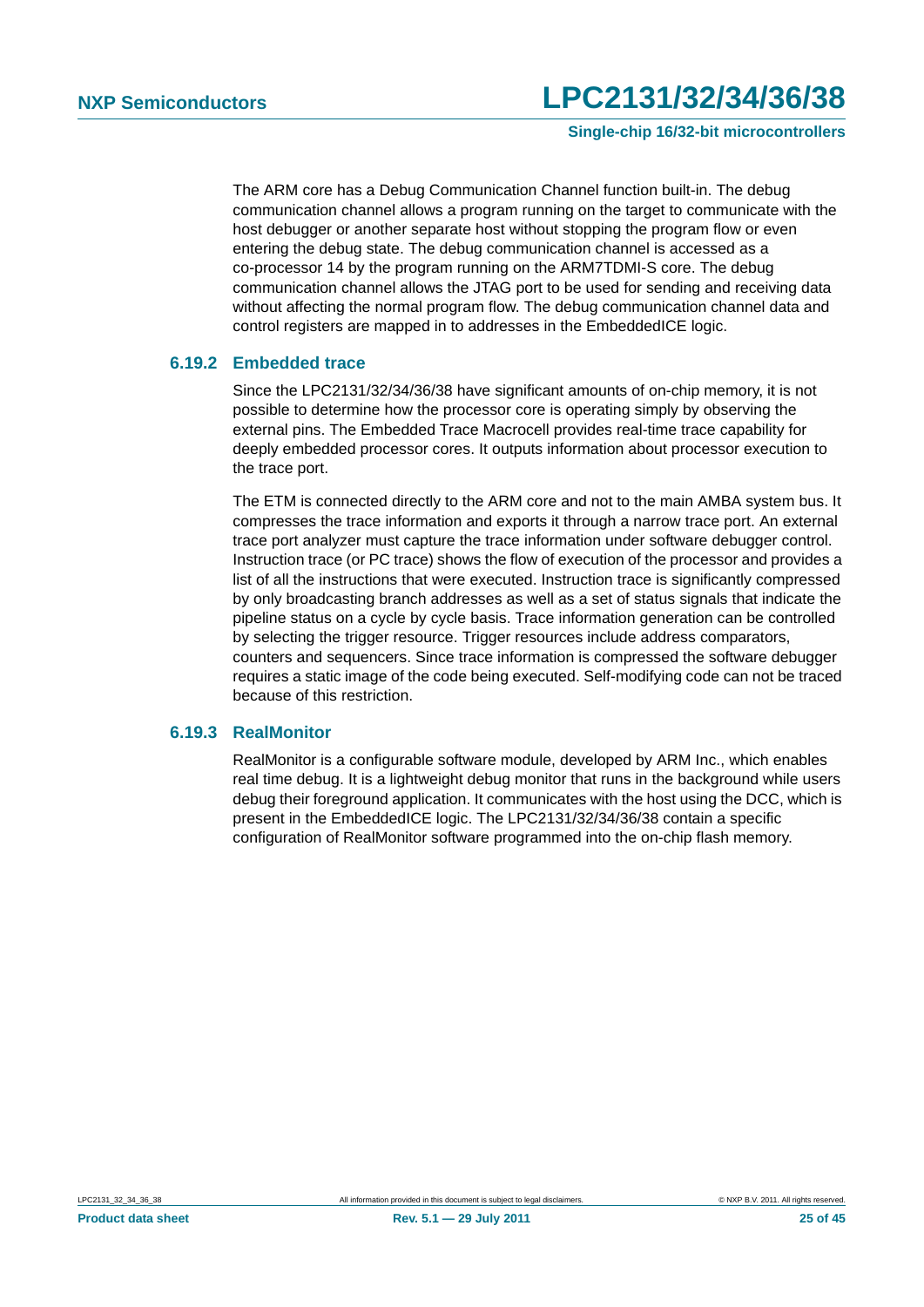## <span id="page-25-7"></span>**7. Limiting values**

#### <span id="page-25-6"></span>**Table 5. Limiting values**

*In accordance with the Absolute Maximum Rating System (IEC 60134)[.\[1\]](#page-25-0)*

| <b>Symbol</b>          | <b>Parameter</b>                        | <b>Conditions</b>                                                                         | <b>Min</b>              | <b>Max</b>     | <b>Unit</b> |
|------------------------|-----------------------------------------|-------------------------------------------------------------------------------------------|-------------------------|----------------|-------------|
| V <sub>DD</sub>        | supply voltage (core and external rail) |                                                                                           | $-0.5$                  | $+3.6$         | $\vee$      |
| <b>V<sub>DDA</sub></b> | analog 3.3 V pad supply voltage         |                                                                                           | $-0.5$                  | $+4.6$         | $\vee$      |
| $V_{i(VBAT)}$          | input voltage on pin VBAT               | for the RTC                                                                               | $-0.5$                  | $+4.6$         | $\vee$      |
| $V_{i(VREF)}$          | input voltage on pin VREF               |                                                                                           | $-0.5$                  | $+4.6$         | $\vee$      |
| $V_{IA}$               | analog input voltage                    | on ADC related<br>pins                                                                    | $-0.5$                  | $+5.1$         | $\vee$      |
| $V_{I}$                | input voltage                           | 5 V tolerant I/O<br>pins; only valid<br>when the $V_{DD}$<br>supply voltage is<br>present | $\boxed{2}$ -0.5        | $+6.0$         | $\vee$      |
|                        |                                         | other I/O pins                                                                            | $\frac{[2][3]}{2}$ -0.5 | $V_{DD}$ + 0.5 | V           |
| l <sub>DD</sub>        | supply current                          | per supply pin                                                                            | $\boxed{4}$             | 100            | mA          |
| $I_{SS}$               | ground current                          | per ground pin                                                                            | $\boxed{4}$             | 100            | mA          |
| $I_{\text{sink}}$      | sink current                            | for $I^2C$ -bus; DC;<br>$T = 85 °C$                                                       |                         | 20             | mA          |
| $T_{\text{stg}}$       | storage temperature                     |                                                                                           | $[5] -40$               | $+125$         | $^{\circ}C$ |
| $P_{tot(pack)}$        | total power dissipation (per package)   | based on package<br>heat transfer, not<br>device power<br>consumption                     |                         | 1.5            | W           |
| <b>VESD</b>            | electrostatic discharge voltage         | human body model                                                                          | [6]                     |                |             |
|                        |                                         | all pins                                                                                  | $-4000$                 | $+4000$        | V           |

<span id="page-25-0"></span>[1] The following applies to the Limiting values:

a) This product includes circuitry specifically designed for the protection of its internal devices from the damaging effects of excessive static charge. Nonetheless, it is suggested that conventional precautions be taken to avoid applying greater than the rated maximum.

b) Parameters are valid over operating temperature range unless otherwise specified. All voltages are with respect to  $V_{SS}$  unless otherwise noted.

<span id="page-25-1"></span>[2] Including voltage on outputs in 3-state mode.

<span id="page-25-2"></span>[3] Not to exceed 4.6 V.

<span id="page-25-3"></span>[4] The peak current is limited to 25 times the corresponding maximum current.

<span id="page-25-4"></span>[5] Dependent on package type.

<span id="page-25-5"></span>[6] Human body model: equivalent to discharging a 100 pF capacitor through a 1.5 k $\Omega$  series resistor.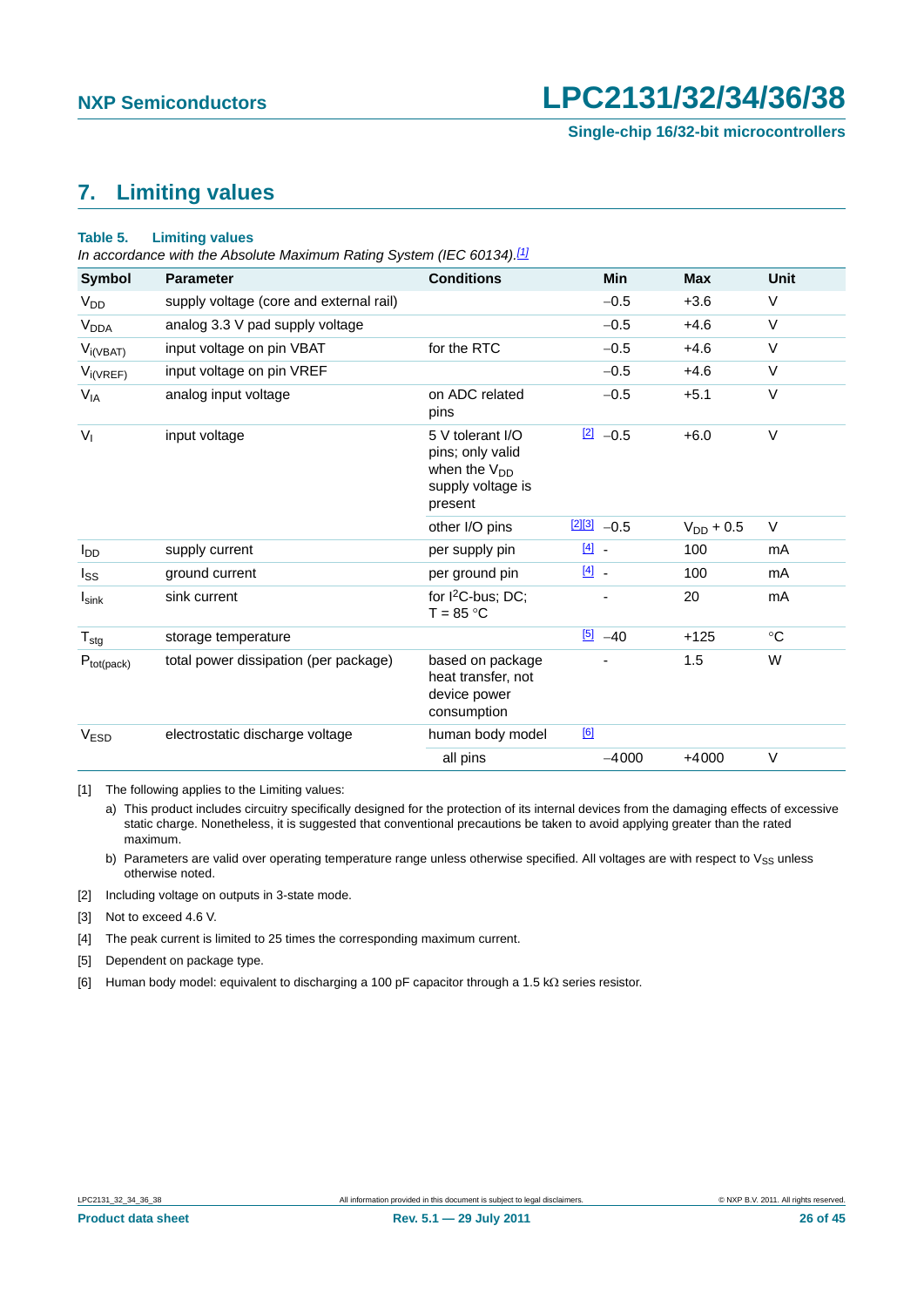## <span id="page-26-1"></span>**8. Static characteristics**

### <span id="page-26-0"></span>**Table 6. Static characteristics**

*Tamb = 40 C to +85 C for commercial applications, unless otherwise specified.*

| <b>Symbol</b>          | <b>Parameter</b>                                  | <b>Conditions</b>                                                |                     | Min                                     | Typ <sup>[1]</sup>           | <b>Max</b>               | Unit   |
|------------------------|---------------------------------------------------|------------------------------------------------------------------|---------------------|-----------------------------------------|------------------------------|--------------------------|--------|
| <b>V<sub>DD</sub></b>  | supply voltage (core and<br>external rail)        |                                                                  |                     | 3.0                                     | 3.3                          | 3.6                      | $\vee$ |
| <b>V<sub>DDA</sub></b> | analog 3.3 V pad supply<br>voltage                |                                                                  |                     | 2.5                                     | 3.3                          | 3.6                      | $\vee$ |
| $V_{i(VBAT)}$          | input voltage on pin VBAT                         |                                                                  |                     | $\frac{[2]}{2}$ 2.0                     | 3.3                          | 3.6                      | $\vee$ |
| $V_{i(VREF)}$          | input voltage on pin VREF                         |                                                                  |                     | 2.5                                     | 3.3                          | 3.6                      | V      |
|                        | <b>Standard port pins, RESET, P1.26/RTCK</b>      |                                                                  |                     |                                         |                              |                          |        |
| I <sub>IL</sub>        | LOW-level input current                           | $V_1 = 0$ V; no pull-up                                          |                     | $\overline{\phantom{a}}$                |                              | 3                        | μA     |
| Iщ                     | HIGH-level input current                          | $V_1 = V_{DD}$ ; no-pull-down                                    |                     | $\overline{\phantom{0}}$                | -                            | 3                        | μA     |
| $I_{OZ}$               | OFF-state output current                          | $V_{\rm O} = 0$ V; $V_{\rm O} = V_{\rm DD}$ ; no<br>pull-up/down |                     |                                         |                              | 3                        | μA     |
| latch                  | I/O latch-up current                              | $-(0.5V_{DD}) < V_I < (1.5V_{DD});$<br>$T_i$ < 125 °C            |                     | $\qquad \qquad \blacksquare$            | $\overline{\phantom{0}}$     | 100                      | mA     |
| $V_{I}$                | input voltage                                     | pin configured to provide a<br>digital function                  | $[3][4][5]$<br>[6]  | $\Omega$                                |                              | 5.5                      | $\vee$ |
| $V_{\rm O}$            | output voltage                                    | output active                                                    |                     | 0                                       | ۰                            | <b>V<sub>DD</sub></b>    | $\vee$ |
| V <sub>IH</sub>        | HIGH-level input voltage                          |                                                                  |                     | 2.0                                     | -                            | ÷,                       | $\vee$ |
| $V_{IL}$               | LOW-level input voltage                           |                                                                  |                     |                                         |                              | 0.8                      | $\vee$ |
| Vhys                   | hysteresis voltage                                |                                                                  |                     | 0.4                                     | $\overline{\phantom{a}}$     | $\blacksquare$           | V      |
| <b>V<sub>OH</sub></b>  | HIGH-level output voltage                         | $I_{OH} = -4$ mA                                                 |                     | $\frac{[7]}{[7]}$ V <sub>DD</sub> - 0.4 | $\overline{\phantom{a}}$     | -                        | $\vee$ |
| $V_{OL}$               | LOW-level output voltage                          | $I_{OL} = -4$ mA                                                 | $\underline{[7]}$ . |                                         | $\qquad \qquad \blacksquare$ | 0.4                      | V      |
| $I_{OH}$               | HIGH-level output current                         | $V_{OH} = V_{DD} - 0.4 V$                                        |                     | $\boxed{7}$ -4                          | $\overline{\phantom{a}}$     | -                        | mA     |
| $I_{OL}$               | LOW-level output current                          | $V_{OL} = 0.4 V$                                                 | $\boxed{7}$ 4       |                                         | $\overline{\phantom{a}}$     | -                        | mA     |
| I <sub>OHS</sub>       | <b>HIGH-level short-circuit</b><br>output current | $V_{OH} = 0 V$                                                   | $\boxed{8}$ .       |                                         |                              | $-45$                    | mA     |
| $I_{OLS}$              | LOW-level short-circuit<br>output current         | $V_{OL} = V_{DDA}$                                               | $[8]$ .             |                                         | $\qquad \qquad \blacksquare$ | 50                       | mA     |
| $I_{\text{pd}}$        | pull-down current                                 | $V_1 = 5 V$                                                      |                     | $[9]$ 10                                | 50                           | 150                      | μA     |
| $I_{\text{pu}}$        | pull-up current                                   | $V_1 = 0 V$                                                      |                     | $100 - 15$                              | $-50$                        | $-85$                    | μA     |
|                        |                                                   | $V_{DD}$ < $V_1$ < 5 V                                           | [9]0                |                                         | 0                            | 0                        | μA     |
| $I_{DD(act)}$          | active mode supply<br>current                     | $V_{DD}$ = 3.3 V; T <sub>amb</sub> = 25 °C;<br>code              |                     |                                         |                              |                          |        |
|                        |                                                   | while(1) $\{\}$                                                  |                     |                                         |                              |                          |        |
|                        |                                                   | executed from flash, no active<br>peripherals                    |                     |                                         |                              |                          |        |
|                        |                                                   | $CCLK = 10 MHz$                                                  |                     |                                         | 10                           |                          | mA     |
|                        |                                                   | $CCLK = 60 MHz$                                                  |                     |                                         | 40                           | $\overline{\phantom{0}}$ | mA     |
| $I_{DD(pd)}$           | Power-down mode supply                            | $V_{DD} = 3.3 V$ ; T <sub>amb</sub> = 25 °C                      |                     |                                         | 60                           |                          | μA     |
|                        | current                                           | $V_{DD} = 3.3 V$ ; T <sub>amb</sub> = 85 °C                      |                     |                                         | 200                          | 500                      | μA     |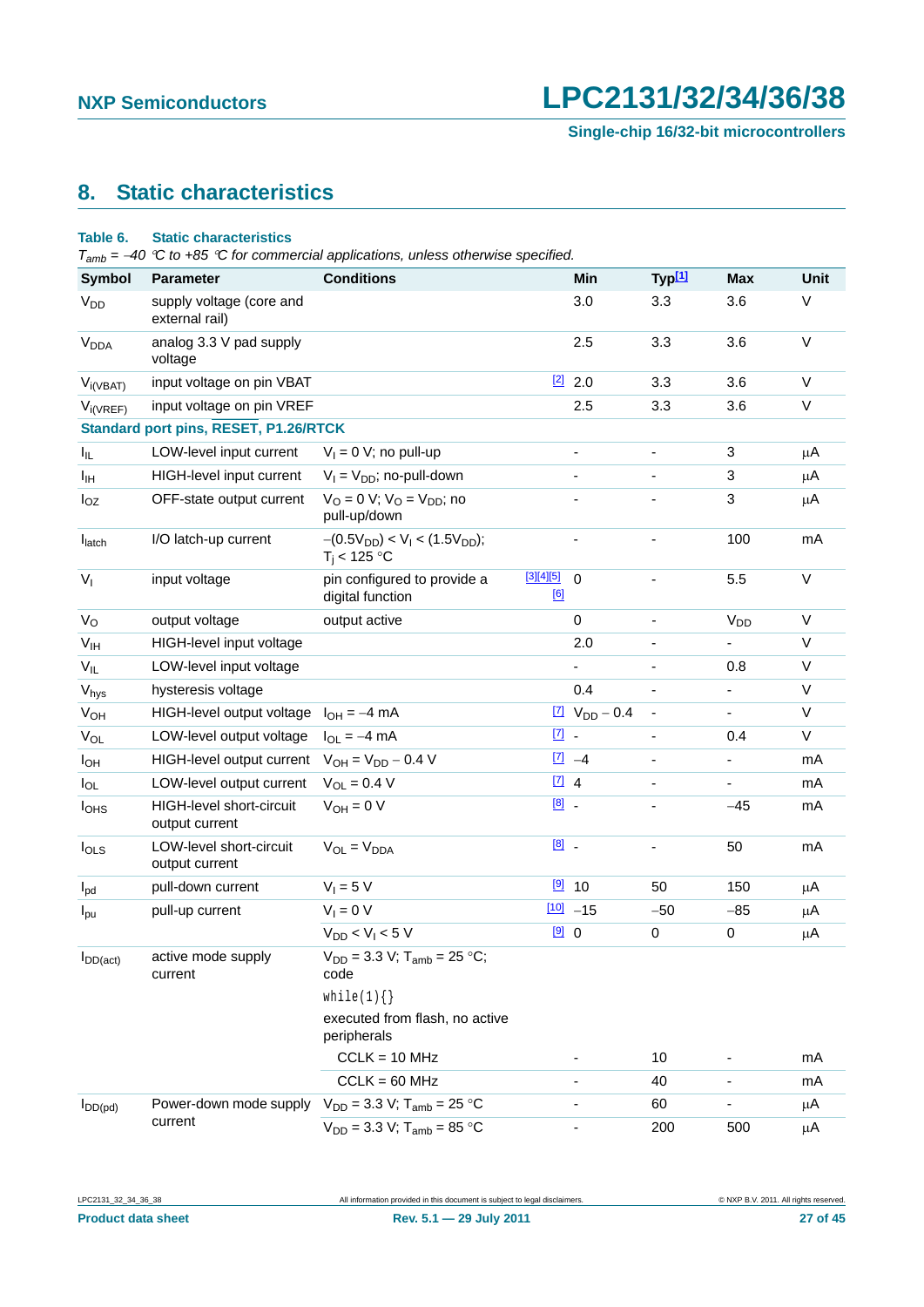**Single-chip 16/32-bit microcontrollers**

| <b>Symbol</b>              | <b>Parameter</b>                                | <b>Conditions</b>                                                                                                                         |               | Min                          | Typ <sup>[1]</sup>  | <b>Max</b>                   | Unit    |
|----------------------------|-------------------------------------------------|-------------------------------------------------------------------------------------------------------------------------------------------|---------------|------------------------------|---------------------|------------------------------|---------|
| <b>I</b> BATpd             | Power-down mode battery<br>supply current       | RTC $clock = 32 kHz$<br>(from RTCXn pins);<br>$T_{amb}$ = 25 °C                                                                           |               |                              |                     |                              |         |
|                            |                                                 | $V_{DD} = 3.0 V; V_{i(VBAT)} = 2.5 V$                                                                                                     | $[11]$ $-$    |                              | 14                  |                              | μA      |
|                            |                                                 | $V_{DD} = 3.0 V; V_{i(VBAT)} = 3.0 V$                                                                                                     |               |                              | 16                  |                              | μA      |
|                            |                                                 | $V_{DD}$ = 3.3 V; $V_{i(VBAT)}$ = 3.3 V                                                                                                   |               | $\qquad \qquad \blacksquare$ | 18                  | $\overline{\phantom{a}}$     | μA      |
|                            |                                                 | $V_{DD}$ = 3.6 V; V <sub>i(VBAT)</sub> = 3.6 V                                                                                            |               |                              | 20                  |                              | μA      |
| <b>I</b> BATact            | active mode battery<br>supply current           | $CCLK = 60 MHz$ :<br>$PCLK = 15 MHz;$<br>PCLK enabled to RTCK;<br>RTC $clock = 32 kHz$<br>(from RTCXn pins);<br>$T_{amb}$ = 25 °C         | $[11]$        |                              |                     |                              |         |
|                            |                                                 | $V_{DD}$ = 3.0 V; V <sub>i(VBAT)</sub> = 3.0 V                                                                                            |               |                              | 78                  |                              | μA      |
|                            |                                                 | $V_{DD}$ = 3.3 V; $V_{i(VBAT)}$ = 3.3 V                                                                                                   |               |                              | 80                  | $\overline{\phantom{a}}$     | μA      |
|                            |                                                 | $V_{DD}$ = 3.6 V; V <sub>i(VBAT)</sub> = 3.6 V                                                                                            |               |                              | 82                  |                              | μA      |
| BATact(opt)                | optimized active mode<br>battery supply current | PCLK disabled to RTCK in the<br>PCONP register;<br>RTC clock = $32$ kHz<br>(from RTCXn pins);<br>$T_{amb}$ = 25 °C; $V_{i(VBAT)}$ = 3.3 V | $[11][12]$    |                              |                     |                              |         |
|                            |                                                 | $CCLK = 6 MHz$                                                                                                                            |               |                              | 21                  |                              | μA      |
|                            |                                                 | $CCLK = 25 MHz$                                                                                                                           |               |                              | 23                  |                              | μA      |
|                            |                                                 | $CCLK = 50 MHz$                                                                                                                           |               |                              | 27                  | $\qquad \qquad \blacksquare$ | μA      |
|                            |                                                 | $CCLK = 60 MHz$                                                                                                                           |               |                              | 30                  |                              | $\mu$ A |
| I <sup>2</sup> C-bus pins  |                                                 |                                                                                                                                           |               |                              |                     |                              |         |
| $\mathsf{V}_{\mathsf{IH}}$ | HIGH-level input voltage                        |                                                                                                                                           |               | 0.7V <sub>DD</sub>           | $\blacksquare$      |                              | V       |
| $V_{IL}$                   | LOW-level input voltage                         |                                                                                                                                           |               | ÷,                           | $\blacksquare$      | 0.3V <sub>DD</sub>           | V       |
| Vhys                       | hysteresis voltage                              |                                                                                                                                           |               |                              | 0.05V <sub>DD</sub> |                              | $\vee$  |
| $V_{OL}$                   | LOW-level output voltage                        | $I_{OLS} = 3$ mA                                                                                                                          | $\boxed{7}$ - |                              | $\blacksquare$      | 0.4                          | V       |
| Iц                         | input leakage current                           | $V_1 = V_{DD}$                                                                                                                            | $[13]$ $-$    |                              | $\overline{c}$      | 4                            | μA      |
|                            |                                                 | $V_1 = 5 V$                                                                                                                               | $[13]$        |                              | 10                  | 22                           | μA      |
| <b>Oscillator pins</b>     |                                                 |                                                                                                                                           |               |                              |                     |                              |         |
| $V_{i(XTAL1)}$             | input voltage on pin<br>XTAL1                   |                                                                                                                                           |               | $-0.5$                       | 1.8                 | 1.95                         | V       |
| $V_{O(XTAL2)}$             | output voltage on pin<br>XTAL <sub>2</sub>      |                                                                                                                                           |               | $-0.5$                       | 1.8                 | 1.95                         | V       |
| $V_{i(RTCX1)}$             | input voltage on pin<br>RTCX1                   |                                                                                                                                           |               | $-0.5$                       | 1.8                 | 1.95                         | $\vee$  |
| $V_{o(RTCX2)}$             | output voltage on pin<br>RTCX2                  |                                                                                                                                           |               | $-0.5$                       | 1.8                 | 1.95                         | V       |

#### **Table 6. Static characteristics** *…continued*

<span id="page-27-0"></span>[1] Typical ratings are not guaranteed. The values listed are at room temperature (25 °C), nominal supply voltages.

<span id="page-27-1"></span>[2] The RTC typically fails when  $V_{i(VBAT)}$  drops below 1.6 V.

<span id="page-27-2"></span>[3] Including voltage on outputs in 3-state mode.

LPC2131\_32\_34\_36\_38 All information provided in this document is subject to legal disclaimers. © NXP B.V. 2011. All rights reserved.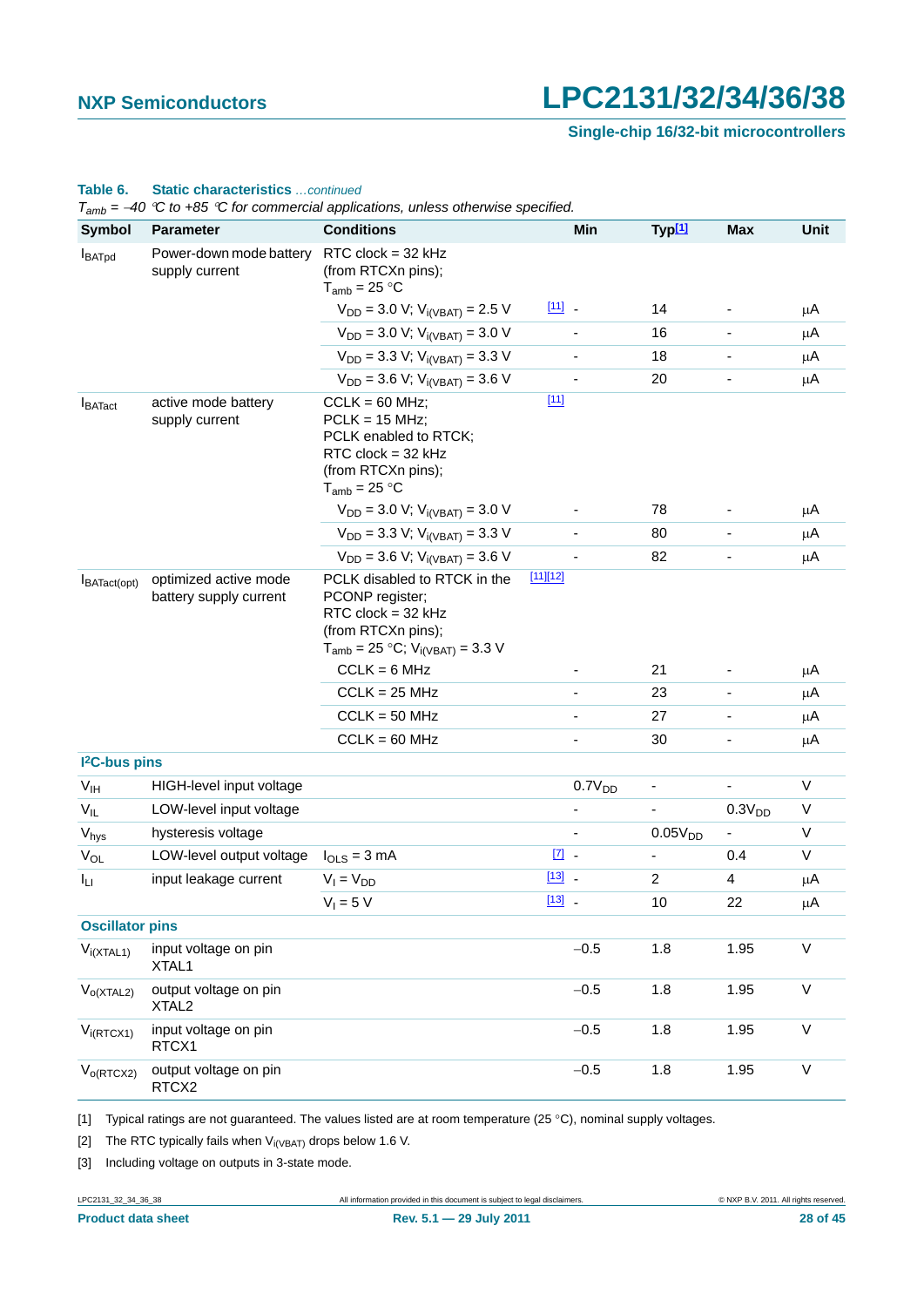### **Single-chip 16/32-bit microcontrollers**

- <span id="page-28-0"></span>[4]  $V_{DD}$  supply voltages must be present.
- <span id="page-28-1"></span>[5] 3-state outputs go into 3-state mode when  $V_{DD}$  is grounded.
- <span id="page-28-2"></span>[6] Please also see the errata note mentioned in the errata sheet.
- <span id="page-28-3"></span>[7] Accounts for 100 mV voltage drop in all supply lines.
- <span id="page-28-4"></span>[8] Only allowed for a short time period.
- <span id="page-28-5"></span>[9] Minimum condition for  $V_1 = 4.5$  V, maximum condition for  $V_1 = 5.5$  V.
- <span id="page-28-6"></span>[10] Applies to P1.16 to P1.25.
- <span id="page-28-7"></span>[11] On pin VBAT.
- <span id="page-28-8"></span>[12] Optimized for low battery consumption.
- <span id="page-28-9"></span>[13] To  $V_{SS}$ .

### <span id="page-28-13"></span>**9. Dynamic characteristics**

#### **Table 7. Dynamic characteristics**

 $T_{amb}$  = -40 °C to +85 °C for commercial applications,  $V_{DD}$  over specified ranges.<sup>[1]</sup>

| Symbol                                    | <b>Parameter</b>     | <b>Conditions</b>                  | <b>Min</b>                             | Typ <sup>[2]</sup> | <b>Max</b> | <b>Unit</b> |
|-------------------------------------------|----------------------|------------------------------------|----------------------------------------|--------------------|------------|-------------|
| <b>External clock</b>                     |                      |                                    |                                        |                    |            |             |
| $f_{\rm osc}$                             | oscillator frequency |                                    | 10                                     | ٠                  | 25         | <b>MHz</b>  |
| $T_{cy(c k)}$                             | clock cycle time     |                                    | 40                                     |                    | 100        | ns          |
| $t_{CHCX}$                                | clock HIGH time      |                                    | $T_{\text{cy}(\text{clk})} \times 0.4$ |                    |            | ns          |
| t <sub>CLCX</sub>                         | clock LOW time       |                                    | $T_{\text{cy}(\text{clk})} \times 0.4$ |                    |            | ns          |
| t <sub>CLCH</sub>                         | clock rise time      |                                    | ٠                                      | ٠                  | 5          | ns          |
| t <sub>CHCL</sub>                         | clock fall time      |                                    | $\overline{\phantom{a}}$               | ۰                  | 5          | ns          |
| Port pins (except P0.2 and P0.3)          |                      |                                    |                                        |                    |            |             |
| $t_{r(o)}$                                | output rise time     |                                    | $\overline{\phantom{a}}$               | 10                 | -          | ns          |
| $t_{f(o)}$                                | output fall time     |                                    | ۰                                      | 10                 | -          | ns          |
| I <sup>2</sup> C-bus pins (P0.2 and P0.3) |                      |                                    |                                        |                    |            |             |
| $t_{f(o)}$                                | output fall time     | $V_{\text{IH}}$ to $V_{\text{IL}}$ | $20 + 0.1 \times C_b$ <sup>[3]</sup>   |                    |            | ns          |

<span id="page-28-10"></span>[1] Parameters are valid over operating temperature range unless otherwise specified.

<span id="page-28-11"></span>[2] Typical ratings are not guaranteed. The values listed are at room temperature (25 °C), nominal supply voltages.

<span id="page-28-12"></span>[3] Bus capacitance  $C_b$  in pF, from 10 pF to 400 pF.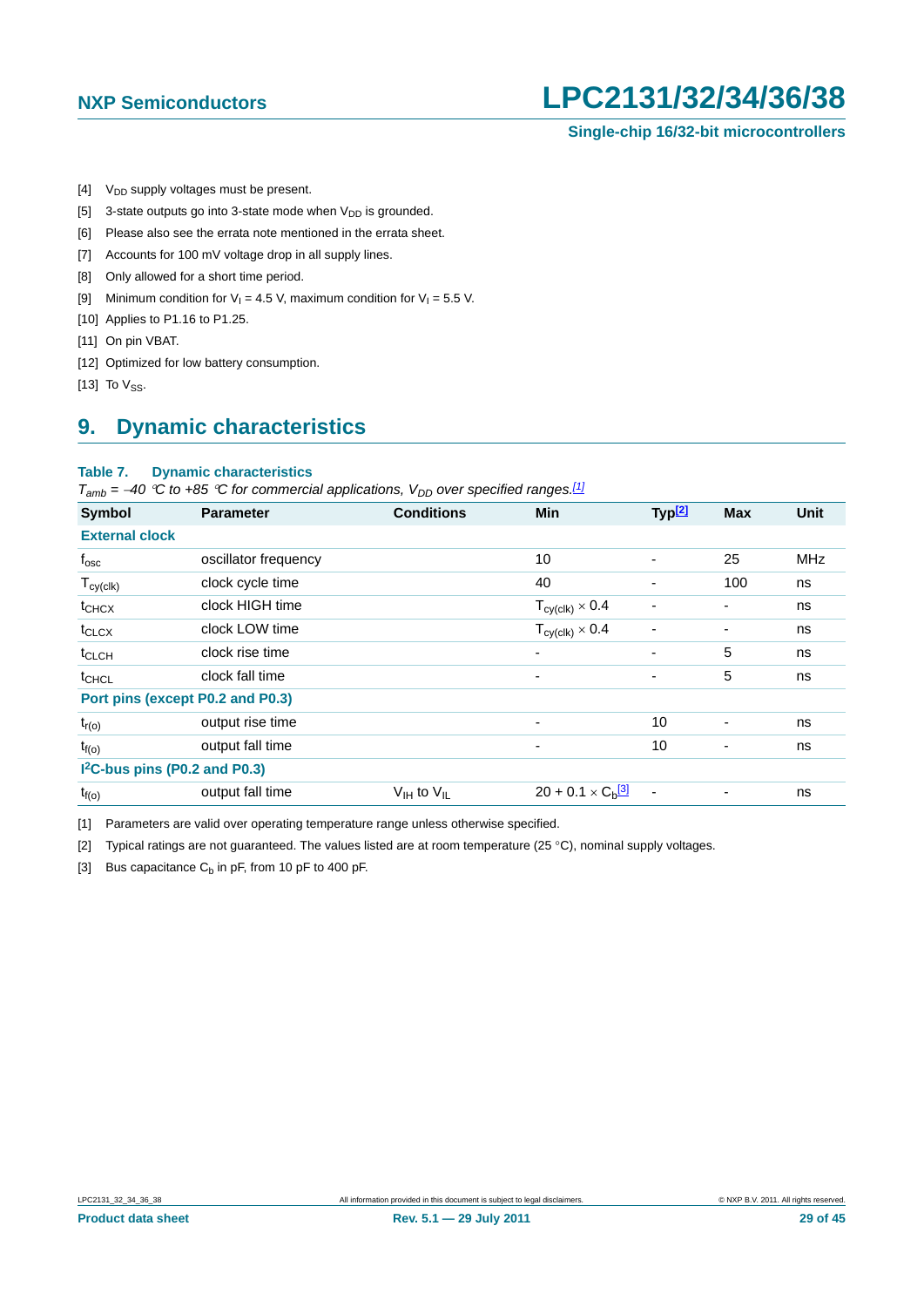**Single-chip 16/32-bit microcontrollers**

### <span id="page-29-0"></span>**9.1 Timing**



<span id="page-29-1"></span>

### **9.2 LPC2138 power consumption measurements**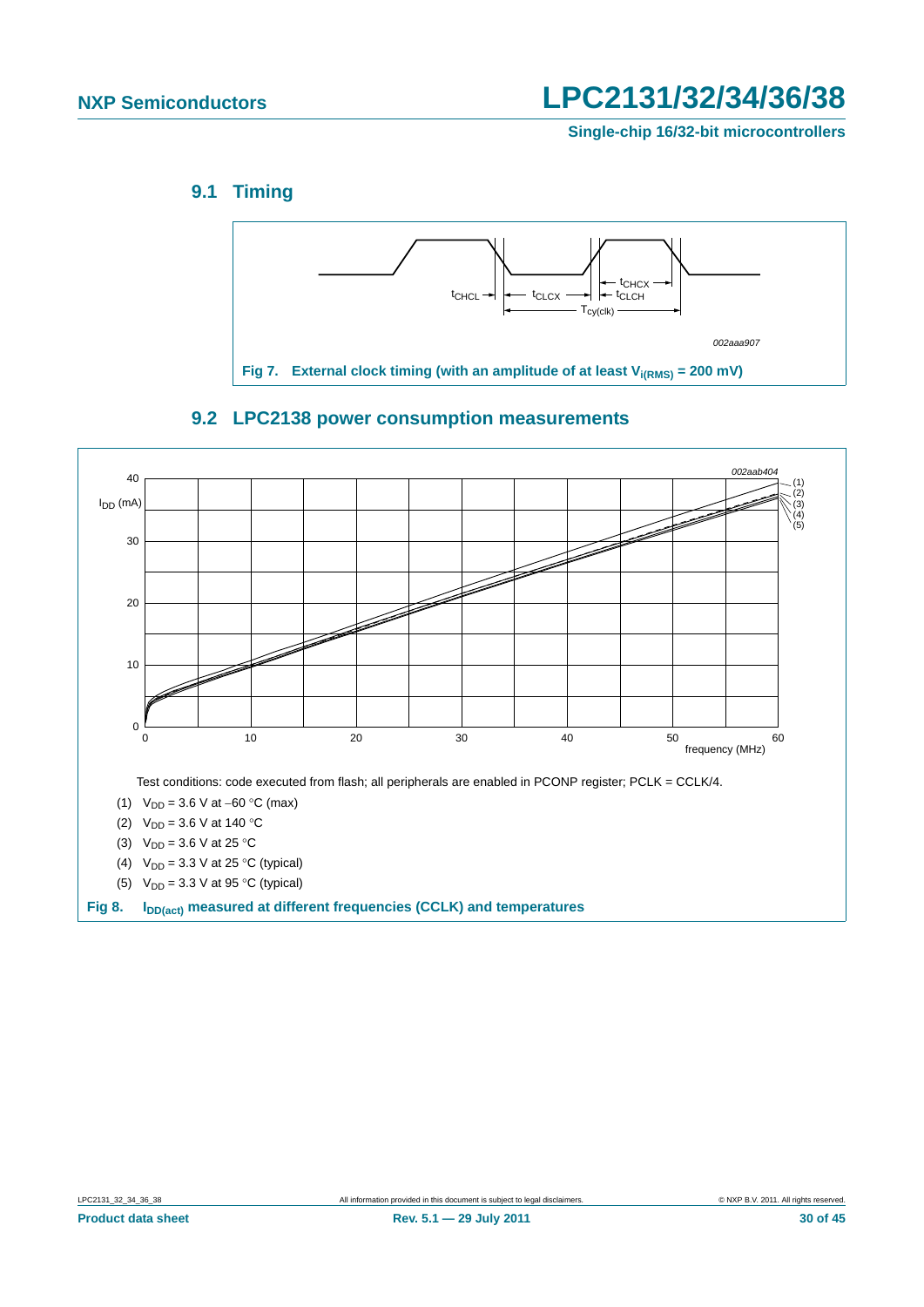**Single-chip 16/32-bit microcontrollers**



(4)  $V_{DD} = 3.3 V$  (typical)

Fig 10. I<sub>DD(pd)</sub> measured at different temperatures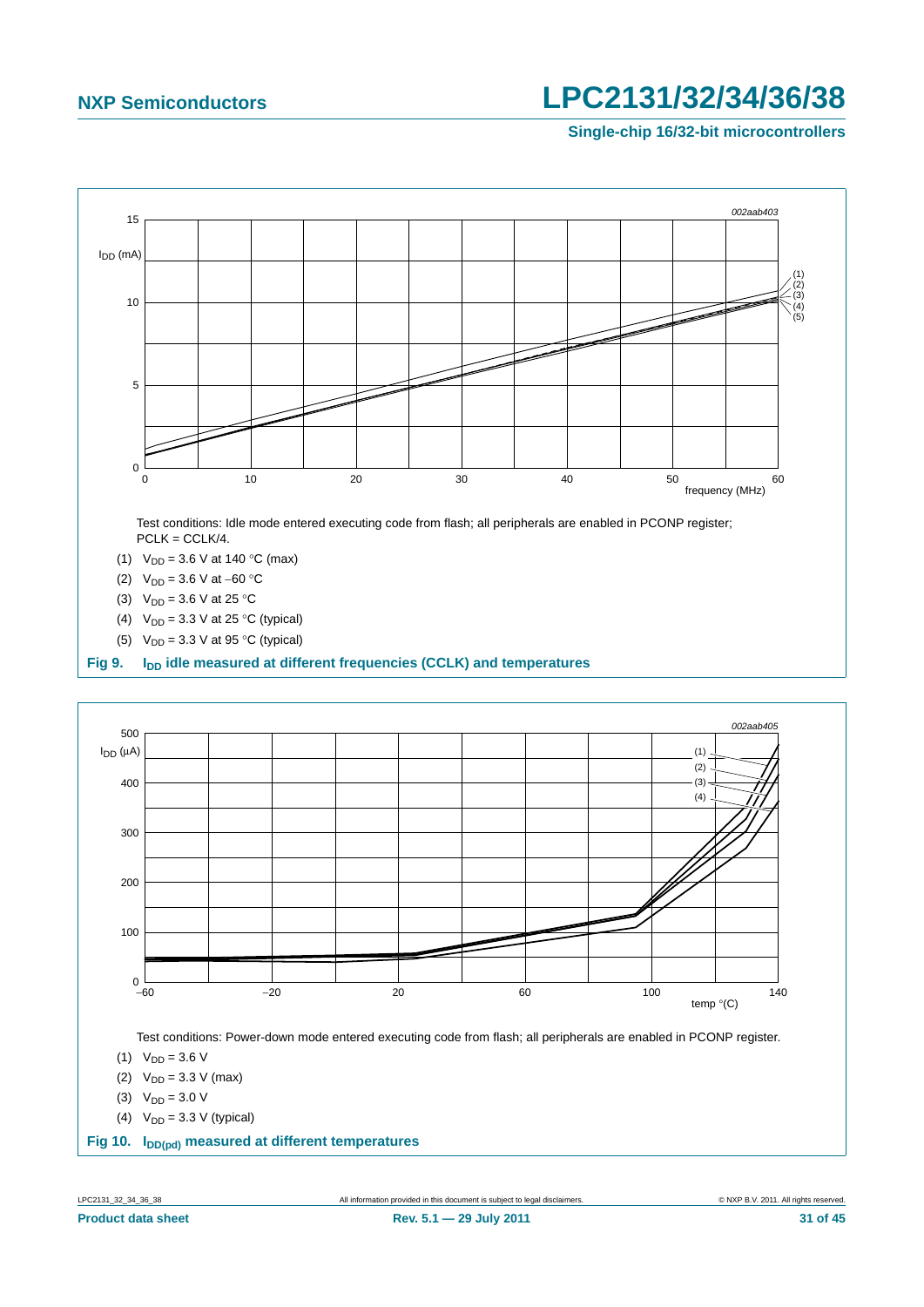## <span id="page-31-8"></span>**10. ADC electrical characteristics**

#### **Table 8. ADC static characteristics**

*V<sub>DDA</sub>* = 2.5 *V* to 3.6 *V;*  $T_{amb}$  = -40 °C to +85 °C unless otherwise specified; ADC frequency 4.5 MHz.

| Symbol              | <b>Parameter</b>                       | <b>Conditions</b> | Min                   | <b>Typ</b>               | <b>Max</b>             | <b>Unit</b> |
|---------------------|----------------------------------------|-------------------|-----------------------|--------------------------|------------------------|-------------|
| $V_{IA}$            | analog input voltage                   |                   | 0                     | $\overline{\phantom{0}}$ | <b>V<sub>DDA</sub></b> | V           |
| $C_{ia}$            | analog input capacitance               |                   | ٠                     | $\overline{\phantom{0}}$ |                        | pF          |
| $E_D$               | differential linearity error           |                   | $[1][2][3]$ .         | $\overline{\phantom{a}}$ | ±1                     | <b>LSB</b>  |
| $E_{L(\text{adj})}$ | integral non-linearity                 |                   | $[1][4]$ -            | $\overline{\phantom{a}}$ | ±2                     | <b>LSB</b>  |
| $E_{O}$             | offset error                           |                   | $[1][5]$ $-$          | $\overline{\phantom{a}}$ | $\pm 3$                | <b>LSB</b>  |
| $E_G$               | gain error                             |                   | $[1][6]$ $-$          | ۰                        | ±0.5                   | $\%$        |
| $E_T$               | absolute error                         |                   | $[1][7]$ -            | ۰                        | ±4                     | <b>LSB</b>  |
| $R_{\text{vsi}}$    | voltage source interface<br>resistance |                   | [8]<br>$\blacksquare$ | ۰                        | 40                     | $k\Omega$   |

<span id="page-31-6"></span>[1] Conditions:  $V_{SSA} = 0$  V,  $V_{DDA} = 3.3$  V.

<span id="page-31-0"></span>[2] The ADC is monotonic, there are no missing codes.

<span id="page-31-1"></span>[3] The differential linearity error  $(E_D)$  is the difference between the actual step width and the ideal step width. See [Figure 11](#page-32-0).

<span id="page-31-2"></span>[4] The integral non-linearity ( $E_{L(adi)}$ ) is the peak difference between the center of the steps of the actual and the ideal transfer curve after appropriate adjustment of gain and offset errors. See [Figure 11](#page-32-0).

<span id="page-31-3"></span>[5] The offset error (E<sub>O</sub>) is the absolute difference between the straight line which fits the actual curve and the straight line which fits the ideal curve. See [Figure 11.](#page-32-0)

<span id="page-31-4"></span>[6] The gain error  $(E_G)$  is the relative difference in percent between the straight line fitting the actual transfer curve after removing offset error, and the straight line which fits the ideal transfer curve. See [Figure 11](#page-32-0).

<span id="page-31-5"></span>[7] The absolute error  $(E_T)$  is the maximum difference between the center of the steps of the actual transfer curve of the non-calibrated ADC and the ideal transfer curve. See [Figure 11](#page-32-0).

<span id="page-31-7"></span>[8] See [Figure 11.](#page-32-0)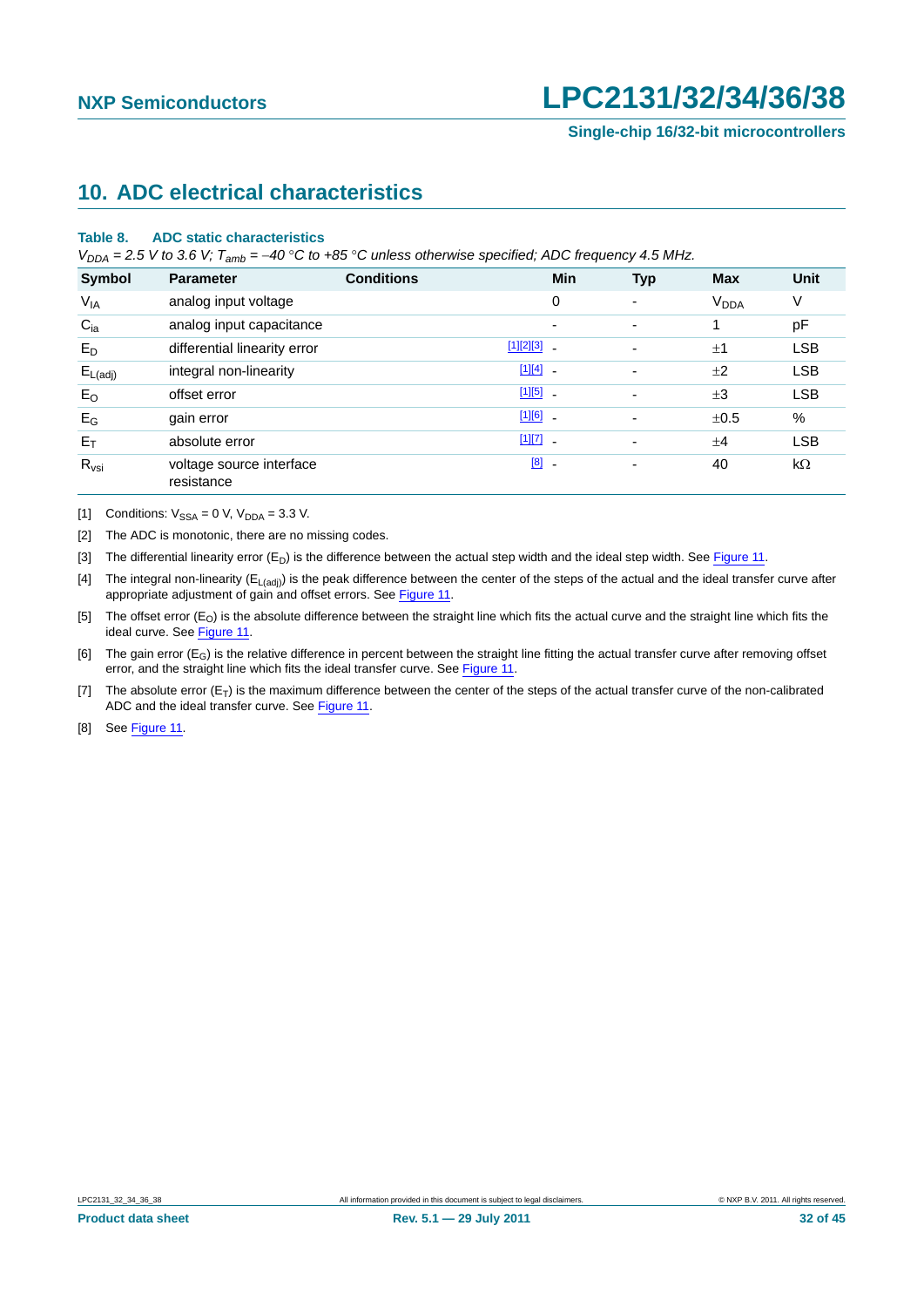

<span id="page-32-0"></span>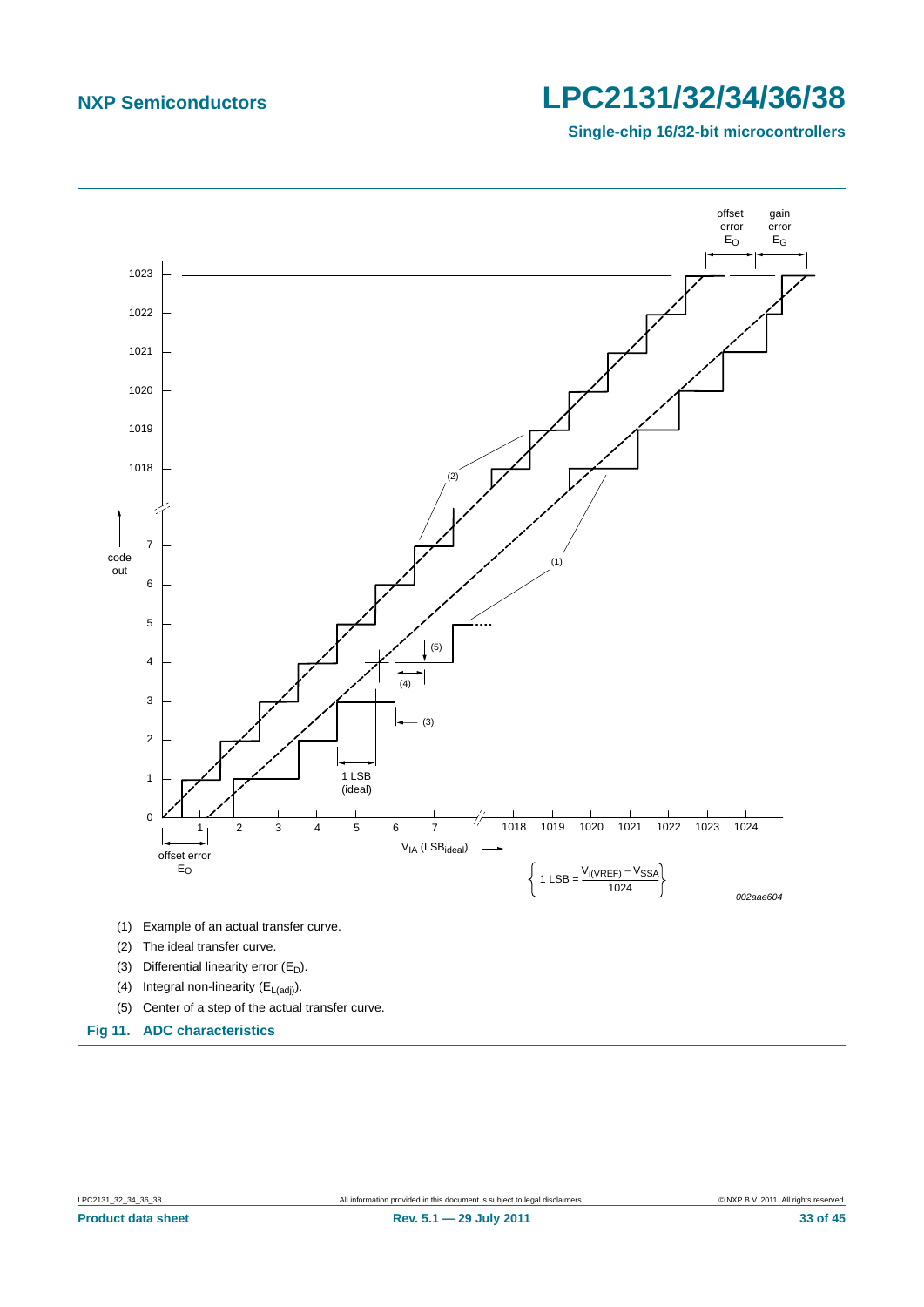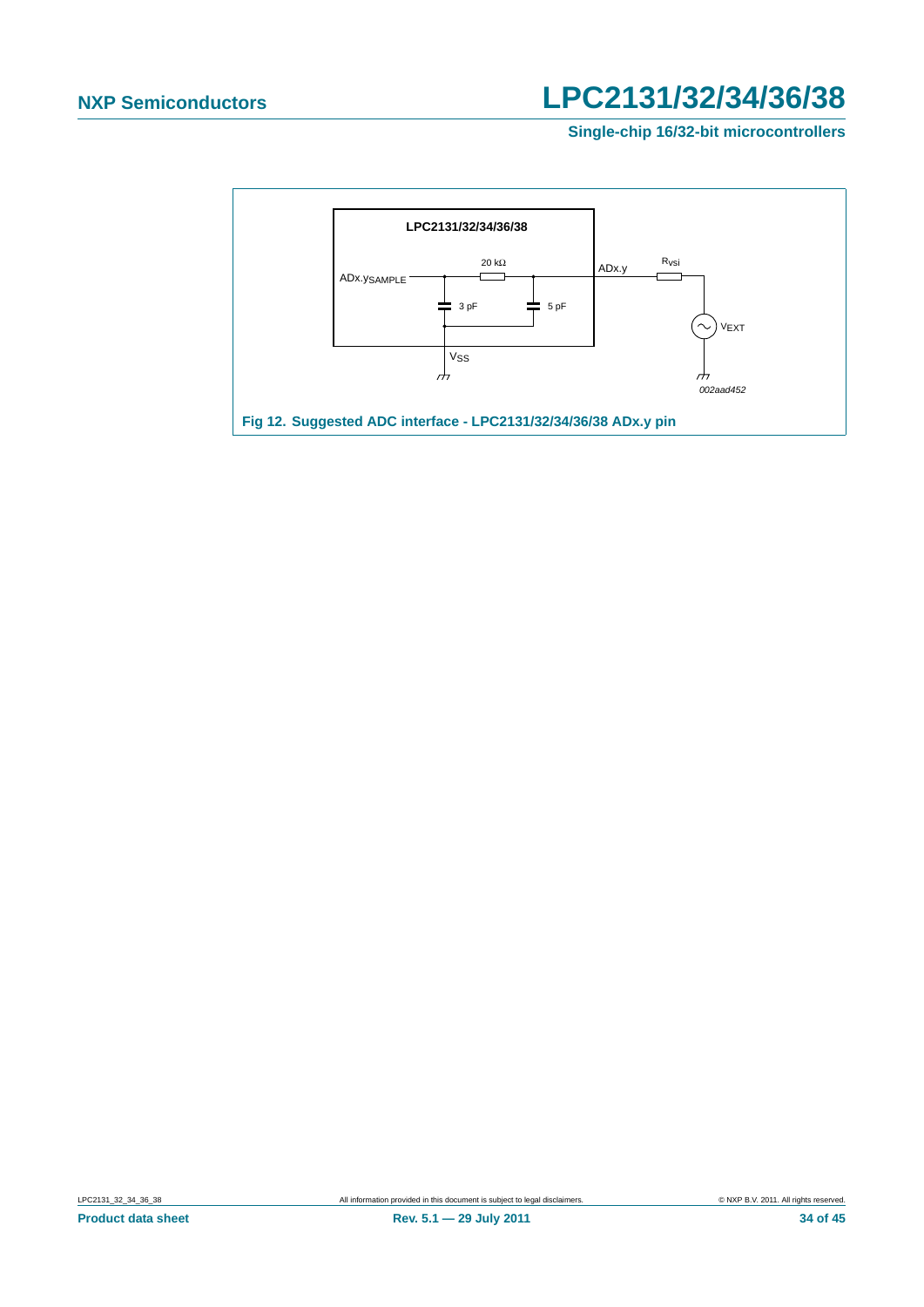# <span id="page-34-0"></span>**11. DAC electrical characteristics**

#### **Table 9. DAC electrical characteristics**

 $V_{DDA} = 3.0$  *V* to 3.6 *V*;  $T_{amb} = -40$  °C to +85 °C unless otherwise specified

| <b>Symbol</b>       | <b>Parameter</b>             | <b>Conditions</b> | Min                      | <b>Typ</b>               | <b>Max</b>               | Unit       |
|---------------------|------------------------------|-------------------|--------------------------|--------------------------|--------------------------|------------|
| $E_D$               | differential linearity error |                   | $\overline{\phantom{a}}$ | ±1                       | ۰                        | <b>LSB</b> |
| $E_{L(\text{adj})}$ | integral non-linearity       |                   | $\overline{\phantom{a}}$ | ±1.5                     | ۰                        | <b>LSB</b> |
| $E_{O}$             | offset error                 |                   | $\overline{\phantom{a}}$ | 0.6                      | -                        | %          |
| $E_G$               | gain error                   |                   | ۰                        | 0.6                      |                          | %          |
| $C_L$               | load capacitance             |                   | $\overline{\phantom{a}}$ | 200                      | $\overline{\phantom{0}}$ | pF         |
| $R_L$               | load resistance              |                   |                          | $\overline{\phantom{a}}$ |                          | $k\Omega$  |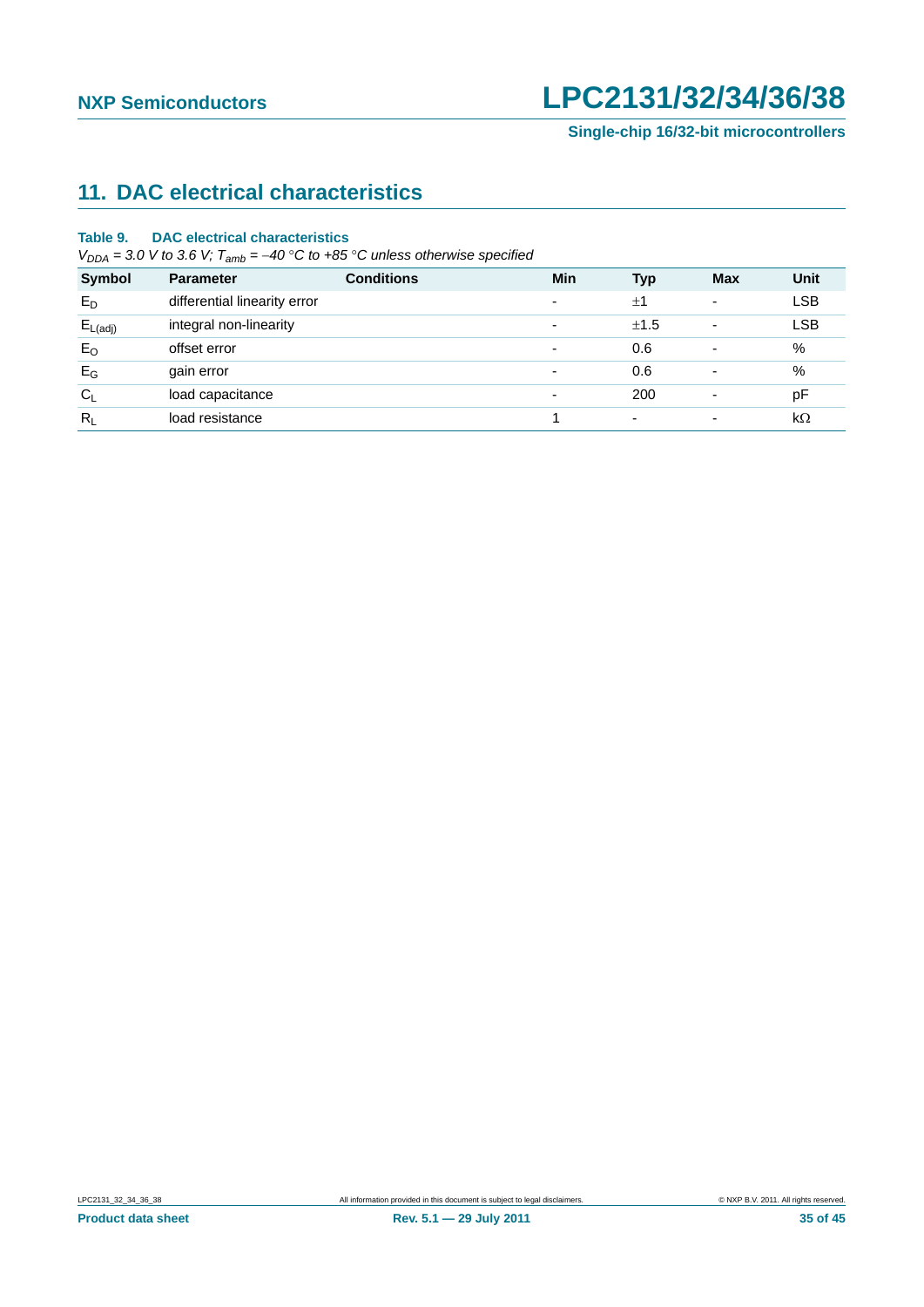## <span id="page-35-2"></span><span id="page-35-1"></span>**12. Application information**

### **12.1 Crystal oscillator XTAL input and component selection**

The input voltage to the on-chip oscillators is limited to 1.8 V. If the oscillator is driven by a clock in slave mode, it is recommended that the input be coupled through a capacitor with  $C_i$  = 100 pF. To limit the input voltage to the specified range, choose an additional capacitor to ground C<sub>g</sub> which attenuates the input voltage by a factor C<sub>i</sub> / (C<sub>i</sub> + C<sub>g</sub>). In slave mode, a minimum of 200 mV (RMS) is needed.



<span id="page-35-0"></span>In slave mode the input clock signal should be coupled by means of a capacitor of 100 pF [\(Figure 13\)](#page-35-0), with an amplitude between 200 mV (RMS) and 1000 mV (RMS). This corresponds to a square wave signal with a signal swing of between 280 mV and 1.4 V. The XTAL2 pin in this configuration can be left unconnected.

External components and models used in oscillation mode are shown in [Figure 14](#page-36-0) and in [Table 10](#page-36-1) and [Table 11](#page-36-2). Since the feedback resistance is integrated on chip, only a crystal and the capacitances  $C_{X1}$  and  $C_{X2}$  need to be connected externally in case of fundamental mode oscillation (the fundamental frequency is represented by  $L, C<sub>1</sub>$  and  $R<sub>S</sub>$ ). Capacitance C<sub>P</sub> in [Figure 14](#page-36-0) represents the parallel package capacitance and should not be larger than 7 pF. Parameters  $F_{\text{OSC}}$ ,  $C_L$ ,  $R_S$  and  $C_P$  are supplied by the crystal manufacturer.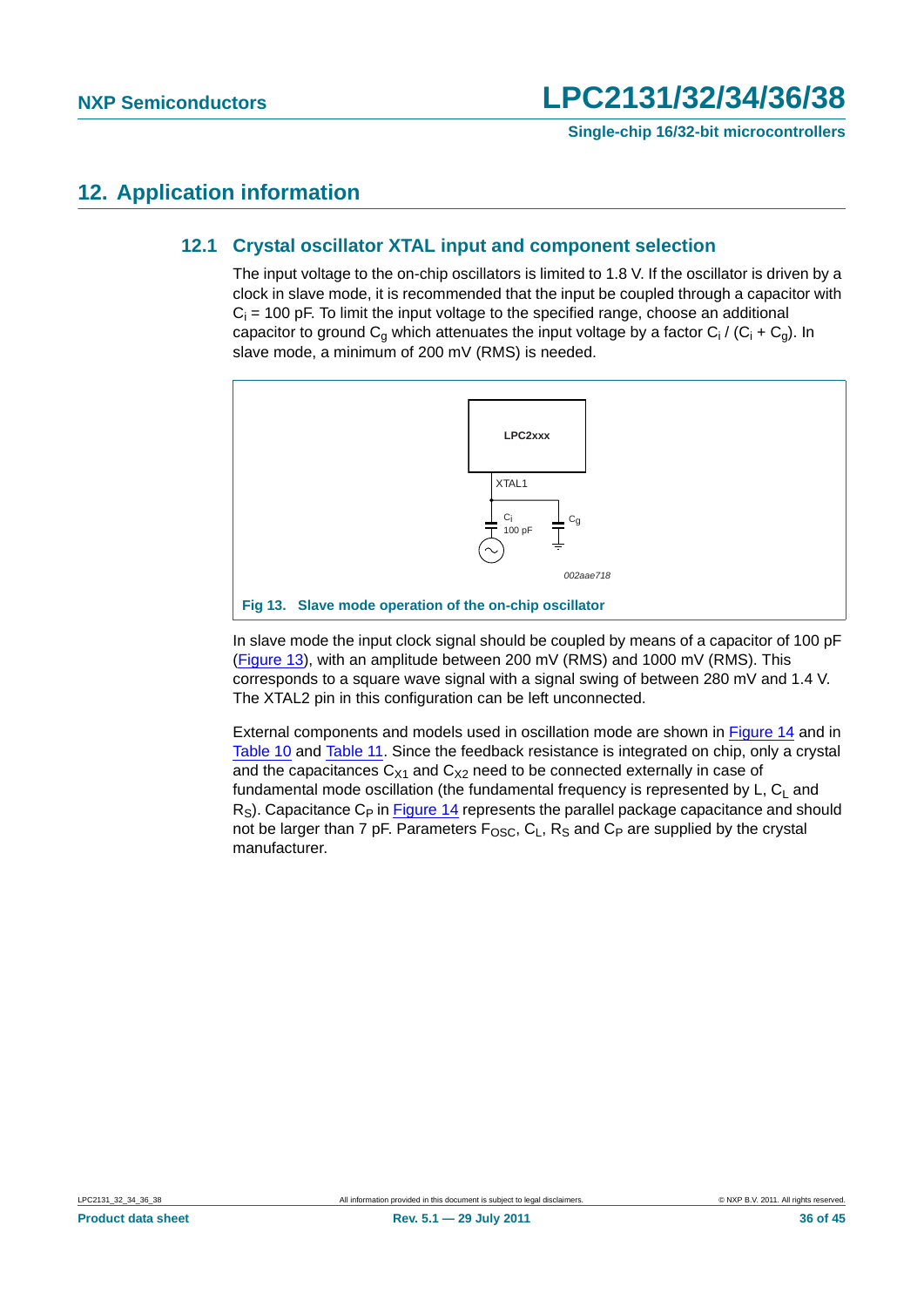**Single-chip 16/32-bit microcontrollers**



<span id="page-36-1"></span><span id="page-36-0"></span>

| Table 10. | Recommended values for $C_{X1}/C_{X2}$ in oscillation mode (crystal and external |
|-----------|----------------------------------------------------------------------------------|
|           | components parameters): low frequency mode                                       |

| <b>Fundamental oscillation</b><br>frequency F <sub>osc</sub> | <b>Crystal load</b><br>capacitance $C_L$ | <b>Maximum crystal</b><br>series resistance $R_s$ | <b>External load</b><br>capacitors $C_{X1}/C_{X2}$ |
|--------------------------------------------------------------|------------------------------------------|---------------------------------------------------|----------------------------------------------------|
| 1 MHz to 5 MHz                                               | 10pF                                     | $<$ 300 $\Omega$                                  | 18 pF, 18 pF                                       |
|                                                              | 20 pF                                    | $<$ 300 $\Omega$                                  | 39 pF, 39 pF                                       |
|                                                              | 30 pF                                    | $<$ 300 $\Omega$                                  | 57 pF, 57 pF                                       |
| 5 MHz to 10 MHz                                              | 10pF                                     | $<$ 300 $\Omega$                                  | 18 pF, 18 pF                                       |
|                                                              | 20 pF                                    | $< 200 \Omega$                                    | 39 pF, 39 pF                                       |
|                                                              | 30 pF                                    | $< 100 \Omega$                                    | 57 pF, 57 pF                                       |
| 10 MHz to 15 MHz                                             | 10pF                                     | $<$ 160 $\Omega$                                  | 18 pF, 18 pF                                       |
|                                                              | 20 pF                                    | $< 60 \Omega$                                     | 39 pF, 39 pF                                       |
| 15 MHz to 20 MHz                                             | 10pF                                     | $< 80 \Omega$                                     | 18 pF, 18 pF                                       |

#### <span id="page-36-2"></span>Table 11. Recommended values for C<sub>X1</sub>/C<sub>X2</sub> in oscillation mode (crystal and external **components parameters): high frequency mode**

| <b>Fundamental oscillation</b><br>frequency F <sub>osc</sub> | <b>Crystal load</b><br>capacitance CL | <b>Maximum crystal</b><br>series resistance R <sub>S</sub> | <b>External load</b><br>capacitors $C_{X1}$ , $C_{X2}$ |
|--------------------------------------------------------------|---------------------------------------|------------------------------------------------------------|--------------------------------------------------------|
| 15 MHz to 20 MHz                                             | 10pF                                  | $<$ 180 $\Omega$                                           | 18 pF, 18 pF                                           |
|                                                              | 20pF                                  | $< 100 \Omega$                                             | 39 pF, 39 pF                                           |
| 20 MHz to 25 MHz                                             | 10pF                                  | $<$ 160 $\Omega$                                           | 18 pF, 18 pF                                           |
|                                                              | 20pF                                  | $< 80 \Omega$                                              | 39 pF, 39 pF                                           |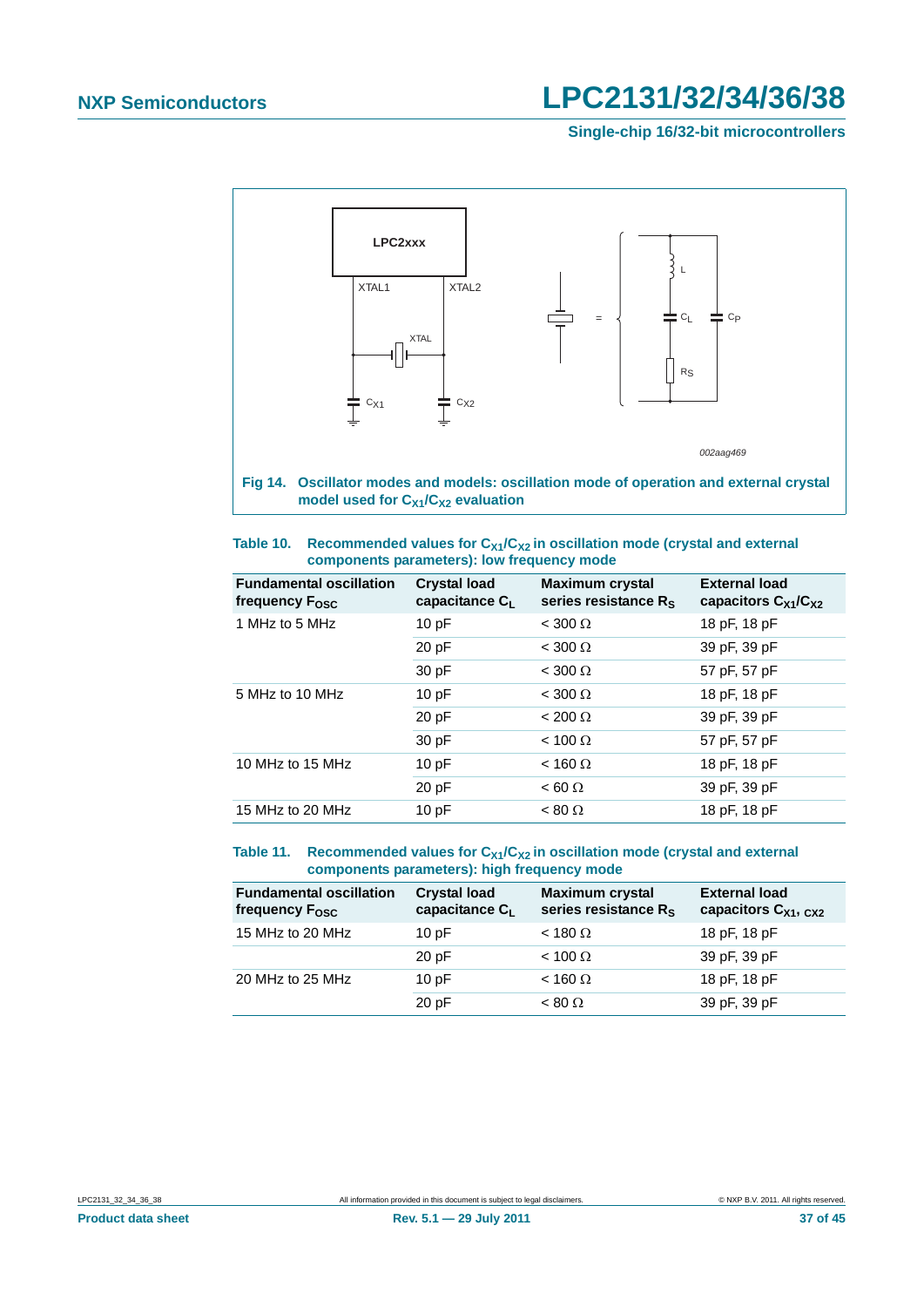**Single-chip 16/32-bit microcontrollers**



### <span id="page-37-2"></span>**12.2 RTC 32 kHz oscillator component selection**

<span id="page-37-0"></span>The RTC external oscillator circuit is shown in [Figure 15](#page-37-0). Since the feedback resistance is integrated on chip, only a crystal, the capacitances  $C_{X1}$  and  $C_{X2}$  need to be connected externally to the microcontroller.

[Table 12](#page-37-1) gives the crystal parameters that should be used.  $C<sub>1</sub>$  is the typical load capacitance of the crystal and is usually specified by the crystal manufacturer. The actual  $C<sub>l</sub>$  influences oscillation frequency. When using a crystal that is manufactured for a different load capacitance, the circuit will oscillate at a slightly different frequency (depending on the quality of the crystal) compared to the specified one. Therefore for an accurate time reference it is advised to use the load capacitors as specified in [Table 12](#page-37-1) that belong to a specific  $C_1$ . The value of external capacitances  $C_{X1}$  and  $C_{X2}$  specified in this table are calculated from the internal parasitic capacitances and the  $C_1$ . Parasitics from PCB and package are not taken into account.

| $C_{L}$ | <b>Crystal load capacitance</b> | <b>Maximum crystal series</b><br>resistance R <sub>s</sub> | External load capacitors $C_{X1}/C_{X2}$ |
|---------|---------------------------------|------------------------------------------------------------|------------------------------------------|
| 11 pF   |                                 | $<$ 100 kΩ                                                 | 18 pF, 18 pF                             |
| 13pF    |                                 | $<$ 100 kΩ                                                 | 22 pF, 22 pF                             |
| 15 $pF$ |                                 | < 100 kΩ                                                   | 27 pF, 27 pF                             |

#### <span id="page-37-1"></span>Table 12. Recommended values for the RTC external 32 kHz oscillator C<sub>X1</sub>/C<sub>X2</sub> components

### <span id="page-37-3"></span>**12.3 XTAL and RTCX Printed Circuit Board (PCB) layout guidelines**

The crystal should be connected on the PCB as close as possible to the oscillator input and output pins of the chip. Take care that the load capacitors  $C_{x1}$ ,  $C_{x2}$ , and  $C_{x3}$  in case of third overtone crystal usage have a common ground plane. The external components must also be connected to the ground plane. Loops must be made as small as possible in order to keep the noise coupled in via the PCB as small as possible. Also parasitics should stay as small as possible. Values of  $C_{x1}$  and  $C_{x2}$  should be chosen smaller accordingly to the increase in parasitics of the PCB layout.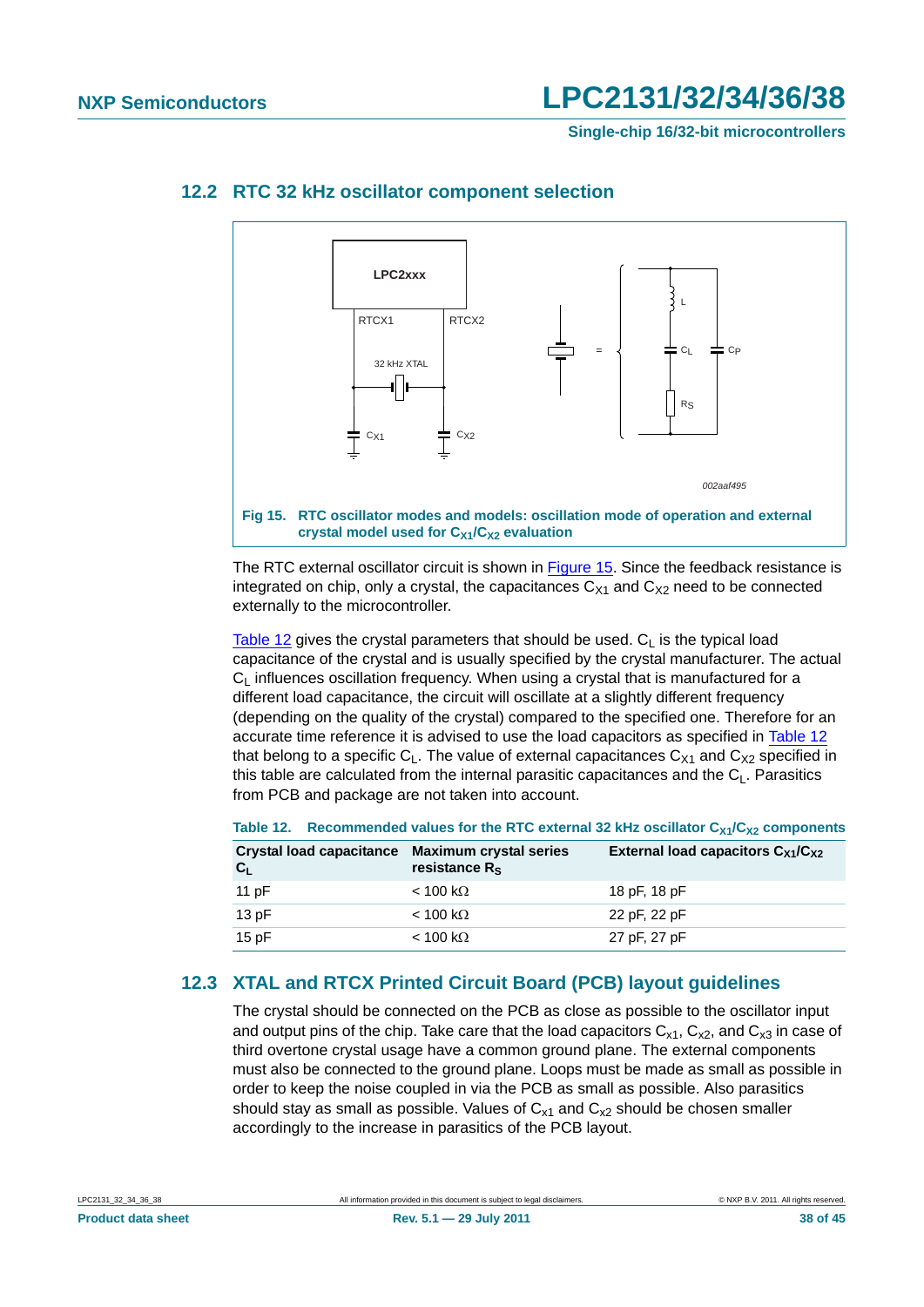**Single-chip 16/32-bit microcontrollers**

## <span id="page-38-0"></span>**13. Package outline**



### **Fig 16. Package outline SOT314-2 (LQFP64)**

LPC2131\_32\_34\_36\_38 All information provided in this document is subject to legal disclaimers. © NXP B.V. 2011. All rights reserved.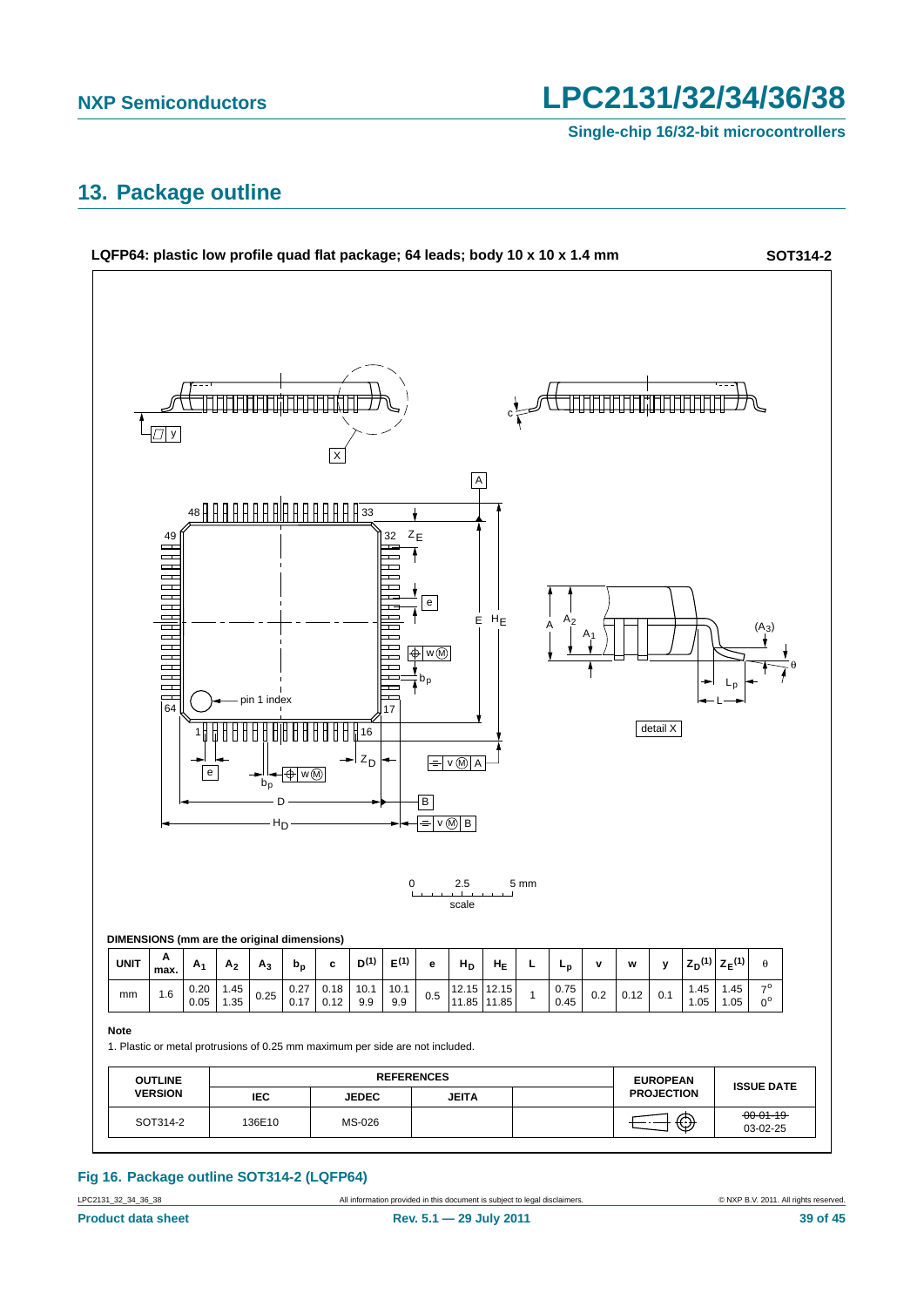**Single-chip 16/32-bit microcontrollers**



**HVQFN64: plastic thermal enhanced very thin quad flat package; no leads; 64 terminals; body 9 x 9 x 0.85 mm SOT804-2**

**Fig 17. Package outline SOT804-2 (HVQFN64)**

LPC2131\_32\_34\_36\_38 All information provided in this document is subject to legal disclaimers. © NXP B.V. 2011. All rights reserved.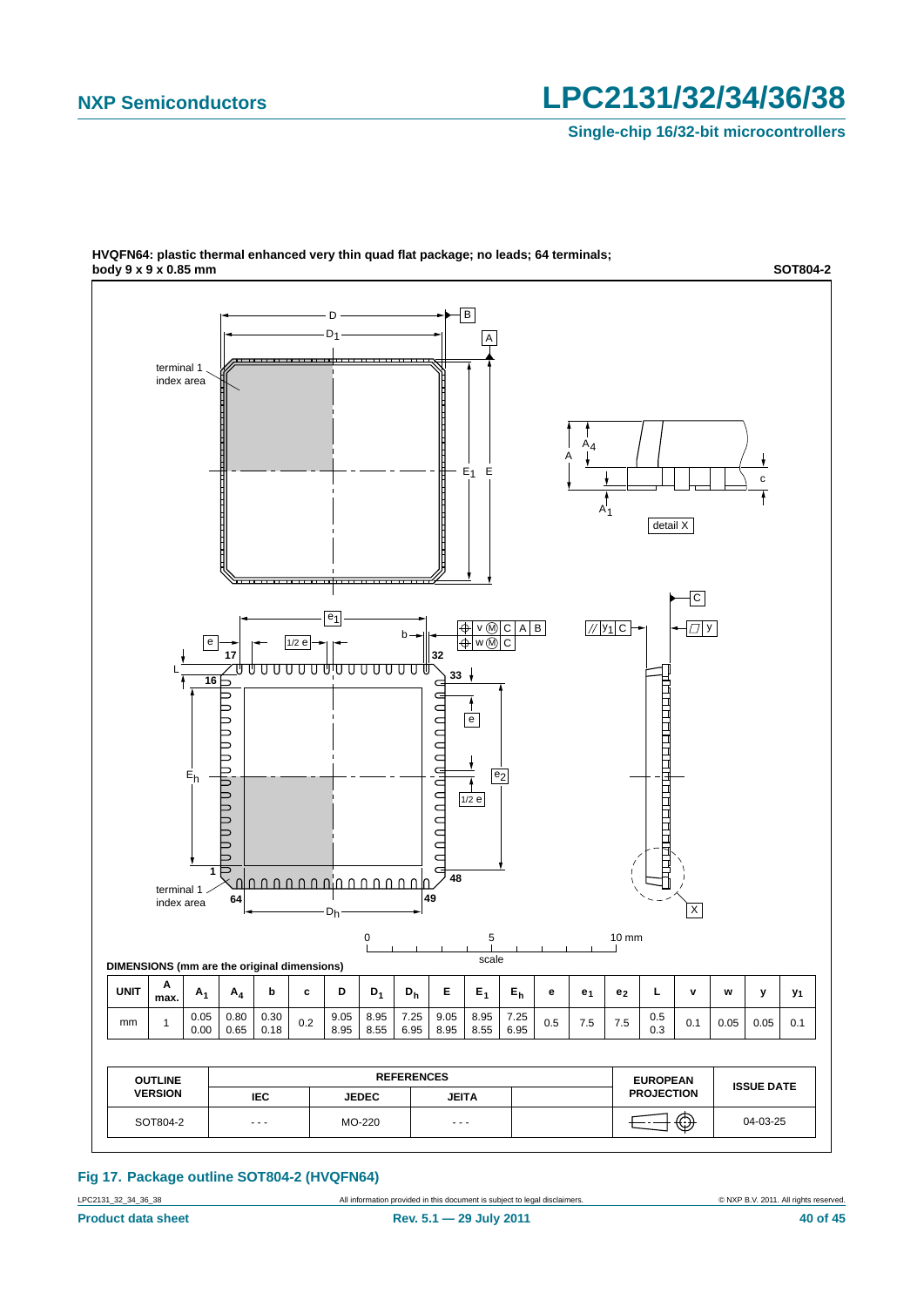**Single-chip 16/32-bit microcontrollers**

## <span id="page-40-0"></span>**14. Abbreviations**

| Table 13.   | <b>Acronym list</b>                         |
|-------------|---------------------------------------------|
| Acronym     | <b>Description</b>                          |
| A/D         | Analog-to-Digital                           |
| <b>ADC</b>  | Analog-to-Digital Converter                 |
| <b>AHB</b>  | Advanced High-performance Bus               |
| <b>AMBA</b> | Advanced Microcontroller Bus Architecture   |
| <b>APB</b>  | <b>Advanced Peripheral Bus</b>              |
| <b>BOD</b>  | <b>BrownOut Detection</b>                   |
| <b>CPU</b>  | <b>Central Processing Unit</b>              |
| <b>DAC</b>  | Digital-to-Analog Converter                 |
| <b>DCC</b>  | Debug Communications Channel                |
| <b>ETM</b>  | <b>Embedded Trace Macrocell</b>             |
| <b>FIFO</b> | First In, First Out                         |
| <b>GPIO</b> | General Purpose Input/Output                |
| <b>JTAG</b> | Joint Test Action Group                     |
| <b>LSB</b>  | Least Significant Bit                       |
| PLL         | Phase-Locked Loop                           |
| <b>POR</b>  | Power-On Reset                              |
| <b>PWM</b>  | Pulse Width Modulator                       |
| <b>RAM</b>  | Random Access Memory                        |
| <b>SPI</b>  | Serial Peripheral Interface                 |
| <b>SRAM</b> | <b>Static Random Access Memory</b>          |
| <b>SSP</b>  | <b>Synchronous Serial Port</b>              |
| <b>UART</b> | Universal Asynchronous Receiver/Transmitter |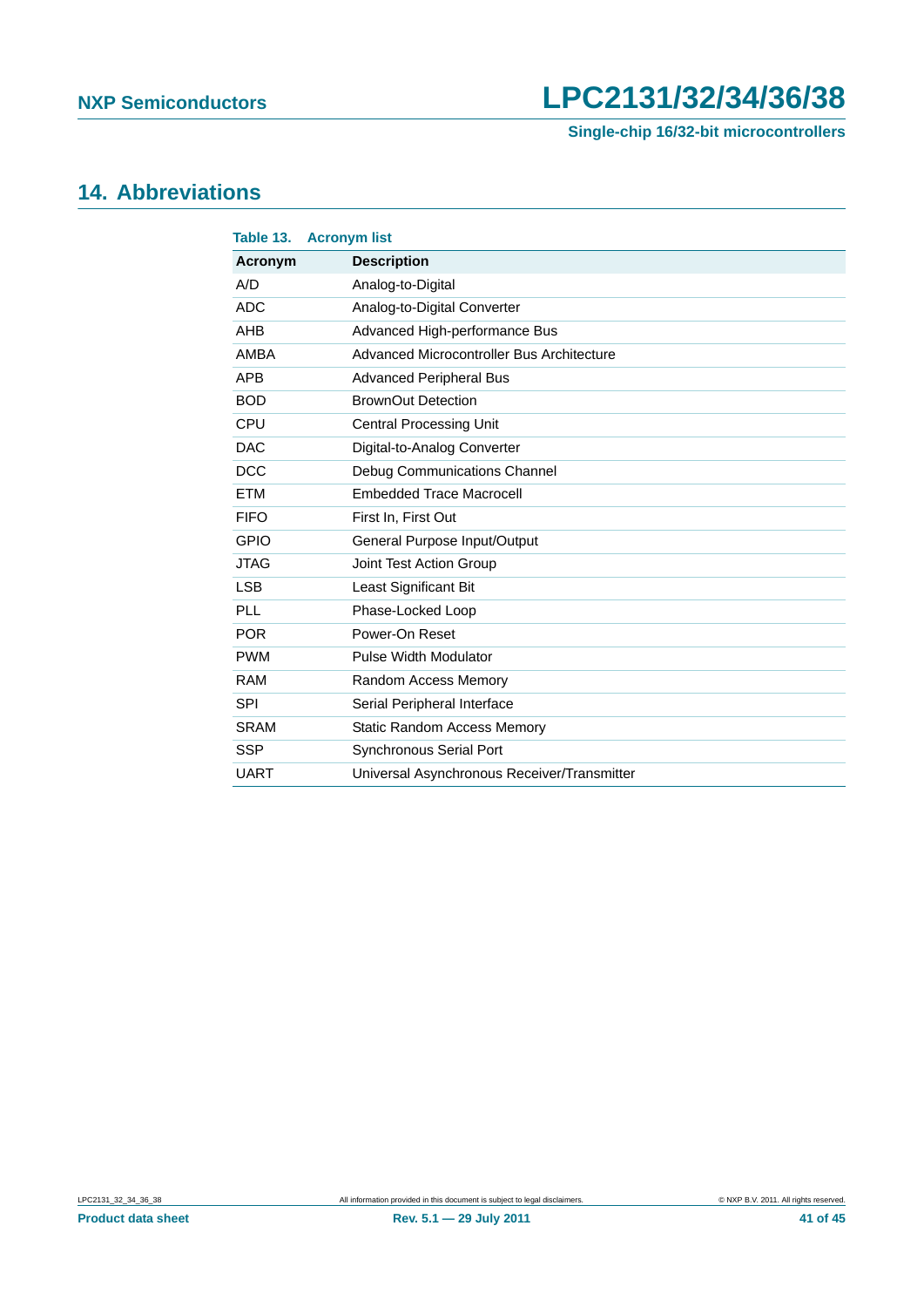# <span id="page-41-0"></span>**15. Revision history**

| <b>Table 14. Revision history</b> |                               |                                                                                                |                          |                                                                                                       |
|-----------------------------------|-------------------------------|------------------------------------------------------------------------------------------------|--------------------------|-------------------------------------------------------------------------------------------------------|
| <b>Document ID</b>                | Release date                  | Data sheet status                                                                              | <b>Change notice</b>     | <b>Supersedes</b>                                                                                     |
| LPC2131_32_34_36_38 v.5.1         | 20110729                      | Product data sheet                                                                             |                          | LPC2131 32 34 36 38 v.5                                                                               |
| Modifications:                    |                               | Parameter I <sub>sink</sub> added in Table 5 "Limiting values".                                |                          |                                                                                                       |
|                                   |                               | Table 6 "Static characteristics": Updated crystal oscillator specs                             |                          |                                                                                                       |
| LPC2131_32_34_36_38 v.5           | 20110202                      | Product data sheet                                                                             | $\blacksquare$           | LPC2131_32_34_36_38 v.4                                                                               |
| Modifications:                    |                               | Table 3 "Pin description": Added Table note [9] to RTCX1 and RTCX2 pins.                       |                          |                                                                                                       |
|                                   | $0.5V_{DD}$ to $0.05V_{DD}$ . |                                                                                                |                          | Table 6 "Static characteristics", I <sup>2</sup> C-bus pins: Changed typical hysteresis voltage from  |
|                                   |                               | • Table 6 "Static characteristics": Removed table note for $V_{\text{H}}$ and $V_{\text{H}}$ . |                          |                                                                                                       |
|                                   |                               | • Changed all occurrences of VPB to APB.                                                       |                          |                                                                                                       |
|                                   |                               | Table 6 "Static characteristics": Added Table note [6] to V <sub>1</sub> .                     |                          |                                                                                                       |
|                                   |                               | voltage (0.4 V) moved from typical to minimum.                                                 |                          | Table 6 "Static characteristics", Standard port pins, RESET, RTCK: V <sub>hys</sub> hysteresis        |
|                                   |                               |                                                                                                |                          | • Table 6 "Static characteristics": Changed V <sub>i(VREF)</sub> minimum voltage from 3.0 V to 2.5 V. |
|                                   |                               | $V_{i(XTAL1)}, V_{o(XTAL2)}, V_{i(RTCX1)},$ and $V_{o(RTCX2)}$ .                               |                          | Table 6 "Static characteristics": Updated min, typical and max values for oscillator pins             |
|                                   |                               | • Added Section 11 "DAC electrical characteristics".                                           |                          |                                                                                                       |
|                                   |                               | Added Section 12 "Application information".                                                    |                          |                                                                                                       |
| LPC2131_32_34_36_38 v.4           | 20071016                      | Product data sheet                                                                             |                          | LPC2131_32_34_36_38 v.3                                                                               |
| LPC2131_32_34_36_38 v.3           | 20060921                      | Product data sheet                                                                             | $\overline{\phantom{a}}$ | LPC2131_32_34_36_38 v.2                                                                               |
| LPC2131 32 34 36 38 v.2           | 20050318                      | Preliminary data sheet -                                                                       |                          | LPC2131_2132_2138 v.1                                                                                 |
| LPC2131 2132 2138 v.1             | 20041118                      | Preliminary data sheet -                                                                       |                          |                                                                                                       |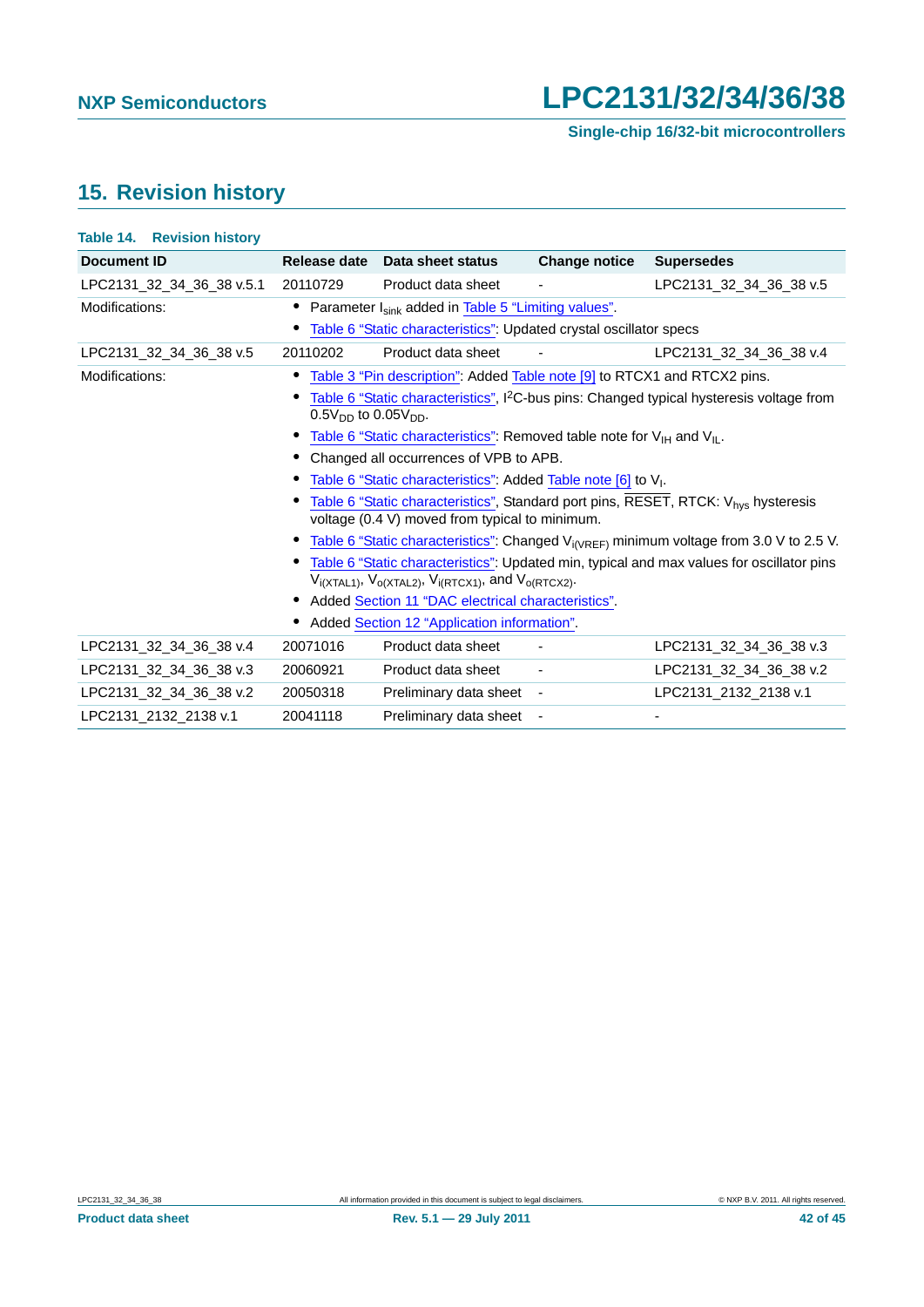## <span id="page-42-0"></span>**16. Legal information**

### <span id="page-42-1"></span>**16.1 Data sheet status**

| Document status[1][2]          | Product status <sup>[3]</sup> | <b>Definition</b>                                                                     |
|--------------------------------|-------------------------------|---------------------------------------------------------------------------------------|
| Objective [short] data sheet   | Development                   | This document contains data from the objective specification for product development. |
| Preliminary [short] data sheet | Qualification                 | This document contains data from the preliminary specification.                       |
| Product [short] data sheet     | Production                    | This document contains the product specification.                                     |

[1] Please consult the most recently issued document before initiating or completing a design.

[2] The term 'short data sheet' is explained in section "Definitions".

[3] The product status of device(s) described in this document may have changed since this document was published and may differ in case of multiple devices. The latest product status<br>information is available on the Intern

### <span id="page-42-2"></span>**16.2 Definitions**

**Draft —** The document is a draft version only. The content is still under internal review and subject to formal approval, which may result in modifications or additions. NXP Semiconductors does not give any representations or warranties as to the accuracy or completeness of information included herein and shall have no liability for the consequences of use of such information.

**Short data sheet —** A short data sheet is an extract from a full data sheet with the same product type number(s) and title. A short data sheet is intended for quick reference only and should not be relied upon to contain detailed and full information. For detailed and full information see the relevant full data sheet, which is available on request via the local NXP Semiconductors sales office. In case of any inconsistency or conflict with the short data sheet, the full data sheet shall prevail.

**Product specification —** The information and data provided in a Product data sheet shall define the specification of the product as agreed between NXP Semiconductors and its customer, unless NXP Semiconductors and customer have explicitly agreed otherwise in writing. In no event however, shall an agreement be valid in which the NXP Semiconductors product is deemed to offer functions and qualities beyond those described in the Product data sheet.

### <span id="page-42-3"></span>**16.3 Disclaimers**

**Limited warranty and liability —** Information in this document is believed to be accurate and reliable. However, NXP Semiconductors does not give any representations or warranties, expressed or implied, as to the accuracy or completeness of such information and shall have no liability for the consequences of use of such information.

In no event shall NXP Semiconductors be liable for any indirect, incidental, punitive, special or consequential damages (including - without limitation - lost profits, lost savings, business interruption, costs related to the removal or replacement of any products or rework charges) whether or not such damages are based on tort (including negligence), warranty, breach of contract or any other legal theory.

Notwithstanding any damages that customer might incur for any reason whatsoever, NXP Semiconductors' aggregate and cumulative liability towards customer for the products described herein shall be limited in accordance with the *Terms and conditions of commercial sale* of NXP Semiconductors.

**Right to make changes —** NXP Semiconductors reserves the right to make changes to information published in this document, including without limitation specifications and product descriptions, at any time and without notice. This document supersedes and replaces all information supplied prior to the publication hereof.

**Suitability for use —** NXP Semiconductors products are not designed, authorized or warranted to be suitable for use in life support, life-critical or safety-critical systems or equipment, nor in applications where failure or

malfunction of an NXP Semiconductors product can reasonably be expected to result in personal injury, death or severe property or environmental damage. NXP Semiconductors accepts no liability for inclusion and/or use of NXP Semiconductors products in such equipment or applications and therefore such inclusion and/or use is at the customer's own risk.

**Applications —** Applications that are described herein for any of these products are for illustrative purposes only. NXP Semiconductors makes no representation or warranty that such applications will be suitable for the specified use without further testing or modification.

Customers are responsible for the design and operation of their applications and products using NXP Semiconductors products, and NXP Semiconductors accepts no liability for any assistance with applications or customer product design. It is customer's sole responsibility to determine whether the NXP Semiconductors product is suitable and fit for the customer's applications and products planned, as well as for the planned application and use of customer's third party customer(s). Customers should provide appropriate design and operating safeguards to minimize the risks associated with their applications and products.

NXP Semiconductors does not accept any liability related to any default, damage, costs or problem which is based on any weakness or default in the customer's applications or products, or the application or use by customer's third party customer(s). Customer is responsible for doing all necessary testing for the customer's applications and products using NXP Semiconductors products in order to avoid a default of the applications and the products or of the application or use by customer's third party customer(s). NXP does not accept any liability in this respect.

**Limiting values —** Stress above one or more limiting values (as defined in the Absolute Maximum Ratings System of IEC 60134) will cause permanent damage to the device. Limiting values are stress ratings only and (proper) operation of the device at these or any other conditions above those given in the Recommended operating conditions section (if present) or the Characteristics sections of this document is not warranted. Constant or repeated exposure to limiting values will permanently and irreversibly affect the quality and reliability of the device.

**Terms and conditions of commercial sale —** NXP Semiconductors products are sold subject to the general terms and conditions of commercial sale, as published at<http://www.nxp.com/profile/terms>, unless otherwise agreed in a valid written individual agreement. In case an individual agreement is concluded only the terms and conditions of the respective agreement shall apply. NXP Semiconductors hereby expressly objects to applying the customer's general terms and conditions with regard to the purchase of NXP Semiconductors products by customer.

**No offer to sell or license —** Nothing in this document may be interpreted or construed as an offer to sell products that is open for acceptance or the grant, conveyance or implication of any license under any copyrights, patents or other industrial or intellectual property rights.

**Export control —** This document as well as the item(s) described herein may be subject to export control regulations. Export might require a prior authorization from national authorities.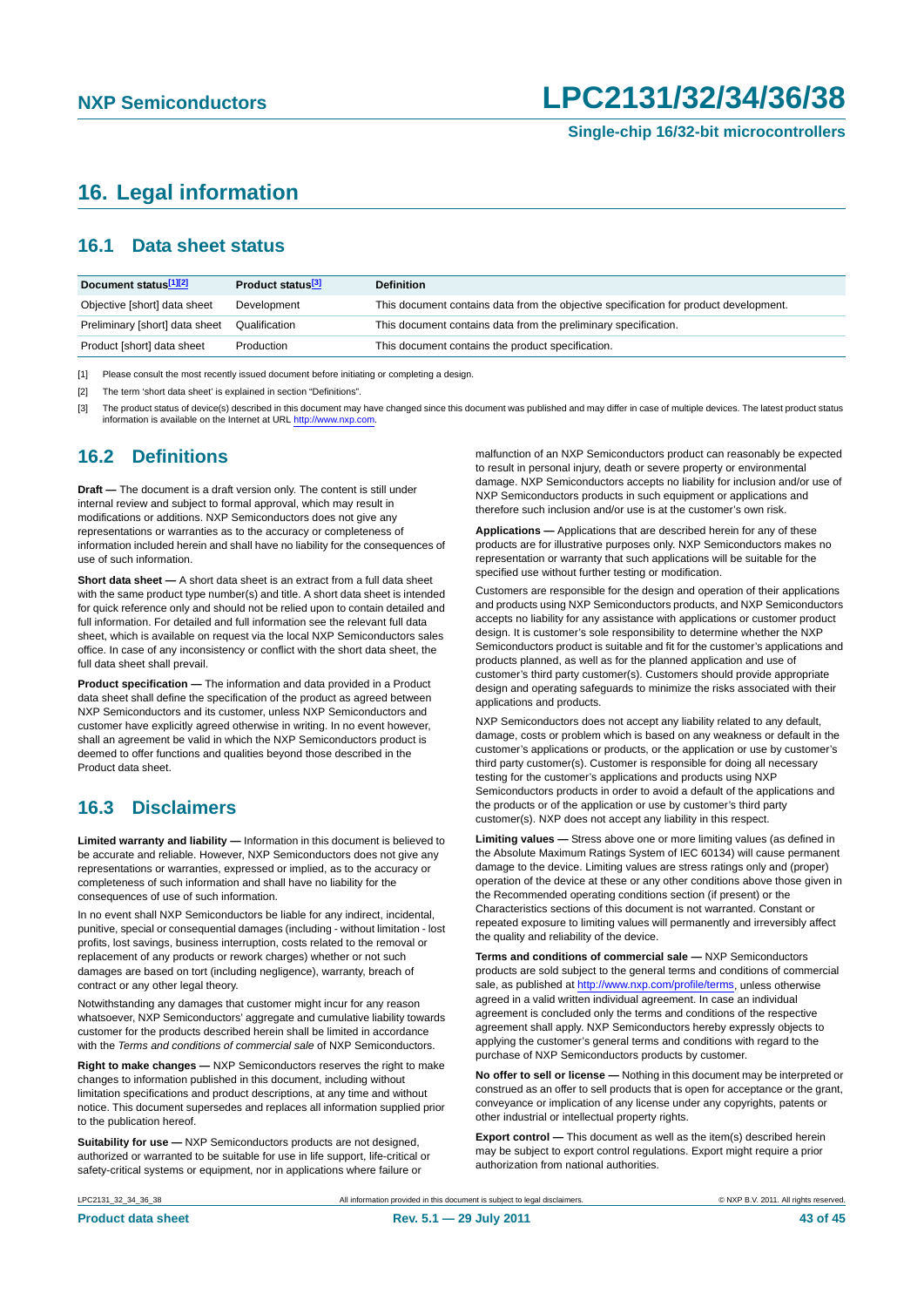### **Single-chip 16/32-bit microcontrollers**

**Non-automotive qualified products — Unless this data sheet expressly** states that this specific NXP Semiconductors product is automotive qualified, the product is not suitable for automotive use. It is neither qualified nor tested in accordance with automotive testing or application requirements. NXP Semiconductors accepts no liability for inclusion and/or use of non-automotive qualified products in automotive equipment or applications.

In the event that customer uses the product for design-in and use in automotive applications to automotive specifications and standards, customer (a) shall use the product without NXP Semiconductors' warranty of the product for such automotive applications, use and specifications, and (b) whenever customer uses the product for automotive applications beyond NXP Semiconductors' specifications such use shall be solely at customer's

## <span id="page-43-1"></span>**17. Contact information**

own risk, and (c) customer fully indemnifies NXP Semiconductors for any liability, damages or failed product claims resulting from customer design and use of the product for automotive applications beyond NXP Semiconductors' standard warranty and NXP Semiconductors' product specifications.

### <span id="page-43-0"></span>**16.4 Trademarks**

Notice: All referenced brands, product names, service names and trademarks are the property of their respective owners.

**I 2C-bus —** logo is a trademark of NXP B.V.

For more information, please visit: **http://www.nxp.com**

For sales office addresses, please send an email to: **salesaddresses@nxp.com**